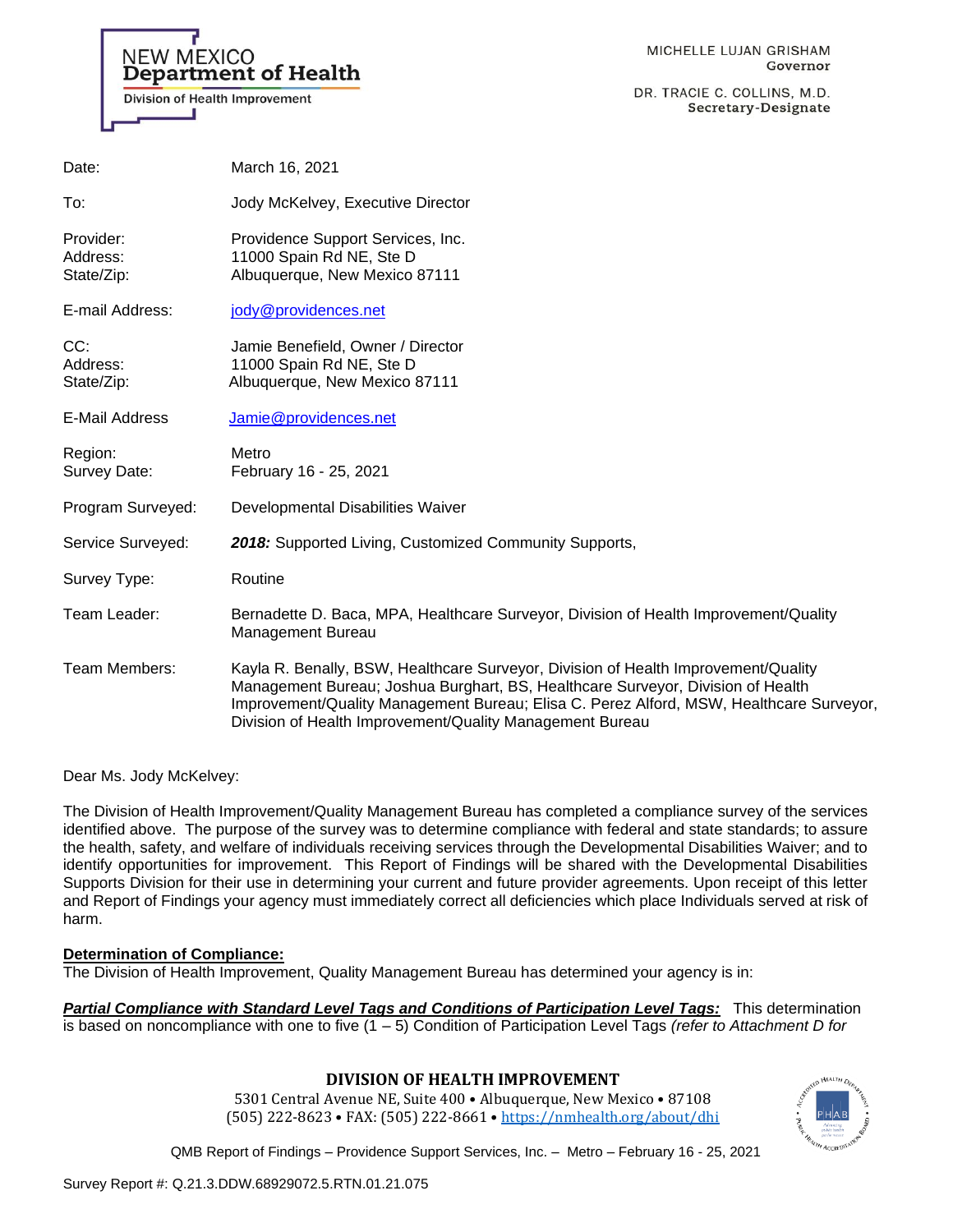*details)*. The attached QMB Report of Findings indicates Standard Level and Condition of Participation Level deficiencies identified and requires completion and implementation of a Plan of Correction.

The following tags are identified as Condition of Participation Level:

- Tag # 1A15.2 Administrative Case File: Healthcare Documentation (Therap and Required Plans)
- Tag # 1A31 Client Rights / Human Rights

The following tags are identified as Standard Level:

- Tag # 1A43.1 General Events Reporting: Individual Reporting
- Tag # 1A09 Medication Delivery Routine Medication Administration

### **Plan of Correction:**

The attached Report of Findings identifies the deficiencies found during your agency's on-site compliance review. You are required to complete and implement a Plan of Correction. Your agency has a total of 45 business days (10 business days to submit your POC for approval and 35 days to implement your *approved* Plan of Correction) from the receipt of this letter.

You were provided information during the exit meeting portion of your on-site survey. Please refer to this information (Attachment A) for specific instruction on completing your Plan of Correction. At a minimum your Plan of Correction should address the following for each Tag cited:

### **Corrective Action for Current Citation**:

• How is the deficiency going to be corrected? (i.e. obtained documents, retrain staff, individuals and/or staff no longer in service, void/adjusts completed, etc.) This can be specific to each deficiency cited or if possible an overall correction, i.e. all documents will be requested and filed as appropriate.

#### **On-going Quality Assurance/Quality Improvement Processes:**

- What is going to be done on an ongoing basis? (i.e. file reviews, etc.)
- How many individuals is this going to effect? (i.e. percentage of individuals reviewed, number of files reviewed, etc.)
- How often will this be completed? (i.e. weekly, monthly, quarterly, etc.)
- Who is responsible? (responsible position within your agency)
- What steps will be taken if issues are found? (i.e. retraining, requesting documents, filing RORA, etc.)
- How is this integrated in your agency's QIS, QI Committee reviews and annual report?

#### **Submission of your Plan of Correction:**

Please submit your agency's Plan of Correction in the available space on the two right-hand columns of the Report of Findings. *(See attachment "A" for additional guidance in completing the Plan of Correction)*.

Within 10 business days of receipt of this letter your agency Plan of Correction must be submitted to the parties below:

- **1. Quality Management Bureau, Attention: Monica Valdez, Plan of Correction Coordinator in any of the following ways:**
	- a. Electronically at [MonicaE.Valdez@state.nm.us](mailto:MonicaE.Valdez@state.nm.us) *(preferred method)*
	- b. Fax to 505-222-8661, or
	- c. Mail to POC Coordinator, 5301 Central Ave NE Suite 400, Albuquerque, New Mexico 87108

#### **2. Developmental Disabilities Supports Division Regional Office for region of service surveyed**

Upon notification from QMB that your *Plan of Correction has been approved*, you must implement all remedies and corrective actions to come into compliance. If your Plan of Correction is denied, you must resubmit a revised plan as soon as possible for approval, as your POC approval and all remedies must be completed within 45 business days of the receipt of this letter.

Failure to submit your POC within the allotted 10 business days or complete and implement your Plan of Correction within the total 45 business days allowed may result in the imposition of a \$200 per day Civil Monetary Penalty until it is received, completed and/or implemented.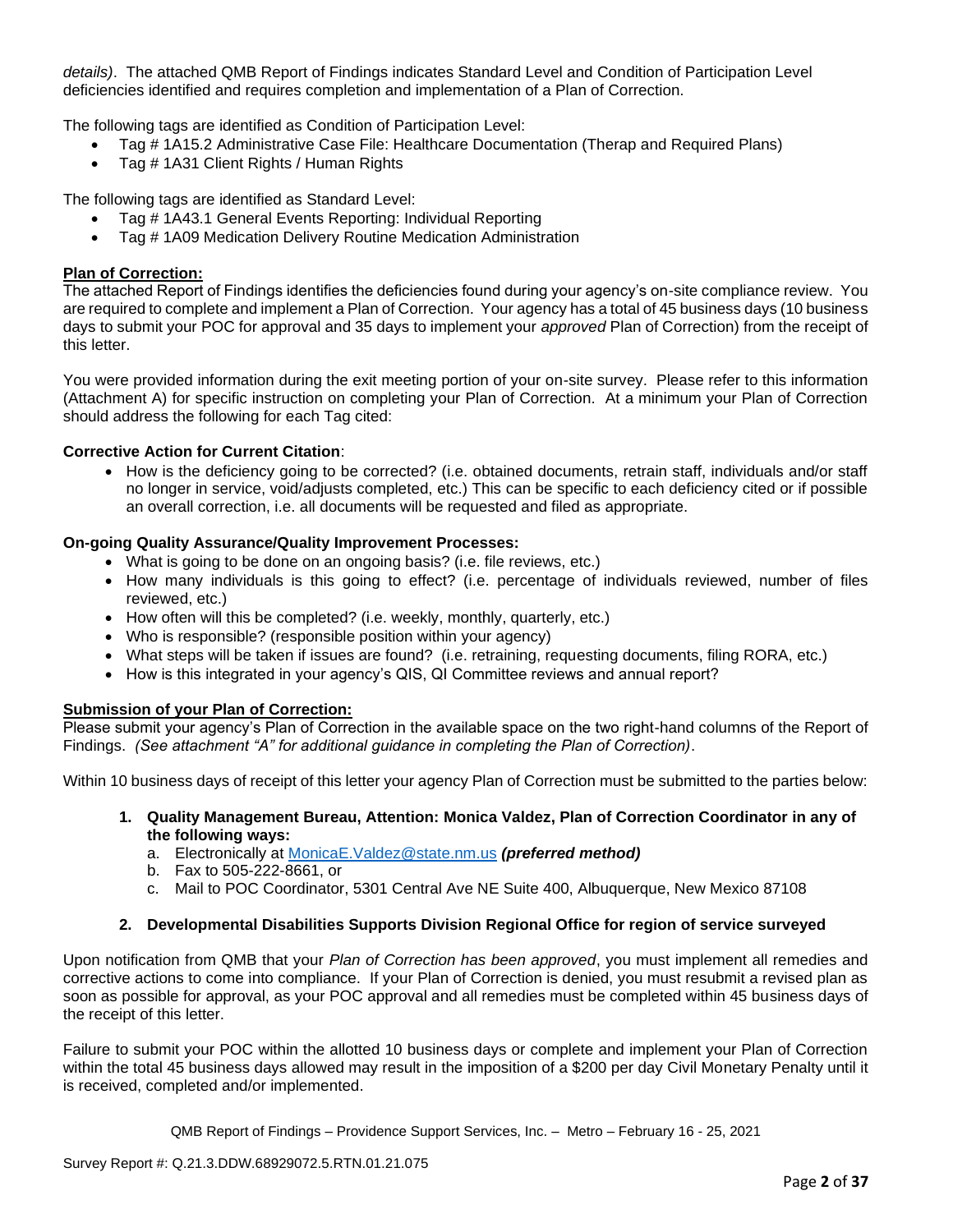### **Billing Deficiencies:**

If you have deficiencies noted in this report of findings under the *Service Domain: Medicaid Billing/Reimbursement*, you must complete a "Void/Adjust" claim or remit the identified overpayment via a check within 30 calendar days of the date of this letter to HSD/OIG/PIU, *though this is not the preferred method of payment*. If you choose to pay via check, please include a copy of this letter with the payment. Make the check payable to the New Mexico Human Services Department and mail to:

> Attention: *Lisa Medina-Lujan* HSD/OIG/Program Integrity Unit 1474 Rodeo Road Santa Fe, New Mexico 87505

If you have questions and would like to speak with someone at HSD/OIG/PIU, please contact:

*Lisa Medina-Lujan [\(Lisa.medina-lujan@state.nm.us\)](mailto:Lisa.medina-lujan@state.nm.us)*

Please be advised that there is a one-week lag period for applying payments received by check to Void/Adjust claims. During this lag period, your other claim payments may be applied to the amount you owe even though you have sent a refund, reducing your payment amount. For this reason, we recommend that you allow the system to recover the overpayment instead of sending in a check.

### **Request for Informal Reconsideration of Findings (IRF):**

If you disagree with a finding of deficient practice, you have 10 business days upon receipt of this notice to request an IRF. Submit your request for an IRF in writing to:

> ATTN: QMB Bureau Chief Request for Informal Reconsideration of Findings 5301 Central Ave NE Suite #400 Albuquerque, NM 87108 Attention: IRF request/QMB

See Attachment "C" for additional guidance in completing the request for Informal Reconsideration of Findings. The request for an IRF will not delay the implementation of your Plan of Correction which must be completed within 45 total business days (10 business days to submit your POC for approval and 35 days to implement your *approved* Plan of Correction). Providers may not appeal the nature or interpretation of the standard or regulation, the team composition or sampling methodology. If the IRF approves the modification or removal of a finding, you will be advised of any changes.

Please contact the Plan of Correction Coordinator, Monica Valdez at 505-273-1930 or email at: [MonicaE.Valdez@state.nm.us](mailto:MonicaE.Valdez@state.nm.us) if you have questions about the Report of Findings or Plan of Correction. Thank you for your cooperation and for the work you perform.

Sincerely,

Bernadette D. Baca. MPA

Bernadette D. Baca, MPA Team Lead/Healthcare Surveyor Division of Health Improvement Quality Management Bureau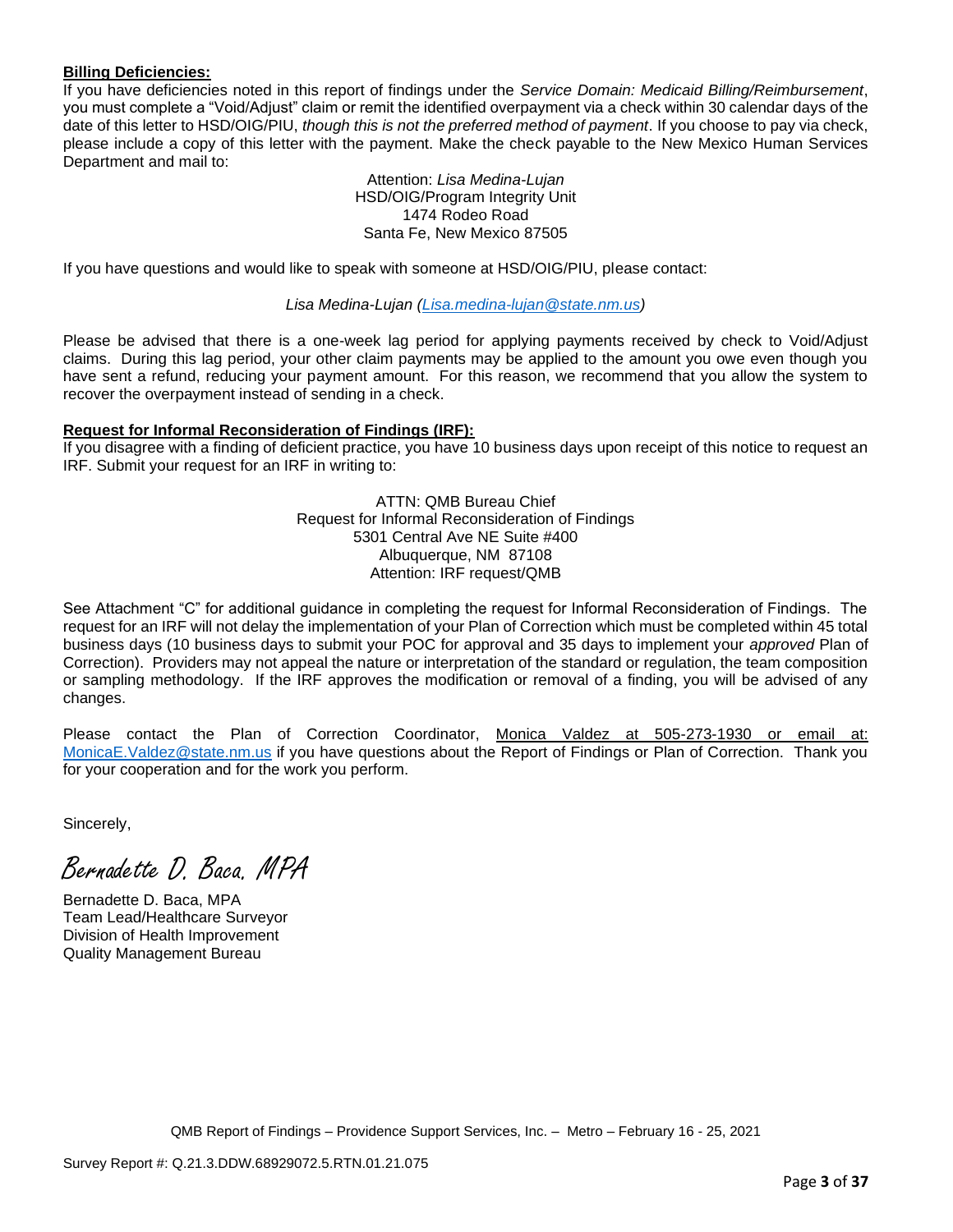### **Survey Process Employed:**

| <b>Administrative Review Start Date:</b> | February 16, 2021                                                                                                                                                                                                                                                                          |
|------------------------------------------|--------------------------------------------------------------------------------------------------------------------------------------------------------------------------------------------------------------------------------------------------------------------------------------------|
| Contact:                                 | <b>Providence Support Services, Inc.</b><br>Jody McKelvey, Executive Director                                                                                                                                                                                                              |
|                                          | <b>DOH/DHI/QMB</b><br>Bernadette D. Baca, MPA, Team Lead/Healthcare Surveyor                                                                                                                                                                                                               |
| On-site Entrance Conference Date:        | Entrance Conference was waived by provider                                                                                                                                                                                                                                                 |
| <b>Exit Conference Date:</b>             | February 25, 2021                                                                                                                                                                                                                                                                          |
| Present:                                 | <b>Providence Support Services, Inc.</b><br>Jamie Benefield, Owner/Director<br>Melissa Benefield, Healthcare Coordinator<br>Jody McKelvey, Executive Director<br>Annette Rodden, Owner/Director<br>Michelle Sabatel, SC/Program Director<br>Rosanna Turrietta, Quality Assurance           |
|                                          | DOH/DHI/QMB<br>Bernadette D. Baca, MPA, Team Lead/Healthcare Surveyor<br>Kayla R Benally, BSW, Healthcare Surveyor<br>Elisa Perez-Alford, MSW, Healthcare Surveyor<br>Wolf Krusemark, BFA, Healthcare Surveyor Supervisor<br>Amanda Castañeda-Holguin, MPA, Healthcare Surveyor Supervisor |
|                                          | <b>DDSD - Metro Regional Office</b><br>Fleur Dahl, Social and Community Service Coordinator                                                                                                                                                                                                |
| Administrative Locations Visited:        | 0 (Note: No administrative locations visited due to COVID-19<br>Public Health Emergency)                                                                                                                                                                                                   |
| Total Sample Size:                       | $\overline{7}$                                                                                                                                                                                                                                                                             |
|                                          | 0 - Jackson Class Members<br>7 - Non-Jackson Class Members                                                                                                                                                                                                                                 |
|                                          | 7 - Supported Living<br>7 - Customized Community Supports                                                                                                                                                                                                                                  |
| Total Homes Observed by Video            | 3 (Note: No home visits conducted due to COVID-19<br>Public Health Emergency, however, Video Observations were<br>conducted)                                                                                                                                                               |
| Supported Living Observed by Video<br>❖  | 3<br>Note: The following Individuals share a SL<br>residence:<br>$\triangleright$ #1,3<br>$\triangleright$ #5,6<br>#2, 4, 7<br>➤                                                                                                                                                           |
| Persons Served Records Reviewed          | $\overline{7}$                                                                                                                                                                                                                                                                             |
| Persons Served Interviewed               | 7 (Note: Interviews conducted by video / phone due to COVID-<br>19 Public Health Emergency)                                                                                                                                                                                                |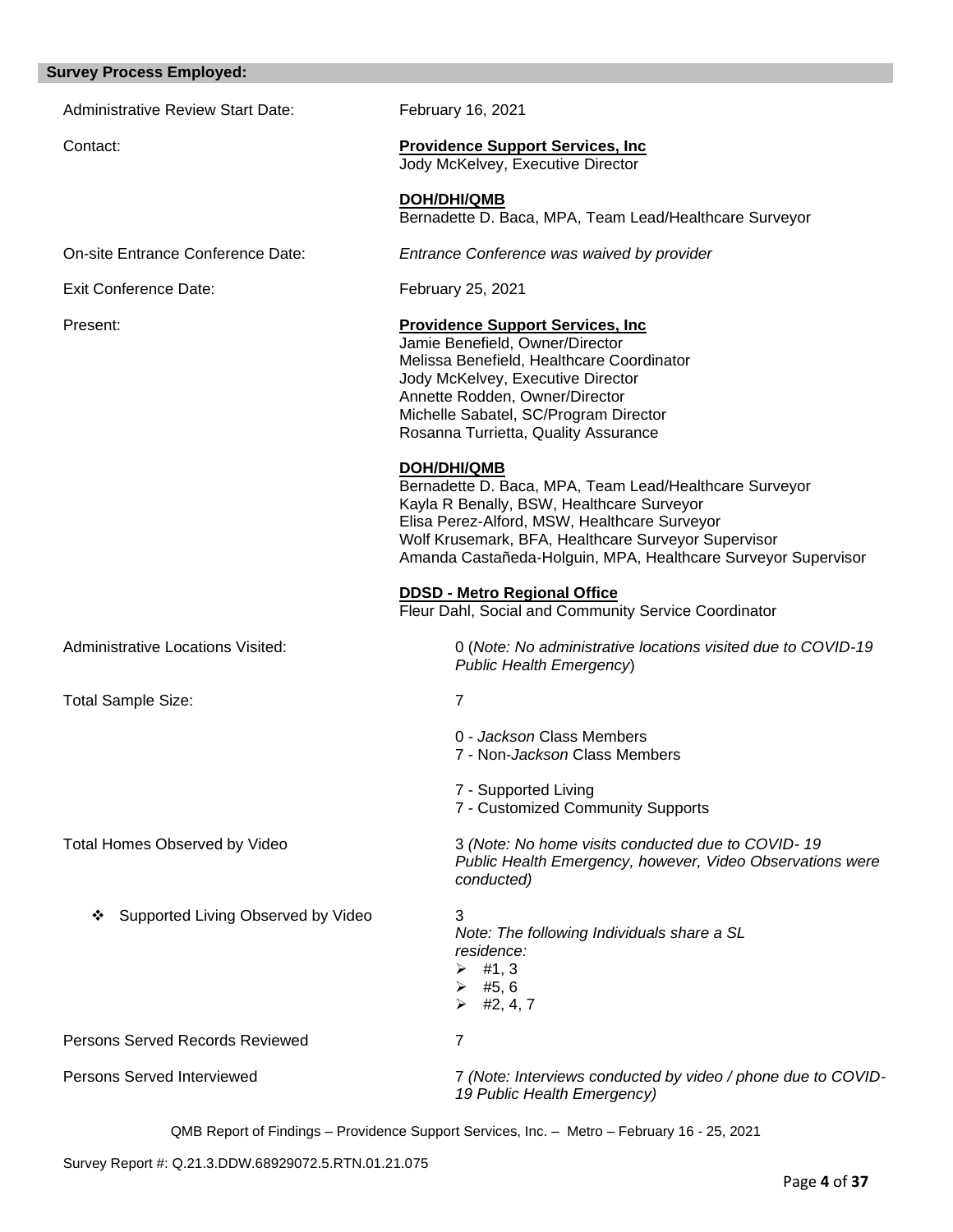| Direct Support Personnel Records Reviewed | 41 |
|-------------------------------------------|----|
|-------------------------------------------|----|

Direct Support Personnel Interviewed 3 *(Note: Interviews conducted by video / phone due to COVID-19 Public Health Emergency)*

Service Coordinator Records Reviewed 1

Nurse Interview 1

Administrative Processes and Records Reviewed:

- Medicaid Billing/Reimbursement Records for all Services Provided
- Accreditation Records
- Oversight of Individual Funds
- Individual Medical and Program Case Files, including, but not limited to:
	- <sup>o</sup>Individual Service Plans
	- Progress on Identified Outcomes
	- **<sup>o</sup>Healthcare Plans**
	- Medication Administration Records
	- Medical Emergency Response Plans
	- **Therapy Evaluations and Plans**
	- Healthcare Documentation Regarding Appointments and Required Follow-Up Other Required Health Information
- Internal Incident Management Reports and System Process / General Events Reports
- Personnel Files, including nursing and subcontracted staff
- Staff Training Records, Including Competency Interviews with Staff
- Agency Policy and Procedure Manual
- Caregiver Criminal History Screening Records
- Consolidated Online Registry/Employee Abuse Registry
- Human Rights Committee Notes and Meeting Minutes
- Evacuation Drills of Residences and Service Locations
- Quality Assurance / Improvement Plan
- CC: Distribution List: DOH Division of Health Improvement
	- DOH Developmental Disabilities Supports Division
	- DOH Office of Internal Audit
	- HSD Medical Assistance Division

NM Attorney General's Office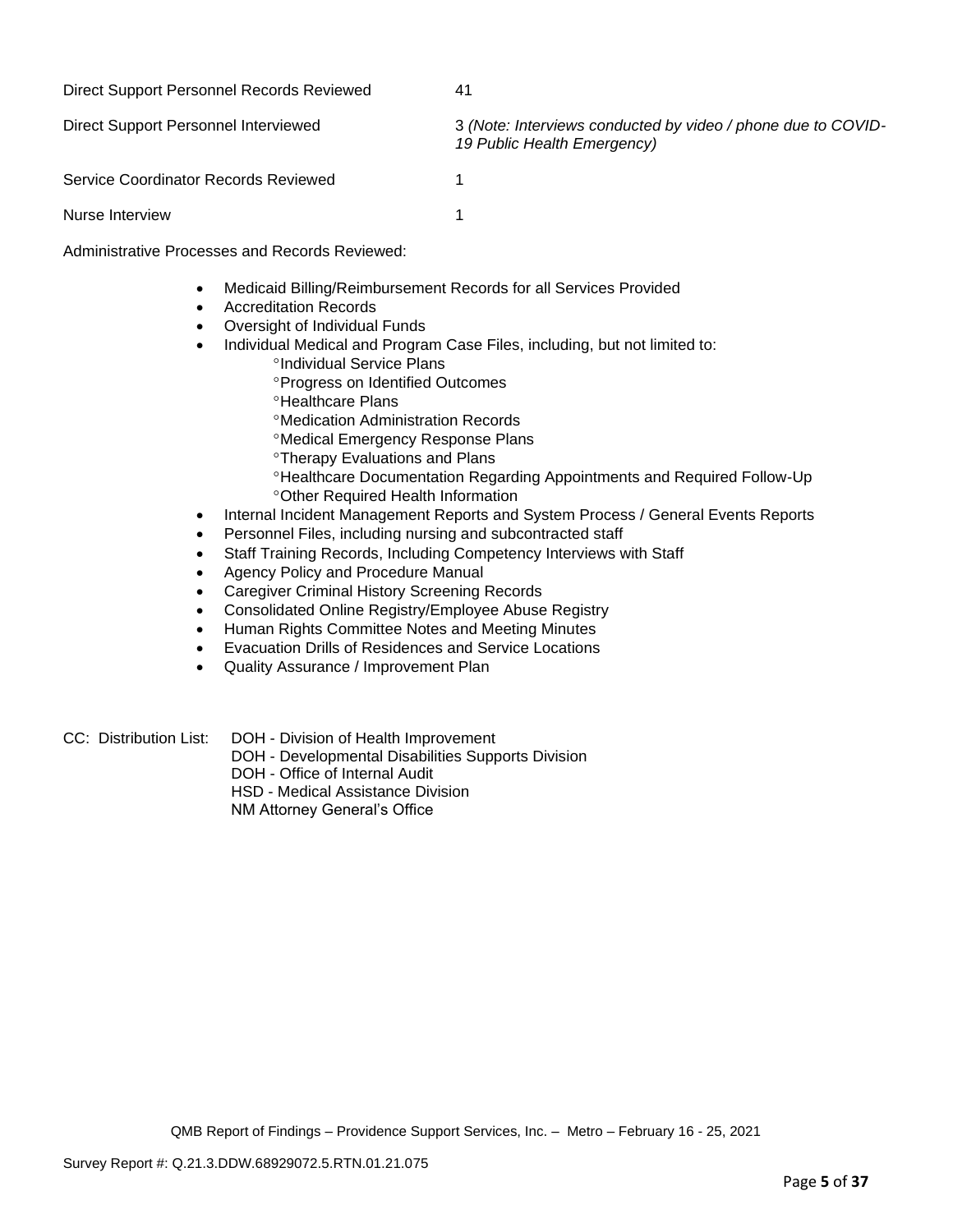### **Attachment A**

# **Provider Instructions for Completing the QMB Plan of Correction (POC) Process**

### *Introduction:*

After a QMB Compliance Survey, your QMB Report of Findings will be sent to you via e-mail.

Each provider must develop and implement a Plan of Correction (POC) that identifies specific quality assurance and quality improvement activities the agency will implement to correct deficiencies and prevent continued deficiencies and non-compliance.

Agencies must submit their Plan of Correction within ten (10) business days from the date you receive the QMB Report of Findings. (Providers who do not submit a POC within 10 business days may be referred to the DDSD Regional Office for purposes of contract management or the Internal Review Committee [IRC] for possible actions or sanctions).

Agencies must fully implement their approved Plan of Correction within 45 business days (10 business days to submit your POC for approval and 35 days to implement your approved Plan of Correction) from the date they receive the QMB Report of Findings. Providers who fail to complete a POC within the 45-business days allowed will be referred to the IRC for possible actions or sanctions.

If you have questions about the Plan of Correction process, call the Plan of Correction Coordinator at 505-273-1930 or email at [MonicaE.Valdez@state.nm.us.](mailto:MonicaE.Valdez@state.nm.us) Requests for technical assistance must be requested through your Regional DDSD Office.

The POC process cannot resolve disputes regarding findings. If you wish to dispute a finding on the official Report of Findings, you must file an Informal Reconsideration of Findings (IRF) request within ten (10) business days of receiving your report. Please note that you must still submit a POC for findings that are in question (see Attachment C).

#### *Instructions for Completing Agency POC:*

### *Required Content*

Your Plan of Correction should provide a step-by-step description of the methods to correct each deficient practice cited to prevent recurrence and information that ensures the regulation cited comes into and remains in compliance. The remedies noted in your POC are expected to be added to your Agency's required, annual Quality Assurance (QA) Plan.

If a deficiency has already been corrected since the on-site survey, the plan should state how it was corrected, the completion date (date the correction was accomplished), and how possible recurrence of the deficiency will be prevented.

*The following details should be considered when developing your Plan of Correction:*

#### *The Plan of Correction must address each deficiency cited in the Report of Findings unless otherwise noted with a "No Plan of Correction Required statement." The Plan of Correction must address the five (5) areas listed below:*

- 1. How the specific and realistic corrective action will be accomplished for individuals found to have been affected by the deficient practice.
- 2. How the agency will identify other individuals who have the potential to be affected by the same deficient practice, and how the agency will act to protect those individuals in similar situations.
- 3. What Quality Assurance measures will be put into place and what systemic changes made to ensure the deficient practice will not recur.
- 4. Indicate how the agency plans to monitor its performance to make certain solutions are sustained. The agency must develop a QA plan for ensuring correction is achieved and sustained. This QA plan must be implemented, and the corrective action is evaluated for its effectiveness. The plan of correction is integrated into the agency quality assurance system; and
- 5. Include dates when corrective actions will be completed. The corrective action completion dates must be acceptable to the State.

*The following details should be considered when developing your Plan of Correction:*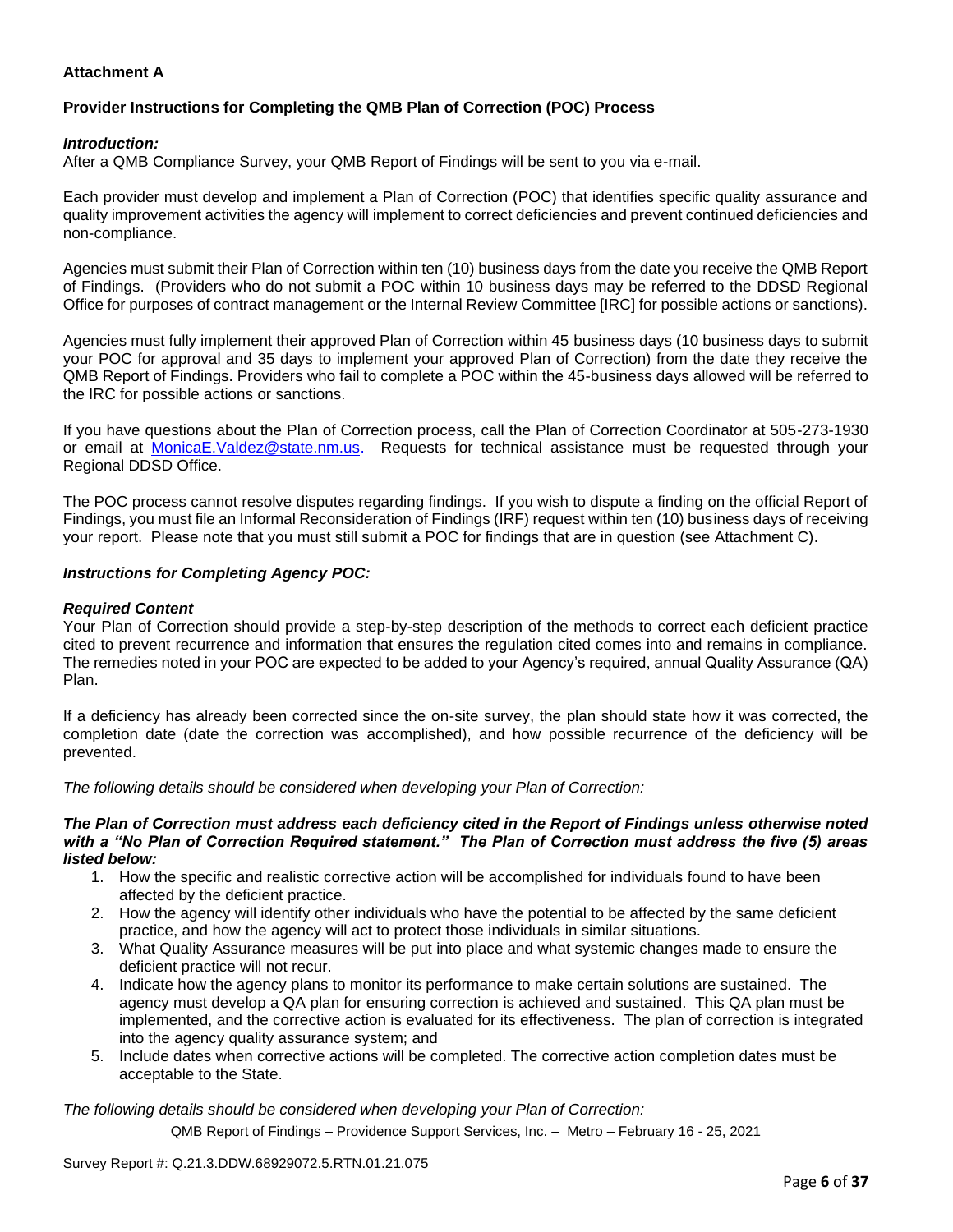- Details about how and when Individual Served, agency personnel and administrative and service delivery site files are audited by agency personnel to ensure they contain required documents;
- Information about how medication administration records are reviewed to verify they contain all required information before they are distributed to service sites, as they are being used, and after they are completed;
- Your processes for ensuring that all required agency personnel are trained on required DDSD required trainings;
- How accuracy in billing/reimbursement documentation is assured;
- How health, safety is assured;
- For Case Management providers, how Individual Service Plans are reviewed to verify they meet requirements, how the timeliness of level of care (LOC) packet submissions and consumer visits are tracked;
- Your process for gathering, analyzing and responding to quality data indicators; and,
- Details about Quality Targets in various areas, current status, analyses about why targets were not met, and remedies implemented.

*Note:* **Instruction or in-service of staff alone may not be a sufficient plan of correction.** This is a good first step toward correction, but additional steps must be taken to ensure the deficiency is corrected and will not recur.

### *Completion Dates*

- The plan of correction must include a **completion date** (entered in the far right-hand column) for each finding. Be sure the date is **realistic** in the amount of time your Agency will need to correct the deficiency; not to exceed 45 total business days.
- Direct care issues should be corrected immediately and monitored appropriately.
- Some deficiencies may require a staged plan to accomplish total correction.
- Deficiencies requiring replacement of equipment, etc., may require more time to accomplish correction but should show reasonable time frames.

### *Initial Submission of the Plan of Correction Requirements*

- 1. The Plan of Correction must be completed on the official QMB Survey Report of Findings/Plan of Correction Form and received by QMB within ten (10) business days from the date you received the report of findings.
- 2. For questions about the POC process, call the POC Coordinator, Monica Valdez at 505-273-1930 or email at [MonicaE.Valdez@state.nm.us](mailto:MonicaE.Valdez@state.nm.us) for assistance.
- 3. For Technical Assistance (TA) in developing or implementing your POC, contact your Regional DDSD Office.
- 4. Submit your POC to Monica Valdez, POC Coordinator in any of the following ways:
	- a. Electronically at [MonicaE.Valdez@state.nm.us](mailto:MonicaE.Valdez@state.nm.us) *(preferred method)*
		- b. Fax to 505-222-8661, or
		- c. Mail to POC Coordinator, 5301 Central Ave NE Suite 400, Albuquerque, New Mexico 87108
- 5. *Do not submit supporting documentation* (evidence of compliance) to QMB *until after* your POC has been approved by the QMB.
- 6. QMB will notify you when your POC has been "approved" or "denied."
	- a. During this time, whether your POC is "approved," or "denied," you will have a maximum of 45-business days from the date of receipt of your Report of Findings to correct all survey deficiencies.
	- b. If your POC is denied, it must be revised and resubmitted as soon as possible, as the 45-business day limit is in effect.
	- c. If your POC is denied a second time your agency may be referred to the Internal Review Committee.
	- d. You will receive written confirmation when your POC has been approved by QMB and a final deadline for completion of your POC.
	- e. Please note that all POC correspondence will be sent electronically unless otherwise requested.
- 7. Failure to submit your POC within 10 business days without prior approval of an extension by QMB will result in a referral to the Internal Review Committee and the possible implementation of monetary penalties and/or sanctions.

#### *POC Document Submission Requirements*

Once your POC has been approved by the QMB Plan of Correction Coordinator you must submit copies of documents as evidence that all deficiencies have been corrected, as follows.

1. Your internal documents are due within a *maximum* of 45-business days of receipt of your Report of Findings.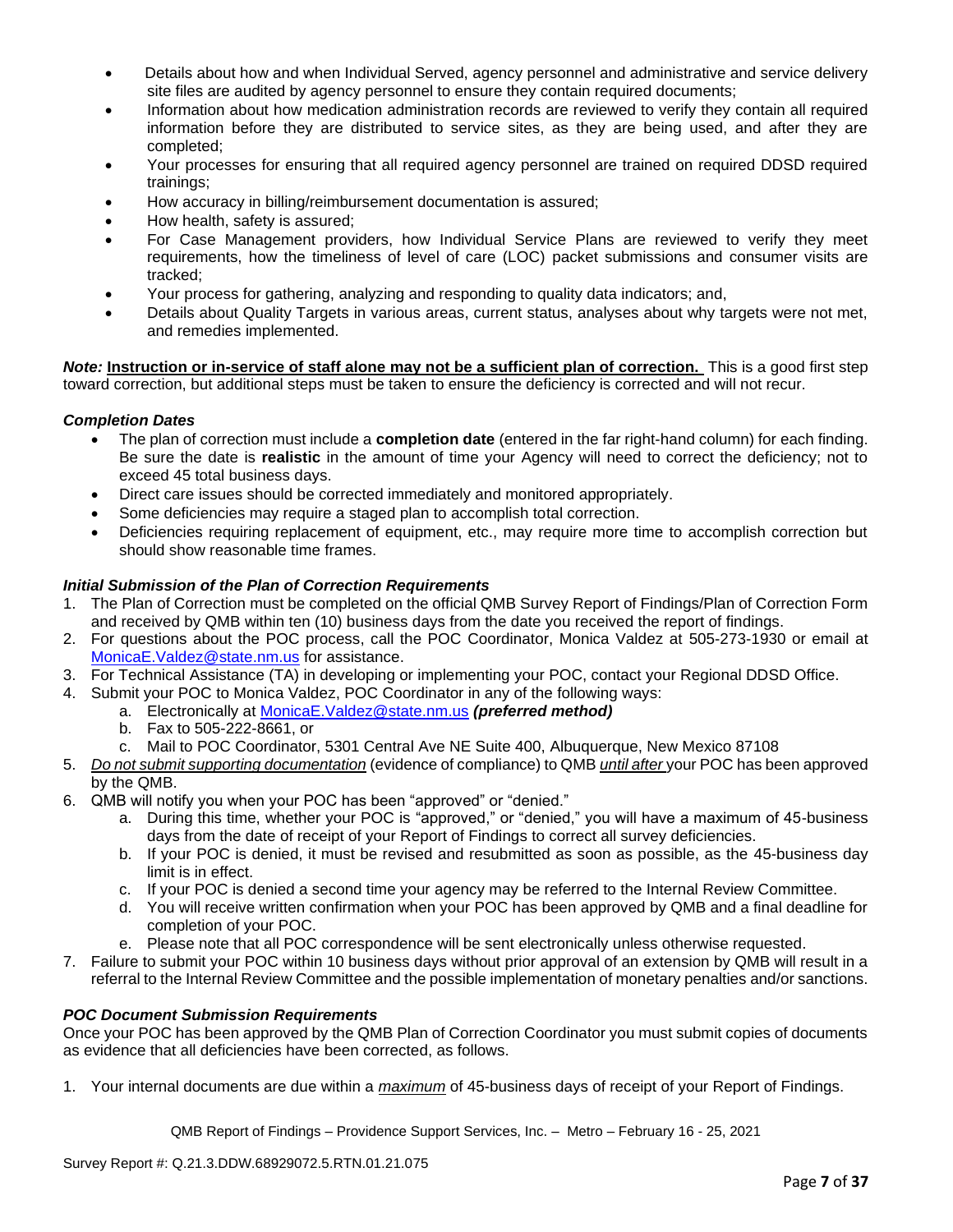- 2. It is preferred that you submit your documents via USPS or other carrier (scanned and saved to CD/DVD disc, flash drive, etc.). If documents containing HIPAA Protected Health Information (PHI) documents must be submitted through S-Comm (Therap), Fax or Postal System, do not send PHI directly to NMDOH email accounts. If the documents do not contain protected Health information (PHI) then you may submit your documents electronically scanned and attached to e-mails.
- 3. All submitted documents *must be annotated*; please be sure the tag numbers and Identification numbers are indicated on each document submitted. Documents which are not annotated with the Tag number and Identification number may not be accepted.
- 4. Do not submit original documents; Please provide copies or scanned electronic files for evidence. Originals must be maintained in the agency file(s) per DDSD Standards.
- 5. In lieu of some documents, you may submit copies of file or home audit forms that clearly indicate cited deficiencies have been corrected, other attestations of correction must be approved by the Plan of Correction Coordinator prior to their submission.
- 6. When billing deficiencies are cited, you must provide documentation to justify billing and/or void and adjust forms submitted to Xerox State Healthcare, LLC for the deficiencies cited in the Report of Findings.

**Revisions, Modifications or Extensions to your Plan of Correction (post QMB approval) must be made in writing and submitted to the Plan of Correction Coordinator, prior to the completion date and are approved on a case-by-case basis. No changes may be made to your POC or the timeframes for implementation without written approval of the POC Coordinator.**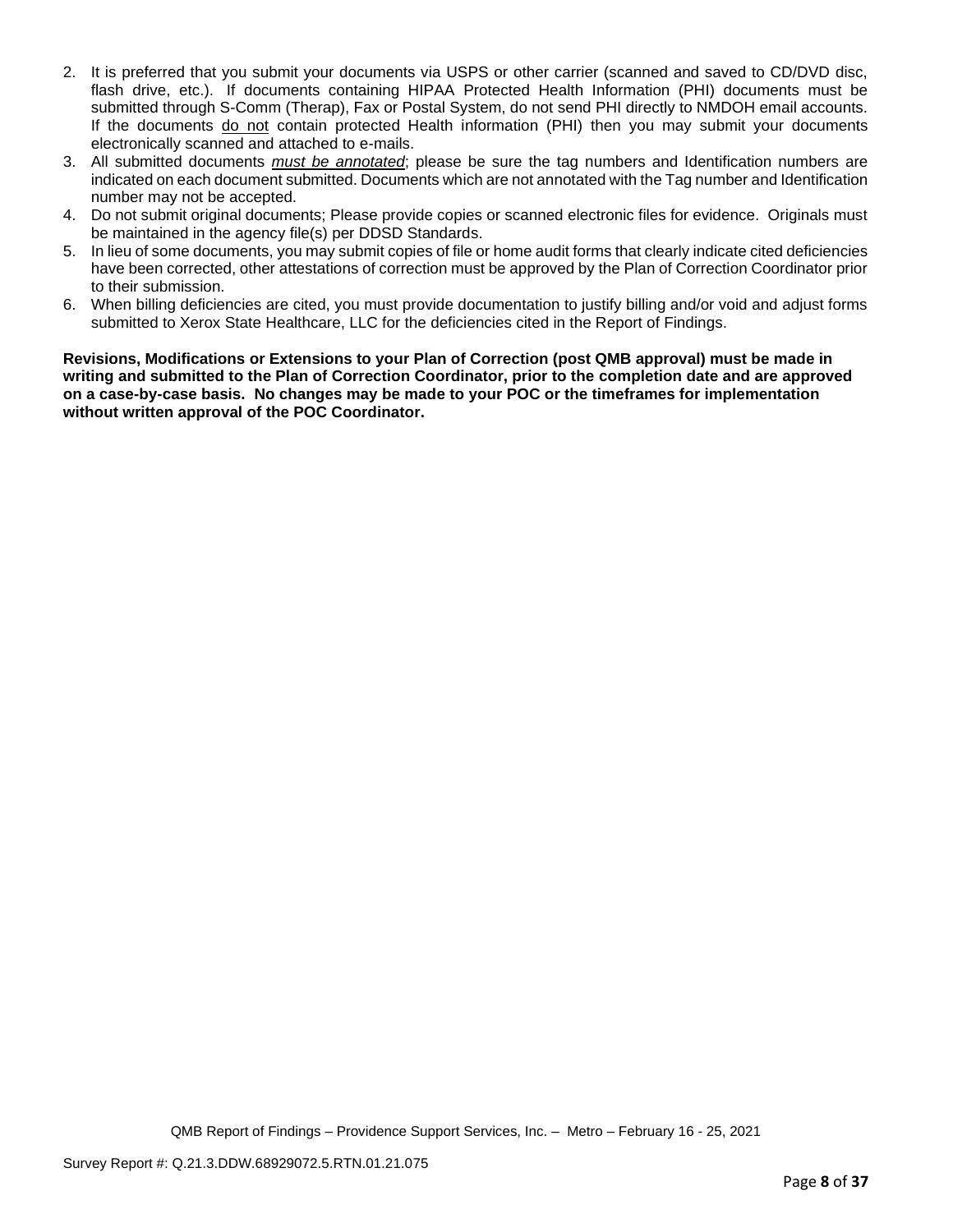### **Department of Health, Division of Health Improvement QMB Determination of Compliance Process**

The Division of Health Improvement, Quality Management Bureau (QMB) surveys compliance of the Developmental Disabilities Waiver (DDW) standards and other state and federal regulations. For the purpose of the LCA / CI survey the CMS waiver assurances have been grouped into four (4) Service Domains: Plan of Care (ISP Implementation); Qualified Providers; Health, Welfare and Safety; and Administrative Oversight (note that Administrative Oversight listed in this document is not the same as the CMS assurance of Administrative Authority. Used in this context it is related to the agency's operational policies and procedures, Quality Assurance system and Medicaid billing and reimbursement processes.)

The QMB Determination of Compliance process is based on provider compliance or non-compliance with standards and regulations identified during the on-site survey process and as reported in the QMB Report of Findings. All areas reviewed by QMB have been agreed to by DDSD and DHI/QMB and are reflective of CMS requirements. All deficiencies (non-compliance with standards and regulations) are identified and cited as either a Standard level deficiency or a Condition of Participation level deficiency in the QMB Reports of Findings. All deficiencies require corrective action when non-compliance is identified.

Each deficiency in your Report of Findings has been predetermined to be a Standard Level Deficiency, a Condition of Participation Level Deficiency, if below 85% compliance or a non-negotiable Condition of Participation Level Deficiency. Your Agency's overall Compliance Determination is based on a Scope and Severity Scale which takes into account the number of Standard and Condition Level Tags cited as well as the percentage of Individuals affected in the sample.

### **Conditions of Participation (CoPs)**

CoPs are based on the Centers for Medicare and Medicaid Services, Home and Community-Based Waiver required assurances, in addition to the New Mexico Developmental Disability Waiver (DDW) Service Standards. The Division of Health Improvement (DHI), in conjunction with the Developmental Disability Support Division (DDSD), has identified certain deficiencies that have the potential to be a Condition of Participation Level, if the tag falls below 85% compliance based on the number of people affected. Additionally, there are what are called nonnegotiable Conditions of Participation, regardless if one person or multiple people are affected. In this context, a CoP is defined as an essential / fundamental regulation or standard, which when out of compliance directly affects the health and welfare of the Individuals served. If no deficiencies within a Tag are at the level of a CoP, it is cited as a Standard Level Deficiency.

### *Service Domains and CoPs for Living Care Arrangements and Community Inclusion are as follows:*

**Service Domain: Service Plan: ISP Implementation -** *Services are delivered in accordance with the service plan, including type, scope, amount, duration and frequency specified in the service plan.*

#### **Potential Condition of Participation Level Tags, if compliance is below 85%:**

- **1A08.3 –** Administrative Case File: Individual Service Plan / ISP Components
- **1A32 –** Administrative Case File: Individual Service Plan Implementation
- **LS14 –** Residential Service Delivery Site Case File (ISP and Healthcare Requirements)
- **IS14 –** CCS / CIES Service Delivery Site Case File (ISP and Healthcare Requirements)

**Service Domain: Qualified Providers -** *The State monitors non-licensed/non-certified providers to assure adherence to waiver requirements. The State implements its policies and procedures for verifying that provider training is conducted in accordance with State requirements and the approved waiver.*

#### **Potential Condition of Participation Level Tags, if compliance is below 85%:**

- **1A20 -** Direct Support Personnel Training
- **1A22 -** Agency Personnel Competency
- **1A37 –** Individual Specific Training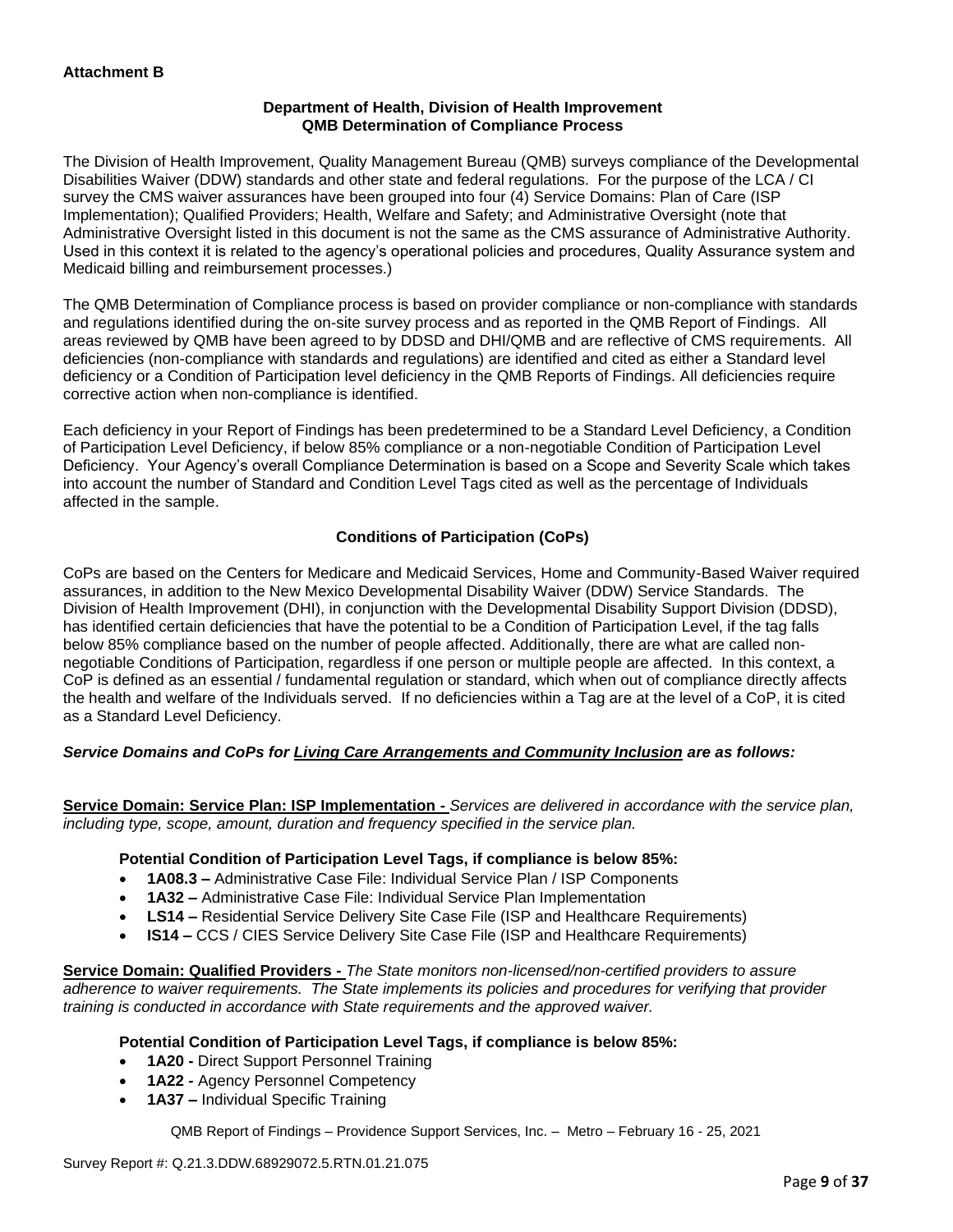### **Non-Negotiable Condition of Participation Level Tags (one or more Individuals are cited):**

- **1A25.1 –** Caregiver Criminal History Screening
- **1A26.1 –** Consolidated On-line Registry Employee Abuse Registry

**Service Domain: Health, Welfare and Safety -** *The State, on an ongoing basis, identifies, addresses and seeks to prevent occurrences of abuse, neglect and exploitation. Individuals shall be afforded their basic human rights. The provider supports individuals to access needed healthcare services in a timely manner.*

### **Potential Condition of Participation Level Tags, if compliance is below 85%:**

- **1A08.2 –** Administrative Case File: Healthcare Requirements & Follow-up
- **1A09 –** Medication Delivery Routine Medication Administration
- **1A09.1 –** Medication Delivery PRN Medication Administration
- **1A15.2 –** Administrative Case File: Healthcare Documentation (Therap and Required Plans)

#### **Non-Negotiable Condition of Participation Level Tags (one or more Individuals are cited):**

- **1A05 –** General Requirements / Agency Policy and Procedure Requirements
- **1A07 –** Social Security Income (SSI) Payments
- **1A09.2 –** Medication Delivery Nurse Approval for PRN Medication
- **1A15 –** Healthcare Coordination Nurse Availability / Knowledge
- **1A31 –** Client Rights/Human Rights
- **LS25.1 –** Residential Reqts. (Physical Environment Supported Living / Family Living / Intensive Medical Living)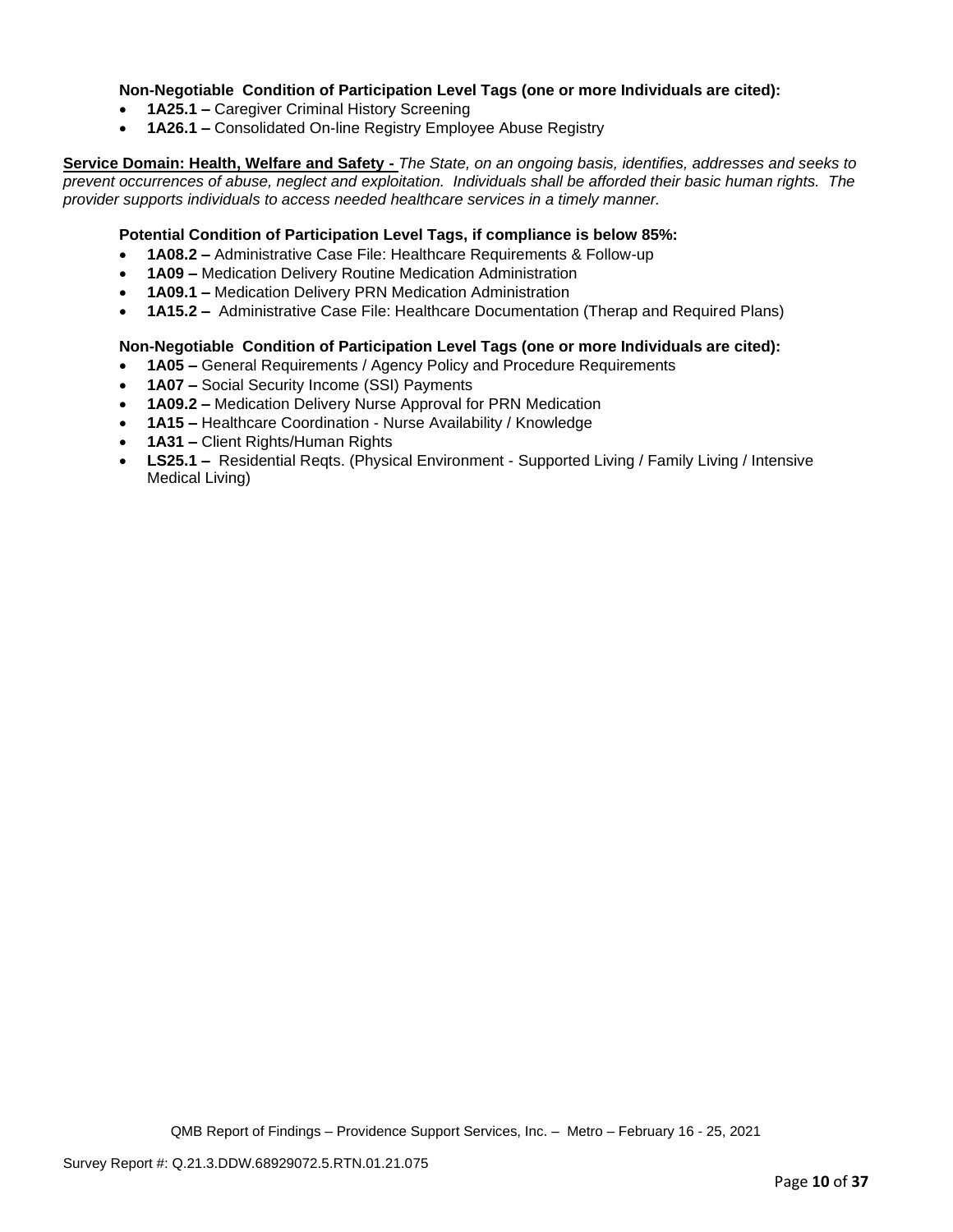### **Attachment C**

#### **Guidelines for the Provider Informal Reconsideration of Finding (IRF) Process**

#### **Introduction:**

Throughout the QMB Survey process, surveyors are openly communicating with providers. Open communication means surveyors have clarified issues and/or requested missing information before completing the review through the use of the signed/dated "Document Request," or "Administrative Needs," etc. forms. Regardless, there may still be instances where the provider disagrees with a specific finding. Providers may use the following process to informally dispute a finding.

#### **Instructions:**

- 1. The Informal Reconsideration of the Finding (IRF) request must be received in writing to the QMB Bureau Chief **within 10 business days** of receipt of the final Report of Findings **(***Note: No extensions are granted for the IRF)***.**
- 2. The written request for an IRF *must* be completed on the QMB Request for Informal Reconsideration of Finding form available on the QMB website: <https://nmhealth.org/about/dhi/cbp/irf/>
- 3. The written request for an IRF must specify in detail the request for reconsideration and why the finding is inaccurate.
- 4. The IRF request must include all supporting documentation or evidence.
- 5. If you have questions about the IRF process, email the IRF Chairperson, Valerie V. Valdez at [valerie.valdez@state.nm.us](mailto:valerie.valdez@state.nm.us) for assistance.

#### **The following limitations apply to the IRF process:**

- The written request for an IRF and all supporting evidence must be received within 10 business days.
- Findings based on evidence requested during the survey and not provided may not be subject to reconsideration.
- The supporting documentation must be new evidence not previously reviewed or requested by the survey team.
- Providers must continue to complete their Plan of Correction during the IRF process
- Providers may not request an IRF to challenge the sampling methodology.
- Providers may not request an IRF based on disagreement with the nature of the standard or regulation.
- Providers may not request an IRF to challenge the team composition.
- Providers may not request an IRF to challenge the DHI/QMB determination of compliance or the length of their DDSD provider contract.

A Provider forfeits the right to an IRF if the request is not received within 10 business days of receiving the report and/or does not include all supporting documentation or evidence to show compliance with the standards and regulations.

The IRF Committee will review the request; the Provider will be notified in writing of the ruling; no face-to-face meeting will be conducted.

When a Provider requests that a finding be reconsidered, it does not stop or delay the Plan of Correction process. **Providers must continue to complete the Plan of Correction, including the finding in dispute regardless of the IRF status.** If a finding is removed or modified, it will be noted and removed or modified from the Report of Findings. It should be noted that in some cases a Plan of Correction may be completed prior to the IRF process being completed. The provider will be notified in writing on the decisions of the IRF committee.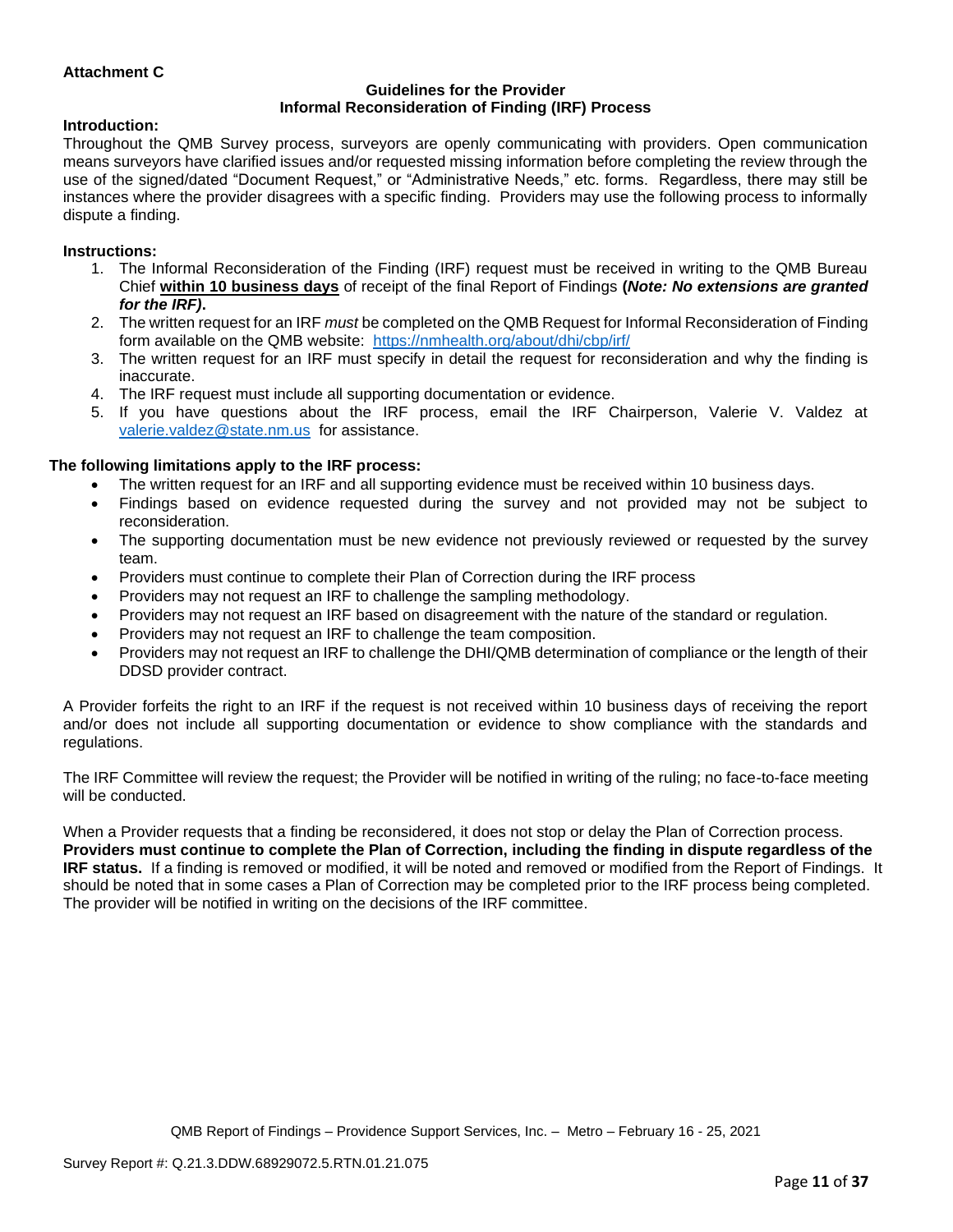## **QMB Determinations of Compliance**

### **Compliance:**

The QMB determination of *Compliance* indicates that a provider has either no deficiencies found during a survey or that no deficiencies at the Condition of Participation Level were found. The agency has obtained a level of compliance such that there is a minimal potential for harm to individuals' health and safety. To qualify for a determination of *Compliance*, the provider must have received no Conditions of Participation Level Deficiencies and have a minimal number of Individuals on the sample affected by the findings indicated in the Standards Level Tags.

### **Partial-Compliance with Standard Level Tags:**

The QMB determination of *Partial-Compliance with Standard Level Tags* indicates that a provider is in compliance with all Condition of Participation Level deficiencies but is out of compliance with a certain percentage of Standard Level deficiencies. This partial-compliance, if not corrected, may result in a negative outcome or the potential for more than minimal harm to individuals' health and safety. There are two ways to receive a determination of Partial Compliance with Standard Level Tags:

- 1. Your Report of Findings includes 16 or fewer Standards Level Tags with between 75% and 100% of the survey sample affected in any tag.
- 2. Your Report of Findings includes 17 or more Standard Level Tags with between 50% to 74% of the survey sample affected in any tag.

### **Partial-Compliance with Standard Level Tags and Condition of Participation Level Tags:**

The QMB determination of *Partial-Compliance with Standard Level Tags and Condition of Participation Level Tags*  indicates that a provider is out of compliance with one to five  $(1 - 5)$  Condition of Participation Level Tags. This partial-compliance, if not corrected, may result in a serious negative outcome or the potential for more than minimal harm to individuals' health and safety.

#### **Non-Compliance:**

The QMB determination of *Non-Compliance* indicates a provider is significantly out of compliance with both Standard Level deficiencies and Conditions of Participation level deficiencies. This non-compliance, if not corrected, may result in a serious negative outcome or the potential for more than minimal harm to individuals' health and safety. There are three ways an agency can receive a determination of Non-Compliance:

- 1. Your Report of Findings includes 17 or more total Tags with 0 to 5 Condition of Participation Level Tags with 75% to 100% of the survey sample affected in any Condition of Participation Level tag.
- 2. Your Report of Findings includes any amount of Standard Level Tags with 6 or more Condition of Participation Level Tags.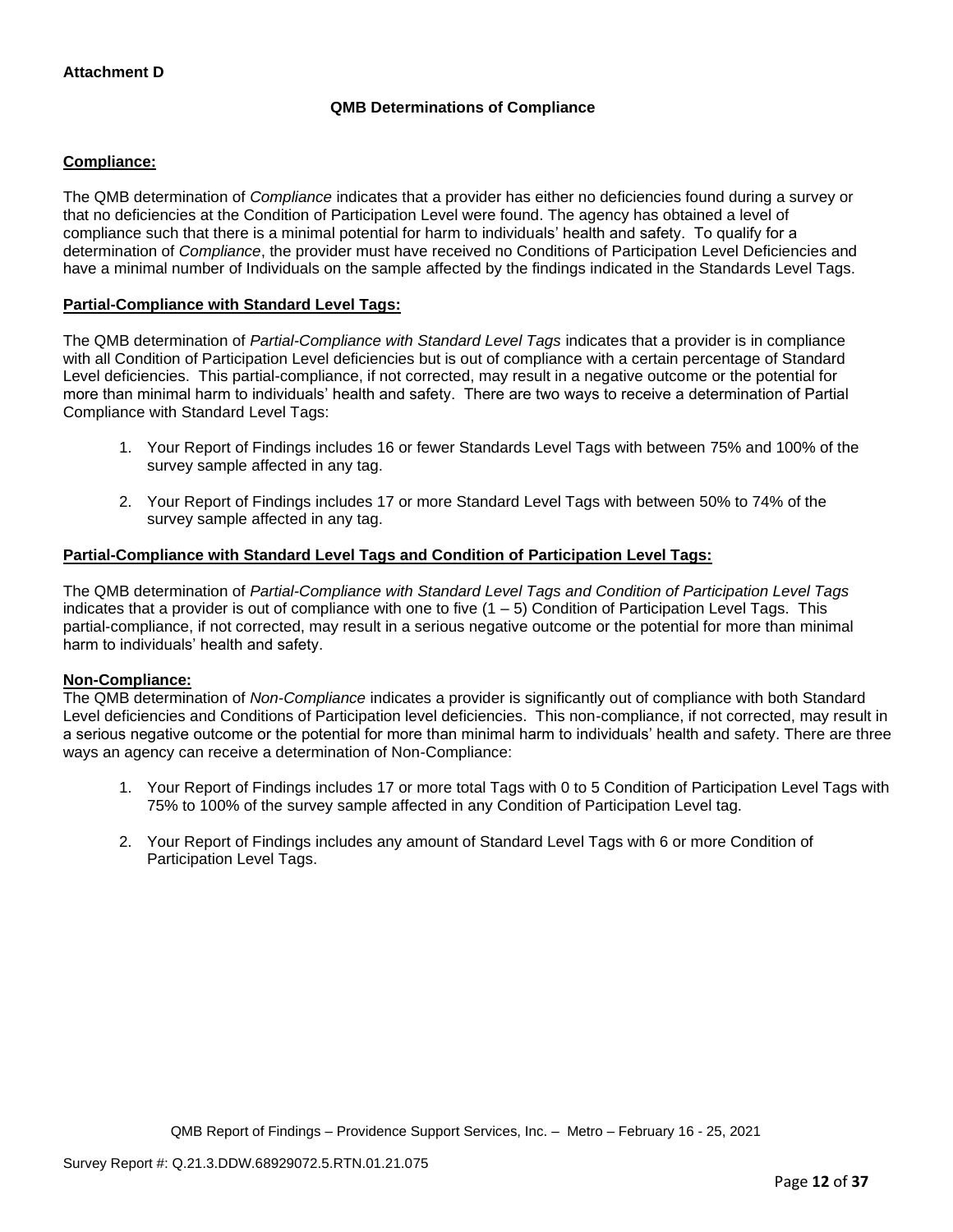| Compliance                                                                                                 | <b>Weighting</b>                                                                                                              |                                                                                                                                 |                                                                                                                          |                                                                                                                        |                                                                                                                                |                                                                                                                             |                                                                                                               |
|------------------------------------------------------------------------------------------------------------|-------------------------------------------------------------------------------------------------------------------------------|---------------------------------------------------------------------------------------------------------------------------------|--------------------------------------------------------------------------------------------------------------------------|------------------------------------------------------------------------------------------------------------------------|--------------------------------------------------------------------------------------------------------------------------------|-----------------------------------------------------------------------------------------------------------------------------|---------------------------------------------------------------------------------------------------------------|
| <b>Determination</b>                                                                                       |                                                                                                                               | LOW                                                                                                                             |                                                                                                                          | <b>MEDIUM</b>                                                                                                          |                                                                                                                                |                                                                                                                             | <b>HIGH</b>                                                                                                   |
| <b>Total Tags:</b>                                                                                         | up to 16                                                                                                                      | 17 or more                                                                                                                      | up to 16                                                                                                                 | 17 or more                                                                                                             | <b>Any Amount</b>                                                                                                              | 17 or more                                                                                                                  | <b>Any Amount</b>                                                                                             |
|                                                                                                            | and                                                                                                                           | and                                                                                                                             | and                                                                                                                      | and                                                                                                                    | And/or                                                                                                                         | and                                                                                                                         | And/or                                                                                                        |
| <b>COP Level Tags:</b>                                                                                     | 0 COP                                                                                                                         | 0 COP                                                                                                                           | 0 COP                                                                                                                    | 0 COP                                                                                                                  | 1 to 5 COP                                                                                                                     | 0 to 5 CoPs                                                                                                                 | 6 or more COP                                                                                                 |
|                                                                                                            | and                                                                                                                           | and                                                                                                                             | and                                                                                                                      | and                                                                                                                    |                                                                                                                                | and                                                                                                                         |                                                                                                               |
| Sample Affected:                                                                                           | 0 to 74%                                                                                                                      | 0 to 49%                                                                                                                        | 75 to 100%                                                                                                               | 50 to 74%                                                                                                              |                                                                                                                                | 75 to 100%                                                                                                                  |                                                                                                               |
| "Non-Compliance"                                                                                           |                                                                                                                               |                                                                                                                                 |                                                                                                                          |                                                                                                                        |                                                                                                                                | 17 or more<br><b>Total Tags with</b><br>75 to 100% of<br>the Individuals<br>in the sample<br>cited in any CoP<br>Level tag. | Any Amount of<br><b>Standard Level</b><br>Tags and 6 or<br>more Conditions<br>of Participation<br>Level Tags. |
| "Partial Compliance<br>with Standard Level<br>tags and Condition of<br><b>Participation Level</b><br>Tags" |                                                                                                                               |                                                                                                                                 |                                                                                                                          |                                                                                                                        | <b>Any Amount</b><br><b>Standard Level</b><br>Tags, plus 1 to 5<br><b>Conditions of</b><br><b>Participation Level</b><br>tags. |                                                                                                                             |                                                                                                               |
| "Partial Compliance<br>with Standard Level<br>tags"                                                        |                                                                                                                               |                                                                                                                                 | up to 16<br><b>Standard Level</b><br>Tags with 75 to<br>100% of the<br>individuals in<br>the sample cited<br>in any tag. | 17 or more<br><b>Standard Level</b><br>Tags with 50 to<br>74% of the<br>individuals in<br>the sample cited<br>any tag. |                                                                                                                                |                                                                                                                             |                                                                                                               |
| "Compliance"                                                                                               | Up to 16<br><b>Standard Level</b><br>Tags with 0 to<br><b>74% of the</b><br>individuals in<br>the sample<br>cited in any tag. | 17 or more<br><b>Standard Level</b><br>Tags with 0 to<br><b>49% of the</b><br>individuals in<br>the sample cited<br>in any tag. |                                                                                                                          |                                                                                                                        |                                                                                                                                |                                                                                                                             |                                                                                                               |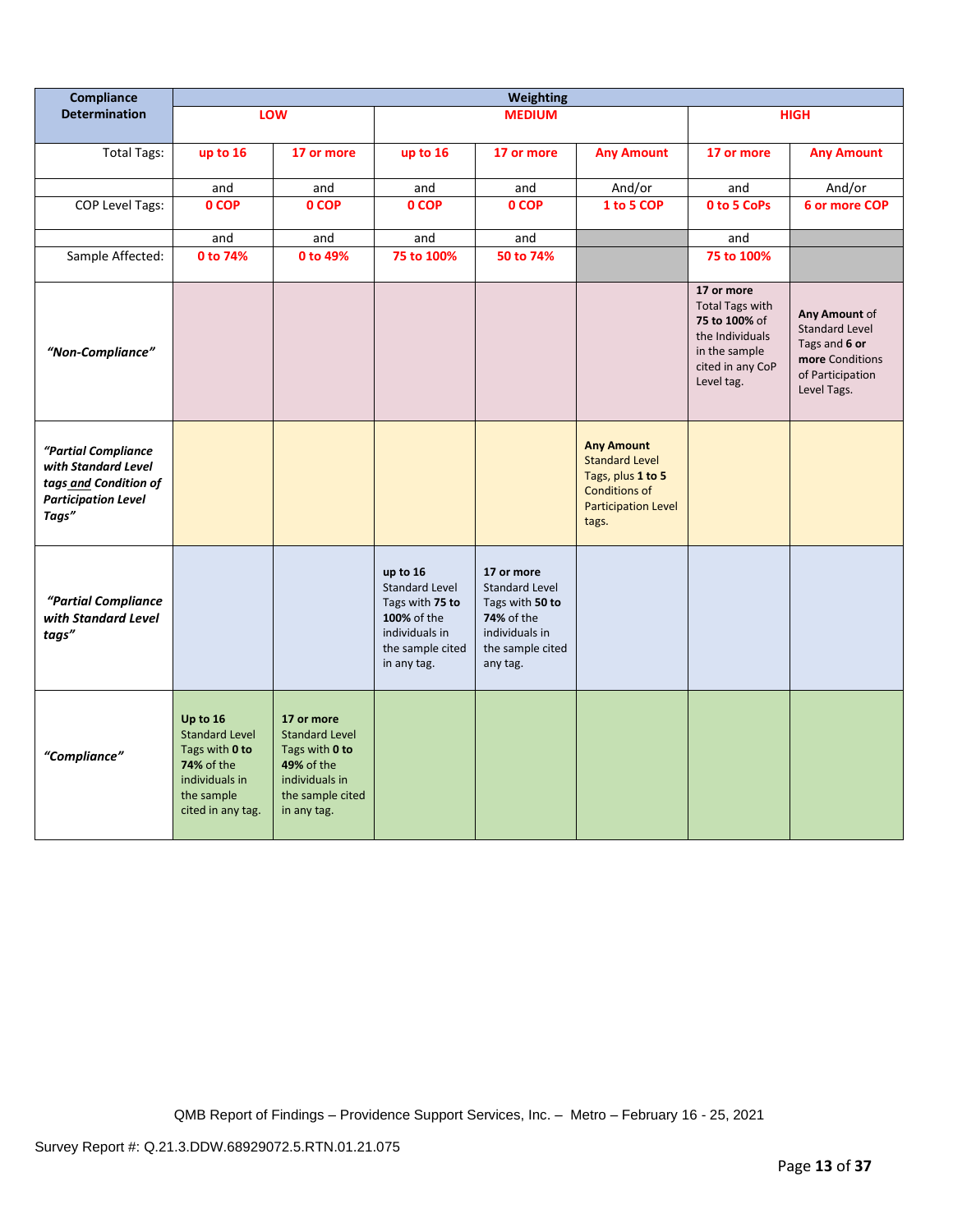### **Agency: Providence Support Services Inc. – Metro Region** Program: Developmental Disabilities Waiver<br>Service: 2018: Supported Living, Customize 2018: Supported Living, Customized Community Supports Routine Survey Type:<br>Survey Date: **Survey Date: February 16 – 25, 2021**

| <b>Standard of Care</b>                                                                  | <b>Deficiencies</b>                                                                | Agency Plan of Correction, On-going QA/QI<br>and Responsible Party                                                                                      | <b>Completion</b><br><b>Date</b> |
|------------------------------------------------------------------------------------------|------------------------------------------------------------------------------------|---------------------------------------------------------------------------------------------------------------------------------------------------------|----------------------------------|
|                                                                                          |                                                                                    | Service Domain: Qualified Providers - The State monitors non-licensed/non-certified providers to assure adherence to waiver requirements. The State     |                                  |
|                                                                                          |                                                                                    | implements its policies and procedures for verifying that provider training is conducted in accordance with State requirements and the approved waiver. |                                  |
| Tag #1A43.1 General Events Reporting:                                                    | <b>Standard Level Deficiency</b>                                                   |                                                                                                                                                         |                                  |
| <b>Individual Reporting</b>                                                              |                                                                                    |                                                                                                                                                         |                                  |
| Developmental Disabilities (DD) Waiver                                                   | Based on record review, the Agency did not                                         | Provider:                                                                                                                                               |                                  |
| Service Standards 2/26/2018; Re-Issue:                                                   | follow the General Events Reporting                                                | <b>State your Plan of Correction for the</b>                                                                                                            |                                  |
| 12/28/2018; Eff 1/1/2019                                                                 | requirements as indicated by the policy for 5 of                                   | deficiencies cited in this tag here (How is the                                                                                                         |                                  |
| <b>Chapter 19: Provider Reporting</b>                                                    | 7 individuals.                                                                     | deficiency going to be corrected? This can be<br>specific to each deficiency cited or if possible an                                                    |                                  |
| <b>Requirements: 19.2 General Events</b>                                                 |                                                                                    | overall correction?): $\rightarrow$                                                                                                                     |                                  |
| Reporting (GER): The purpose of General                                                  | The following General Events Reporting                                             |                                                                                                                                                         |                                  |
| Events Reporting (GER) is to report, track and                                           | records contained evidence that indicated                                          |                                                                                                                                                         |                                  |
| analyze events, which pose a risk to adults in<br>the DD Waiver program, but do not meet | the General Events Report was not entered<br>and / or approved within the required |                                                                                                                                                         |                                  |
| criteria for ANE or other reportable incidents as                                        | timeframe:                                                                         |                                                                                                                                                         |                                  |
| defined by the IMB. Analysis of GER is                                                   |                                                                                    |                                                                                                                                                         |                                  |
| intended to identify emerging patterns so that                                           | Individual #1                                                                      |                                                                                                                                                         |                                  |
| preventative action can be taken at the                                                  | • General Events Report (GER) indicates on                                         |                                                                                                                                                         |                                  |
| individual, Provider Agency, regional and                                                | 03/09/2020 the Individual was seen at the                                          | <b>Provider:</b>                                                                                                                                        |                                  |
| statewide level. On a quarterly and annual                                               | Urgent care for a stomach virus (Urgent                                            | <b>Enter your ongoing Quality</b>                                                                                                                       |                                  |
| basis, DDSD analyzes GER data at the                                                     | Care). GER was approved 03/13/2020                                                 | <b>Assurance/Quality Improvement</b>                                                                                                                    |                                  |
| provider, regional and statewide levels to                                               |                                                                                    | processes as it related to this tag number                                                                                                              |                                  |
| identify any patterns that warrant intervention.                                         | Individual #2                                                                      | here (What is going to be done? How many                                                                                                                |                                  |
| Provider Agency use of GER in Therap is                                                  | • General Events Report (GER) indicates on                                         | individuals is this going to affect? How often will<br>this be completed? Who is responsible? What                                                      |                                  |
| required as follows:                                                                     | 11/23/2020 the Individual was tested for                                           | steps will be taken if issues are found?): $\rightarrow$                                                                                                |                                  |
| 1. DD Waiver Provider Agencies                                                           | Covid-19. (Communicable Disease). GER                                              |                                                                                                                                                         |                                  |
| approved to provide Customized In-                                                       | was approved 2/23/2021.                                                            |                                                                                                                                                         |                                  |
| Home Supports, Family Living, IMLS,                                                      |                                                                                    |                                                                                                                                                         |                                  |
| Supported Living, Customized                                                             | Individual #4                                                                      |                                                                                                                                                         |                                  |
| <b>Community Supports, Community</b>                                                     | • General Events Report (GER) indicates on                                         |                                                                                                                                                         |                                  |
| Integrated Employment, Adult Nursing                                                     | 08/28/2020 the Individual was tested for                                           |                                                                                                                                                         |                                  |
| and Case Management must use GER in                                                      | Covid-19. (Communicable Disease). GER                                              |                                                                                                                                                         |                                  |
| the Therap system.<br><b>DD Waiver Provider Agencies</b>                                 | was approved 2/23/2021.                                                            |                                                                                                                                                         |                                  |
| 2.                                                                                       |                                                                                    |                                                                                                                                                         |                                  |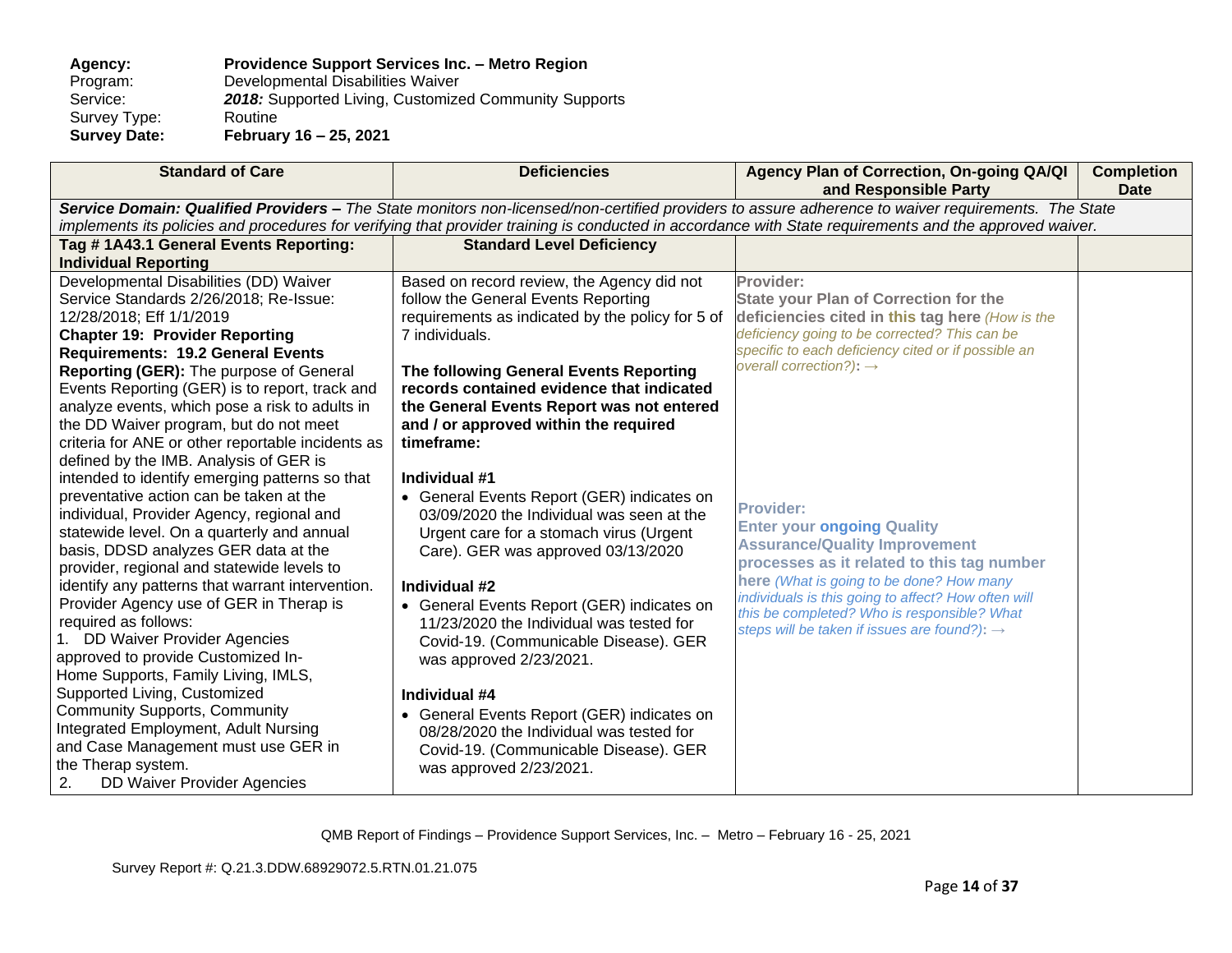| specified information into the GER section of<br>the secure website operated under contract by<br>Therap according to the GER Reporting<br>Requirements in Appendix B GER<br>Requirements.<br>At the Provider Agency's discretion<br>3.<br>additional events, which are not required by<br>DDSD, may also be tracked within the GER<br>section of Therap.<br>GER does not replace a Provider<br>4.<br>Agency's obligations to report ANE or other<br>reportable incidents as described in Chapter<br>18: Incident Management System.<br>GER does not replace a Provider<br>5.<br>Agency's obligations related to healthcare<br>coordination, modifications to the ISP, or any<br>other risk management and QI activities.<br><b>Appendix B GER Requirements: DDSD is</b> | 11/23/2020 the Individual was tested for<br>Covid-19. (Communicable Disease). GER<br>was approved 2/23/2021.<br>Individual #5<br>• General Events Report (GER) indicates on<br>08/25/2020 the Individual was tested for<br>Covid-19. (Communicable Disease). GER<br>was approved 2/23/2021.<br>Individual #6<br>• General Events Report (GER) indicates on<br>1/31/2020 the Individual was seen at the<br>Urgent care for respiratory treatment (Urgent<br>Care). GER was approved 2/12/2020. |  |
|--------------------------------------------------------------------------------------------------------------------------------------------------------------------------------------------------------------------------------------------------------------------------------------------------------------------------------------------------------------------------------------------------------------------------------------------------------------------------------------------------------------------------------------------------------------------------------------------------------------------------------------------------------------------------------------------------------------------------------------------------------------------------|-----------------------------------------------------------------------------------------------------------------------------------------------------------------------------------------------------------------------------------------------------------------------------------------------------------------------------------------------------------------------------------------------------------------------------------------------------------------------------------------------|--|
| pleased to introduce the revised General<br>Events Reporting (GER), requirements. There                                                                                                                                                                                                                                                                                                                                                                                                                                                                                                                                                                                                                                                                                  |                                                                                                                                                                                                                                                                                                                                                                                                                                                                                               |  |
| are two important changes related to<br>medication error reporting:                                                                                                                                                                                                                                                                                                                                                                                                                                                                                                                                                                                                                                                                                                      |                                                                                                                                                                                                                                                                                                                                                                                                                                                                                               |  |
| 1. Effective immediately, DDSD requires ALL<br>medication errors be entered into Therap                                                                                                                                                                                                                                                                                                                                                                                                                                                                                                                                                                                                                                                                                  |                                                                                                                                                                                                                                                                                                                                                                                                                                                                                               |  |
| GER with the exception of those required to<br>be reported to Division of Health                                                                                                                                                                                                                                                                                                                                                                                                                                                                                                                                                                                                                                                                                         |                                                                                                                                                                                                                                                                                                                                                                                                                                                                                               |  |
| Improvement-Incident Management Bureau.<br>2. No alternative methods for reporting are                                                                                                                                                                                                                                                                                                                                                                                                                                                                                                                                                                                                                                                                                   |                                                                                                                                                                                                                                                                                                                                                                                                                                                                                               |  |
| permitted.<br>The following events need to be reported in                                                                                                                                                                                                                                                                                                                                                                                                                                                                                                                                                                                                                                                                                                                |                                                                                                                                                                                                                                                                                                                                                                                                                                                                                               |  |
| the Therap GER:<br>• Emergency Room/Urgent Care/Emergency                                                                                                                                                                                                                                                                                                                                                                                                                                                                                                                                                                                                                                                                                                                |                                                                                                                                                                                                                                                                                                                                                                                                                                                                                               |  |
| <b>Medical Services</b>                                                                                                                                                                                                                                                                                                                                                                                                                                                                                                                                                                                                                                                                                                                                                  |                                                                                                                                                                                                                                                                                                                                                                                                                                                                                               |  |
| • Falls Without Injury                                                                                                                                                                                                                                                                                                                                                                                                                                                                                                                                                                                                                                                                                                                                                   |                                                                                                                                                                                                                                                                                                                                                                                                                                                                                               |  |
| • Injury (including Falls, Choking, Skin<br>Breakdown and Infection)                                                                                                                                                                                                                                                                                                                                                                                                                                                                                                                                                                                                                                                                                                     |                                                                                                                                                                                                                                                                                                                                                                                                                                                                                               |  |
| • Law Enforcement Use                                                                                                                                                                                                                                                                                                                                                                                                                                                                                                                                                                                                                                                                                                                                                    |                                                                                                                                                                                                                                                                                                                                                                                                                                                                                               |  |
| • Medication Errors                                                                                                                                                                                                                                                                                                                                                                                                                                                                                                                                                                                                                                                                                                                                                      |                                                                                                                                                                                                                                                                                                                                                                                                                                                                                               |  |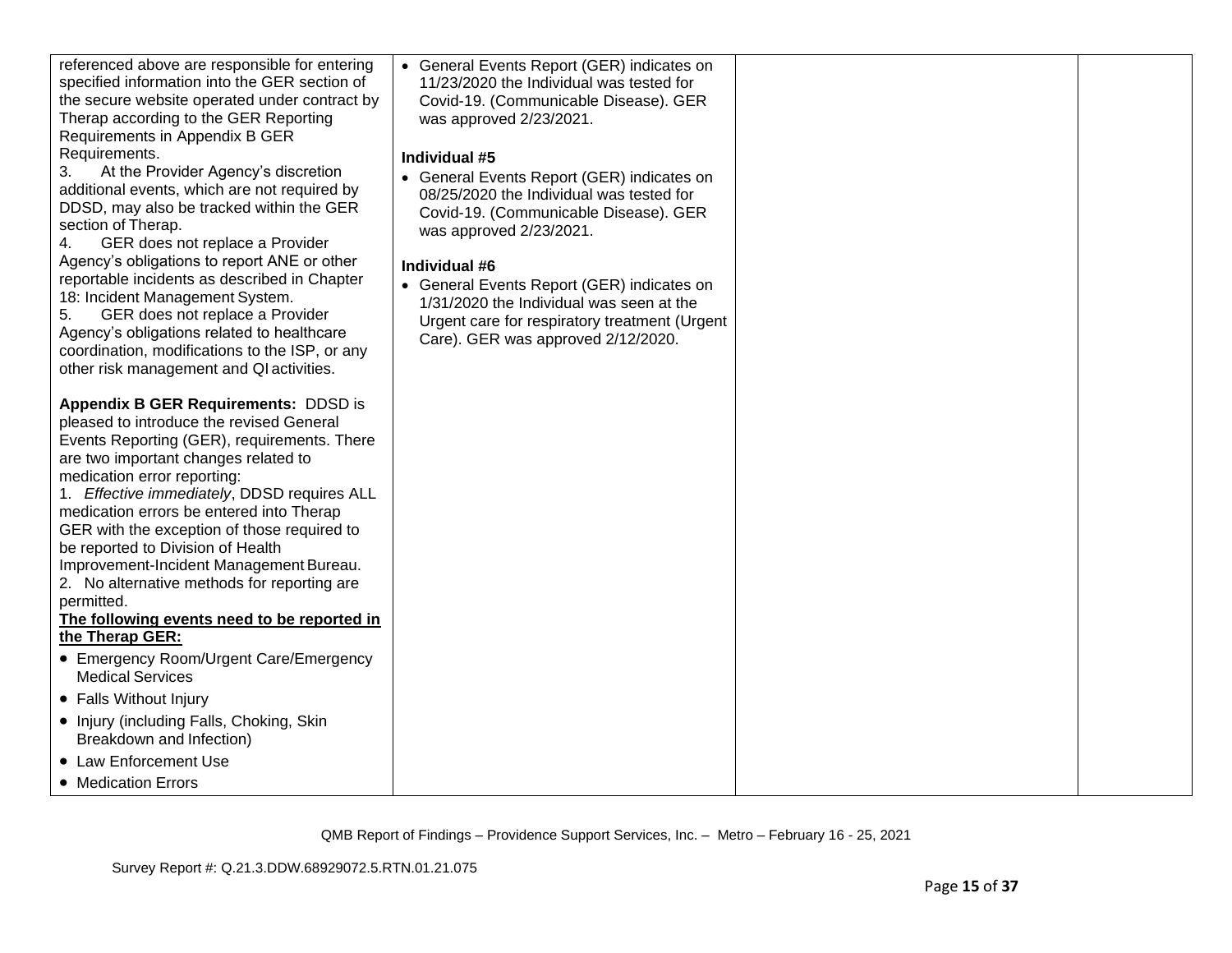| • Medication Documentation Errors                                               |  |  |
|---------------------------------------------------------------------------------|--|--|
| • Missing Person/Elopement                                                      |  |  |
| • Out of Home Placement- Medical:                                               |  |  |
| Hospitalization, Long Term Care, Skilled                                        |  |  |
| Nursing or Rehabilitation Facility Admission                                    |  |  |
| • PRN Psychotropic Medication                                                   |  |  |
| • Restraint Related to Behavior                                                 |  |  |
| • Suicide Attempt or Threat                                                     |  |  |
| <b>Entry Guidance: Provider Agencies must</b>                                   |  |  |
| complete the following sections of the GER                                      |  |  |
| with detailed information: profile information,                                 |  |  |
| event information, other event information,                                     |  |  |
| general information, notification, actions                                      |  |  |
| taken or planned, and the review follow up                                      |  |  |
| comments section. Please attach any                                             |  |  |
| pertinent external documents such as<br>discharge summary, medical consultation |  |  |
| form, etc. Provider Agencies must enter and                                     |  |  |
| approve GERs within 2 business days with                                        |  |  |
| the exception of Medication Errors which                                        |  |  |
| must be entered into GER on at least a                                          |  |  |
| monthly basis.                                                                  |  |  |
|                                                                                 |  |  |
|                                                                                 |  |  |
|                                                                                 |  |  |
|                                                                                 |  |  |
|                                                                                 |  |  |
|                                                                                 |  |  |
|                                                                                 |  |  |
|                                                                                 |  |  |
|                                                                                 |  |  |
|                                                                                 |  |  |
|                                                                                 |  |  |
|                                                                                 |  |  |
|                                                                                 |  |  |
|                                                                                 |  |  |
|                                                                                 |  |  |
|                                                                                 |  |  |
|                                                                                 |  |  |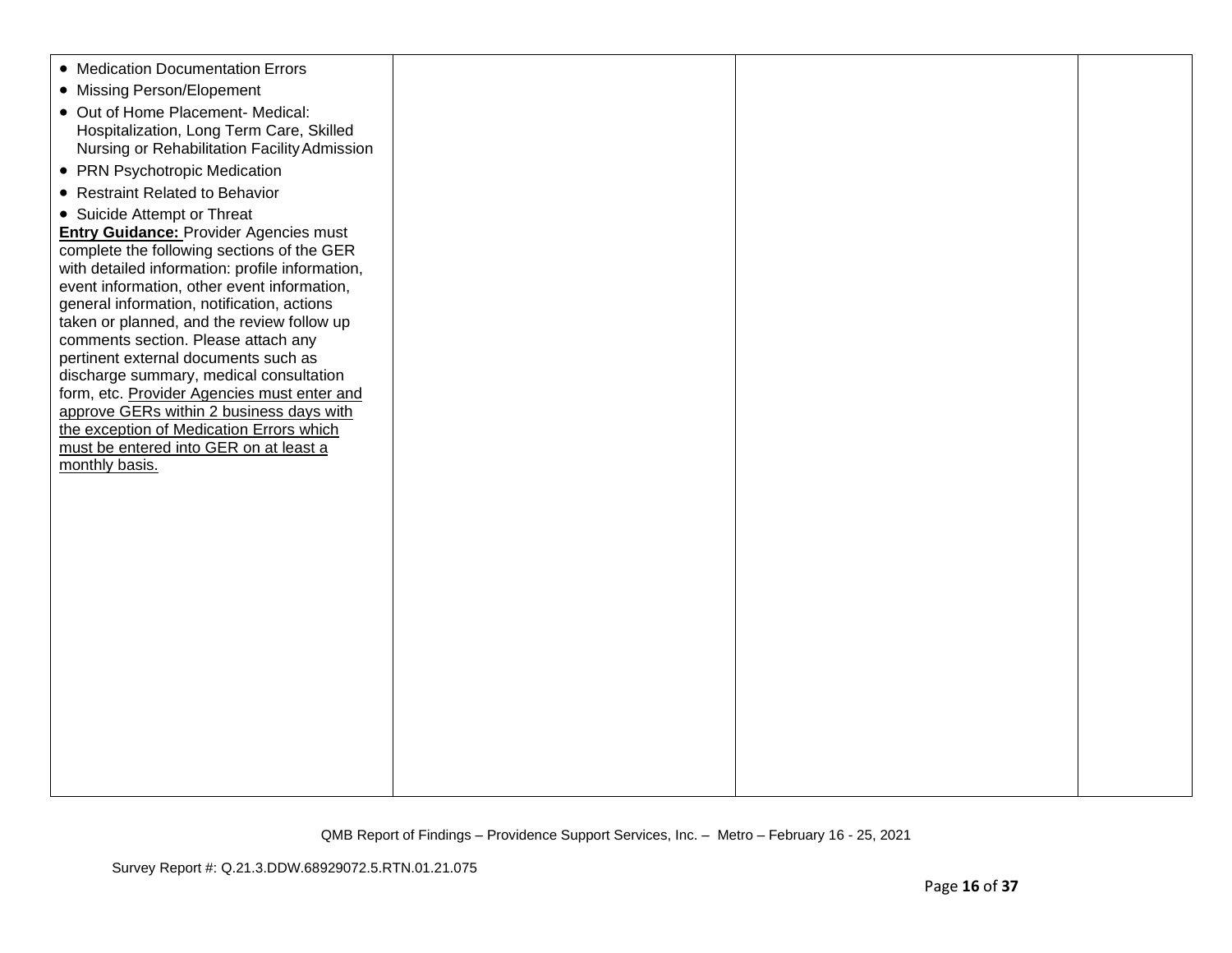| <b>Standard of Care</b>                                                                                                                                                                                                                                                                                               | <b>Deficiencies</b>                            | Agency Plan of Correction, On-going QA/QI<br>and Responsible Party                               | <b>Completion</b><br><b>Date</b> |  |  |
|-----------------------------------------------------------------------------------------------------------------------------------------------------------------------------------------------------------------------------------------------------------------------------------------------------------------------|------------------------------------------------|--------------------------------------------------------------------------------------------------|----------------------------------|--|--|
| Service Domain: Health and Welfare - The state, on an ongoing basis, identifies, addresses and seeks to prevent occurrences of abuse, neglect and<br>exploitation. Individuals shall be afforded their basic human rights. The provider supports individuals to access needed healthcare services in a timely manner. |                                                |                                                                                                  |                                  |  |  |
|                                                                                                                                                                                                                                                                                                                       |                                                |                                                                                                  |                                  |  |  |
| Tag #1A09 Medication Delivery Routine                                                                                                                                                                                                                                                                                 | <b>Standard Level Deficiency</b>               |                                                                                                  |                                  |  |  |
| <b>Medication Administration</b>                                                                                                                                                                                                                                                                                      |                                                |                                                                                                  |                                  |  |  |
| Developmental Disabilities (DD) Waiver                                                                                                                                                                                                                                                                                | Medication Administration Records (MAR)        | Provider:                                                                                        |                                  |  |  |
| Service Standards 2/26/2018; Re-Issue:                                                                                                                                                                                                                                                                                | were reviewed for the month of January 2021    | <b>State your Plan of Correction for the</b>                                                     |                                  |  |  |
| 12/28/2018; Eff 1/1/2019                                                                                                                                                                                                                                                                                              |                                                | deficiencies cited in this tag here (How is the<br>deficiency going to be corrected? This can be |                                  |  |  |
| <b>Chapter 20: Provider Documentation and</b>                                                                                                                                                                                                                                                                         | Based on record review, 1 of 7 individuals had | specific to each deficiency cited or if possible an                                              |                                  |  |  |
| <b>Client Records 20.6 Medication</b>                                                                                                                                                                                                                                                                                 | Medication Administration Records (MAR),       | overall correction?): $\rightarrow$                                                              |                                  |  |  |
| <b>Administration Record (MAR):</b> A current                                                                                                                                                                                                                                                                         | which contained missing medications entries    |                                                                                                  |                                  |  |  |
| Medication Administration Record (MAR) must                                                                                                                                                                                                                                                                           | and/or other errors:                           |                                                                                                  |                                  |  |  |
| be maintained in all settings where<br>medications or treatments are delivered.                                                                                                                                                                                                                                       | Individual #1                                  |                                                                                                  |                                  |  |  |
| Family Living Providers may opt not to use                                                                                                                                                                                                                                                                            | January 2021                                   |                                                                                                  |                                  |  |  |
| MARs if they are the sole provider who                                                                                                                                                                                                                                                                                | <b>Medication Administration Records</b>       |                                                                                                  |                                  |  |  |
| supports the person with medications or                                                                                                                                                                                                                                                                               | contained missing entries. No                  |                                                                                                  |                                  |  |  |
| treatments. However, if there are services                                                                                                                                                                                                                                                                            | documentation found indicating reason for      |                                                                                                  |                                  |  |  |
| provided by unrelated DSP, ANS for                                                                                                                                                                                                                                                                                    | missing entries:                               | <b>Provider:</b>                                                                                 |                                  |  |  |
| Medication Oversight must be budgeted, and a                                                                                                                                                                                                                                                                          |                                                | <b>Enter your ongoing Quality</b>                                                                |                                  |  |  |
| MAR must be created and used by the DSP.                                                                                                                                                                                                                                                                              | • Levothyroxine 75 mg (1 time daily) - Blank   | <b>Assurance/Quality Improvement</b>                                                             |                                  |  |  |
| Primary and Secondary Provider Agencies are                                                                                                                                                                                                                                                                           | $1/3$ (6:00 AM)                                | processes as it related to this tag number                                                       |                                  |  |  |
| responsible for:                                                                                                                                                                                                                                                                                                      |                                                | here (What is going to be done? How many                                                         |                                  |  |  |
| 1. Creating and maintaining either an                                                                                                                                                                                                                                                                                 |                                                | individuals is this going to affect? How often will                                              |                                  |  |  |
| electronic or paper MAR in their service                                                                                                                                                                                                                                                                              |                                                | this be completed? Who is responsible? What                                                      |                                  |  |  |
| setting. Provider Agencies may use the                                                                                                                                                                                                                                                                                |                                                | steps will be taken if issues are found?): $\rightarrow$                                         |                                  |  |  |
| MAR in Therap, but are not mandated                                                                                                                                                                                                                                                                                   |                                                |                                                                                                  |                                  |  |  |
| to do so.                                                                                                                                                                                                                                                                                                             |                                                |                                                                                                  |                                  |  |  |
| 2. Continually communicating any                                                                                                                                                                                                                                                                                      |                                                |                                                                                                  |                                  |  |  |
| changes about medications and                                                                                                                                                                                                                                                                                         |                                                |                                                                                                  |                                  |  |  |
| treatments between Provider Agencies to                                                                                                                                                                                                                                                                               |                                                |                                                                                                  |                                  |  |  |
| assure health and safety.                                                                                                                                                                                                                                                                                             |                                                |                                                                                                  |                                  |  |  |
| 7. Including the following on the MAR:                                                                                                                                                                                                                                                                                |                                                |                                                                                                  |                                  |  |  |
| a. The name of the person, a                                                                                                                                                                                                                                                                                          |                                                |                                                                                                  |                                  |  |  |
| transcription of the physician's or                                                                                                                                                                                                                                                                                   |                                                |                                                                                                  |                                  |  |  |
| licensed health care provider's orders                                                                                                                                                                                                                                                                                |                                                |                                                                                                  |                                  |  |  |
| including the brand and generic                                                                                                                                                                                                                                                                                       |                                                |                                                                                                  |                                  |  |  |
| names for all ordered routine and PRN                                                                                                                                                                                                                                                                                 |                                                |                                                                                                  |                                  |  |  |
| medications or treatments, and the                                                                                                                                                                                                                                                                                    |                                                |                                                                                                  |                                  |  |  |
| diagnoses for which the medications                                                                                                                                                                                                                                                                                   |                                                |                                                                                                  |                                  |  |  |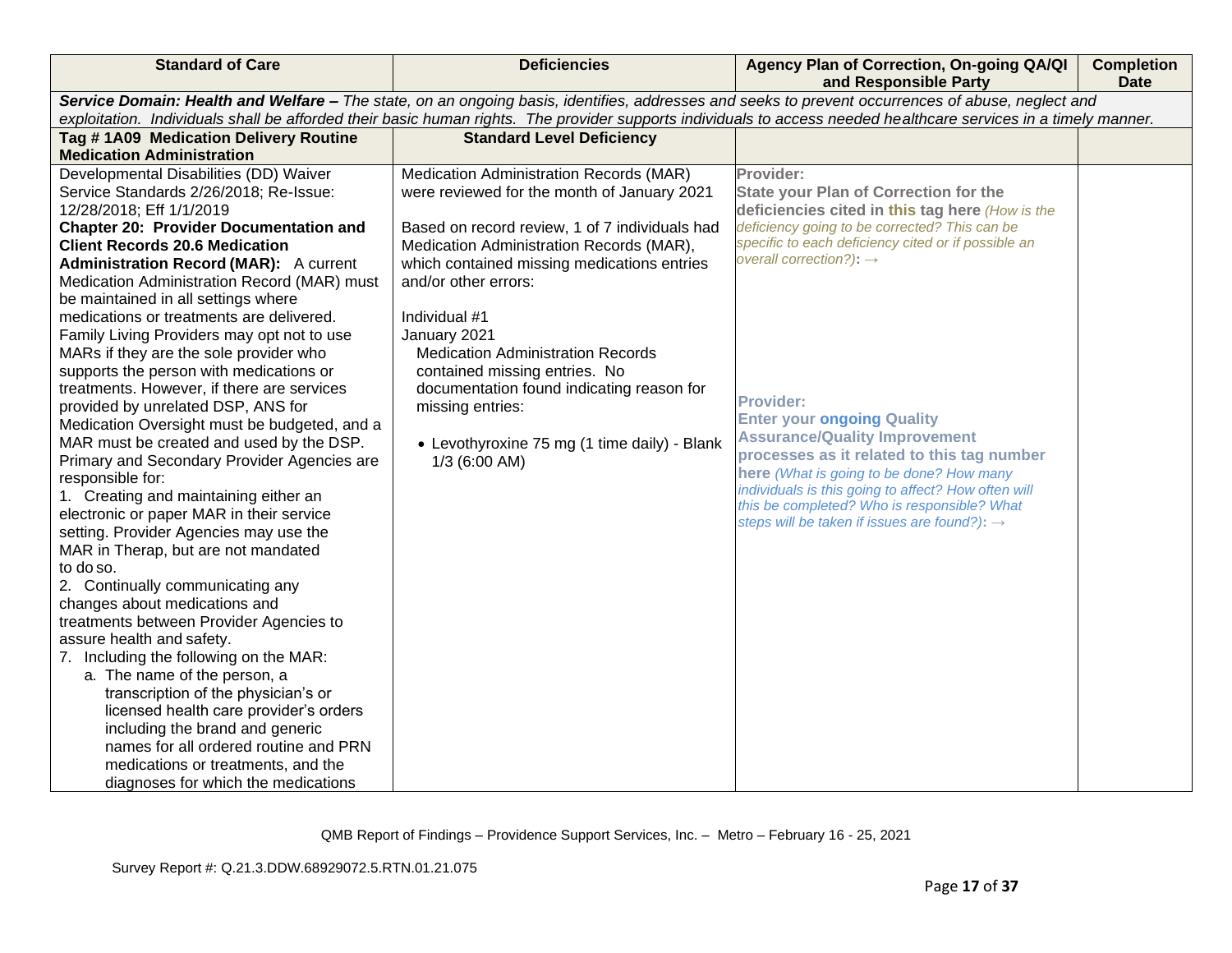| or treatments are prescribed;           |  |  |
|-----------------------------------------|--|--|
| b. The prescribed dosage, frequency     |  |  |
| and method or route of administration;  |  |  |
| times and dates of administration for   |  |  |
|                                         |  |  |
| all ordered routine or PRN              |  |  |
| prescriptions or treatments; over the   |  |  |
| counter (OTC) or "comfort"              |  |  |
| medications or treatments and all self- |  |  |
| selected herbal or vitamin therapy;     |  |  |
| c. Documentation of all time limited or |  |  |
| discontinued medications or treatments; |  |  |
| d. The initials of the individual       |  |  |
| administering or assisting with the     |  |  |
| medication delivery and a signature     |  |  |
| page or electronic record that          |  |  |
| designates the full name                |  |  |
| corresponding to the initials;          |  |  |
| e. Documentation of refused, missed, or |  |  |
| held medications or treatments;         |  |  |
| f. Documentation of any allergic        |  |  |
| reaction that occurred due to           |  |  |
| medication or treatments; and           |  |  |
| g. For PRN medications or treatments:   |  |  |
| i. instructions for the use of the PRN  |  |  |
| medication or treatment which must      |  |  |
| include observable signs/symptoms or    |  |  |
| circumstances in which the              |  |  |
| medication or treatment is to be used   |  |  |
| and the number of doses that may be     |  |  |
| used in a 24-hour period;               |  |  |
|                                         |  |  |
| ii. clear documentation that the        |  |  |
| DSP contacted the agency nurse          |  |  |
| prior to assisting with the             |  |  |
| medication or treatment, unless         |  |  |
| the DSP is a Family Living              |  |  |
| Provider related by affinity of         |  |  |
| consanguinity; and                      |  |  |
| iii. documentation of the               |  |  |
| effectiveness of the PRN                |  |  |
| medication or treatment.                |  |  |
|                                         |  |  |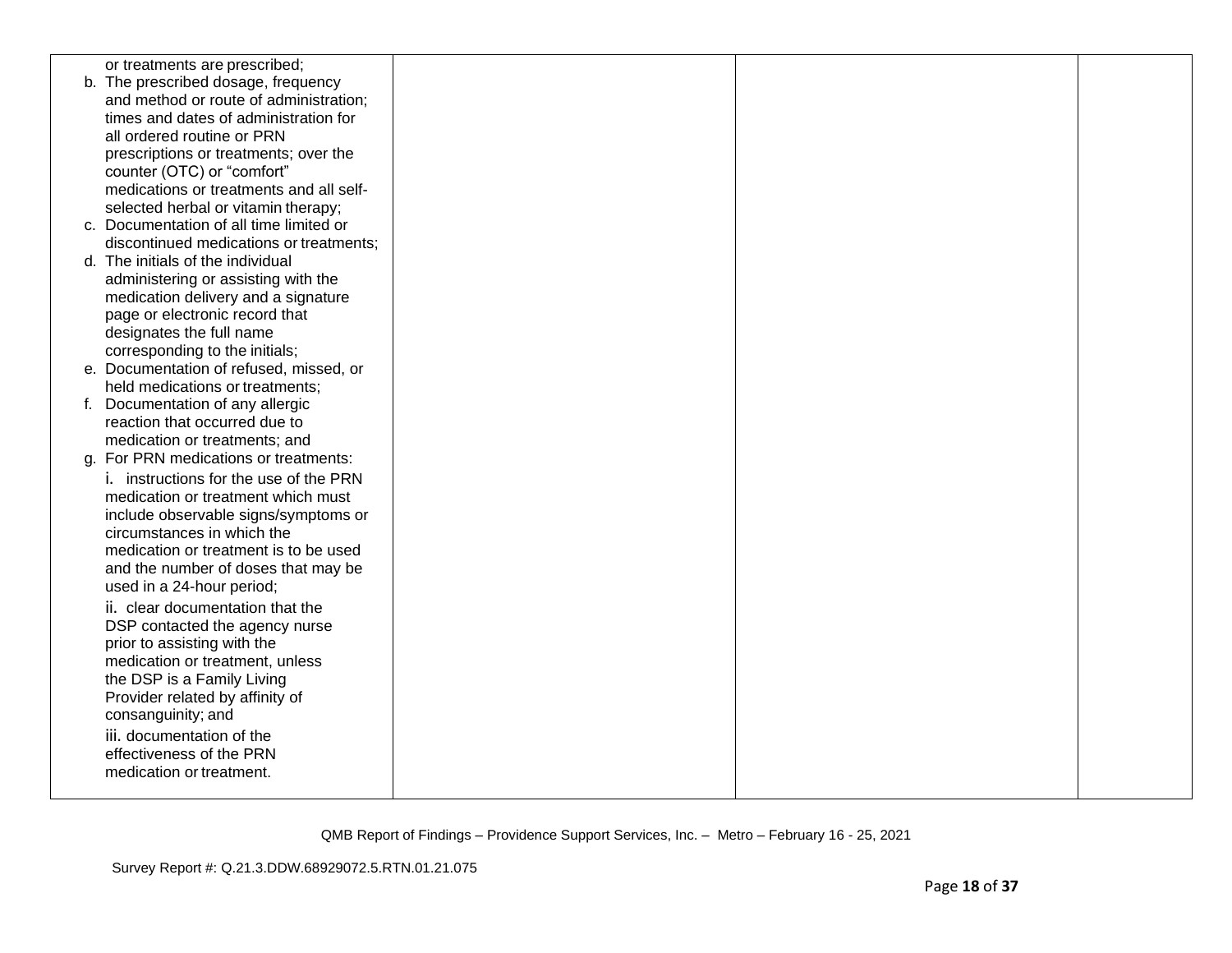| <b>Chapter 10 Living Care Arrangements</b><br>10.3.4 Medication Assessment and<br>Delivery:<br>Living Supports Provider Agencies must<br>support and comply with:                                                          |  |  |
|----------------------------------------------------------------------------------------------------------------------------------------------------------------------------------------------------------------------------|--|--|
| 1. the processes identified in the DDSD<br>AWMD training;<br>2. the nursing and DSP functions<br>identified in the Chapter 13.3 Part 2- Adult<br><b>Nursing Services;</b><br>3. all Board of Pharmacy regulations as noted |  |  |
| in Chapter 16.5 Board of Pharmacy; and<br>4. documentation requirements in a<br><b>Medication Administration Record</b><br>(MAR) as described in Chapter 20.6<br><b>Medication Administration Record</b><br>$(MAR)$ .      |  |  |
| NMAC 16.19.11.8 MINIMUM STANDARDS:<br>A. MINIMUM STANDARDS FOR THE                                                                                                                                                         |  |  |
| DISTRIBUTION, STORAGE, HANDLING<br>AND RECORD KEEPING OF DRUGS:                                                                                                                                                            |  |  |
| (d) The facility shall have a Medication<br>Administration Record (MAR) documenting                                                                                                                                        |  |  |
| medication administered to residents,                                                                                                                                                                                      |  |  |
| including over-the-counter medications.<br>This documentation shall include:                                                                                                                                               |  |  |
| Name of resident;<br>(i)                                                                                                                                                                                                   |  |  |
| Date given;<br>(ii)<br>Drug product name;<br>(iii)                                                                                                                                                                         |  |  |
| Dosage and form;<br>(iv)                                                                                                                                                                                                   |  |  |
| Strength of drug;<br>(V)<br>Route of administration;<br>(vi)                                                                                                                                                               |  |  |
| (vii) How often medication is to be taken;                                                                                                                                                                                 |  |  |
| (viii) Time taken and staff initials;<br>(ix) Dates when the medication is                                                                                                                                                 |  |  |
| discontinued or changed;                                                                                                                                                                                                   |  |  |
| The name and initials of all staff<br>(x)                                                                                                                                                                                  |  |  |
| administering medications.                                                                                                                                                                                                 |  |  |
| <b>Model Custodial Procedure Manual</b>                                                                                                                                                                                    |  |  |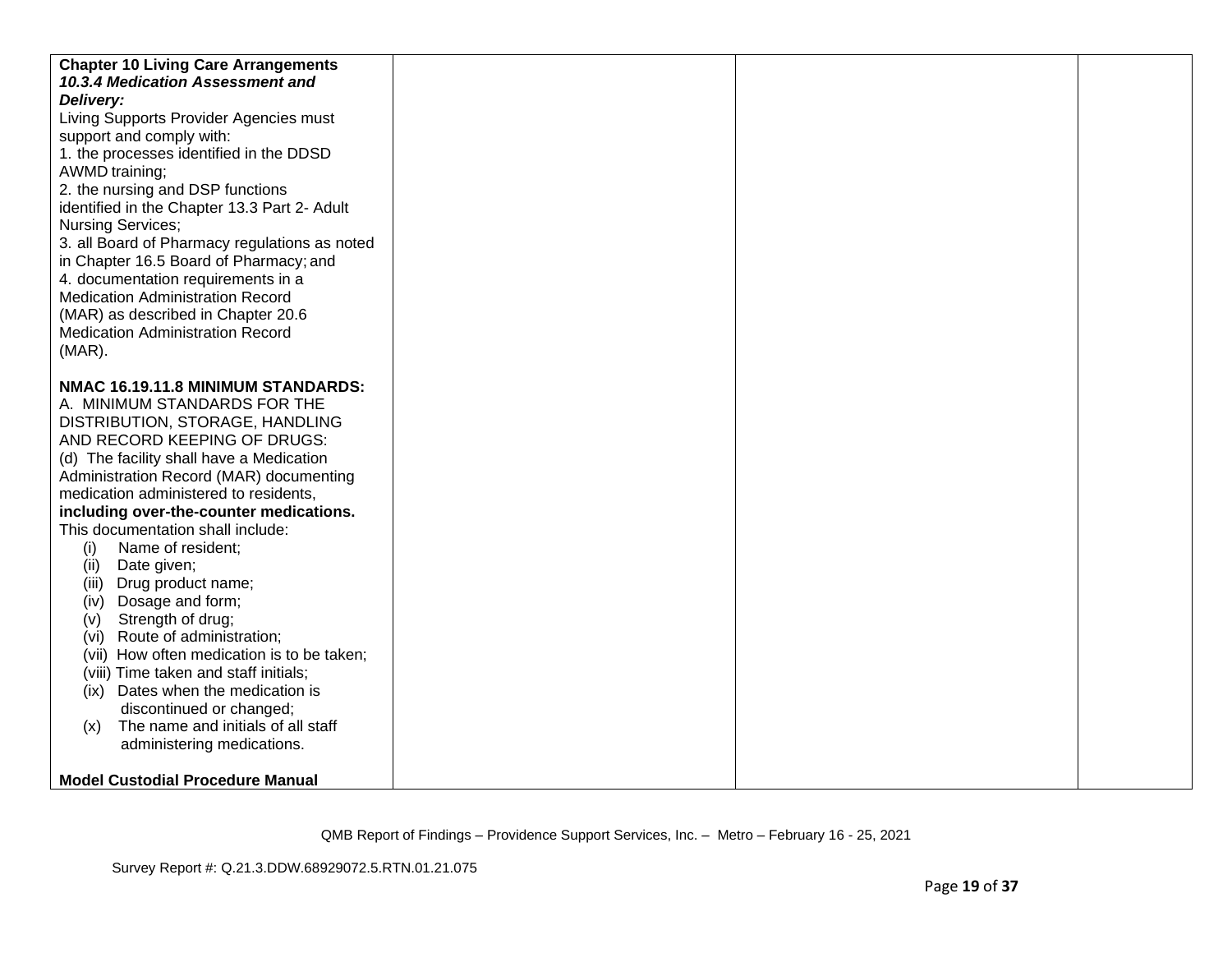| <b>D. Administration of Drugs</b>                                                                                                                                                                                                                                                                                                                                                                         |  |  |
|-----------------------------------------------------------------------------------------------------------------------------------------------------------------------------------------------------------------------------------------------------------------------------------------------------------------------------------------------------------------------------------------------------------|--|--|
| Unless otherwise stated by practitioner,                                                                                                                                                                                                                                                                                                                                                                  |  |  |
| patients will not be allowed to administer their                                                                                                                                                                                                                                                                                                                                                          |  |  |
| own medications.                                                                                                                                                                                                                                                                                                                                                                                          |  |  |
| Document the practitioner's order authorizing                                                                                                                                                                                                                                                                                                                                                             |  |  |
|                                                                                                                                                                                                                                                                                                                                                                                                           |  |  |
| the self-administration of medications.<br>All PRN (As needed) medications shall have<br>complete detail instructions regarding the<br>administering of the medication. This shall<br>include:<br>$\triangleright$ symptoms that indicate the use of the<br>medication,<br>$\triangleright$ exact dosage to be used, and<br>the exact amount to be used in a 24-<br>$\blacktriangleright$<br>hour period. |  |  |
|                                                                                                                                                                                                                                                                                                                                                                                                           |  |  |
|                                                                                                                                                                                                                                                                                                                                                                                                           |  |  |
|                                                                                                                                                                                                                                                                                                                                                                                                           |  |  |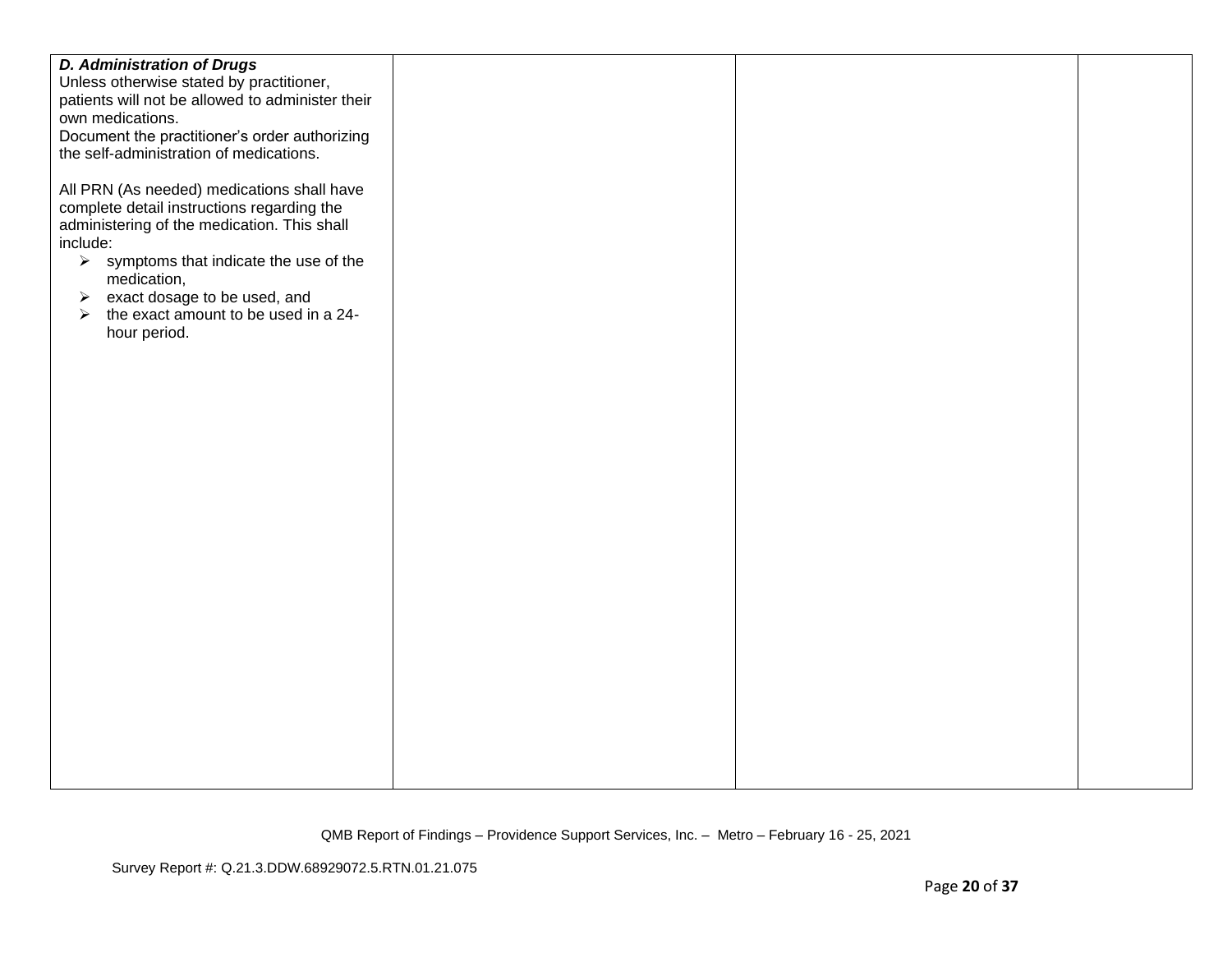| Tag # 1A15.2 Administrative Case File:                                                                                                                                                                                                                                                                                                                                                                                                                                                                                                                                                                                                                                                                                                                                                                                                                                                                                                                                                                                                                                                                                                                                                                                                                                                                                                                                                                                                                                                                                                                                                                                                                                                                                                                                | <b>Condition of Participation Level Deficiency</b>                                                                                                                                                                                                                                                                                                                                                                                                                                                                                                                                                                                                                                                                                                                                                                                                                                                                                                                                                                                        |                                                                                                                                                                                                                                                                                                                                                           |  |
|-----------------------------------------------------------------------------------------------------------------------------------------------------------------------------------------------------------------------------------------------------------------------------------------------------------------------------------------------------------------------------------------------------------------------------------------------------------------------------------------------------------------------------------------------------------------------------------------------------------------------------------------------------------------------------------------------------------------------------------------------------------------------------------------------------------------------------------------------------------------------------------------------------------------------------------------------------------------------------------------------------------------------------------------------------------------------------------------------------------------------------------------------------------------------------------------------------------------------------------------------------------------------------------------------------------------------------------------------------------------------------------------------------------------------------------------------------------------------------------------------------------------------------------------------------------------------------------------------------------------------------------------------------------------------------------------------------------------------------------------------------------------------|-------------------------------------------------------------------------------------------------------------------------------------------------------------------------------------------------------------------------------------------------------------------------------------------------------------------------------------------------------------------------------------------------------------------------------------------------------------------------------------------------------------------------------------------------------------------------------------------------------------------------------------------------------------------------------------------------------------------------------------------------------------------------------------------------------------------------------------------------------------------------------------------------------------------------------------------------------------------------------------------------------------------------------------------|-----------------------------------------------------------------------------------------------------------------------------------------------------------------------------------------------------------------------------------------------------------------------------------------------------------------------------------------------------------|--|
| <b>Healthcare Documentation (Therap and</b>                                                                                                                                                                                                                                                                                                                                                                                                                                                                                                                                                                                                                                                                                                                                                                                                                                                                                                                                                                                                                                                                                                                                                                                                                                                                                                                                                                                                                                                                                                                                                                                                                                                                                                                           |                                                                                                                                                                                                                                                                                                                                                                                                                                                                                                                                                                                                                                                                                                                                                                                                                                                                                                                                                                                                                                           |                                                                                                                                                                                                                                                                                                                                                           |  |
| <b>Required Plans)</b><br>Developmental Disabilities (DD) Waiver<br>Service Standards 2/26/2018; Re-Issue:<br>12/28/2018; Eff 1/1/2019<br><b>Chapter 20: Provider Documentation and</b><br><b>Client Records: 20.2 Client Records</b><br>Requirements: All DD Waiver Provider<br>Agencies are required to create and maintain<br>individual client records. The contents of client<br>records vary depending on the unique needs<br>of the person receiving services and the<br>resultant information produced. The extent of<br>documentation required for individual client<br>records per service type depends on the<br>location of the file, the type of service being<br>provided, and the information necessary.<br>DD Waiver Provider Agencies are required to<br>adhere to the following:<br>Client records must contain all documents<br>1.<br>essential to the service being provided and<br>essential to ensuring the health and safety of<br>the person during the provision of the service.<br>Provider Agencies must have readily<br>2.<br>accessible records in home and community<br>settings in paper or electronic form. Secure<br>access to electronic records through the<br>Therap web-based system using computers or<br>mobile devices is acceptable.<br>Provider Agencies are responsible for<br>3.<br>ensuring that all plans created by nurses, RDs,<br>therapists or BSCs are present in all needed<br>settings.<br>Provider Agencies must maintain records<br>of all documents produced by agency<br>personnel or contractors on behalf of each<br>person, including any routine notes or data,<br>annual assessments, semi-annual reports,<br>evidence of training provided/received,<br>progress notes, and any other interactions for | After an analysis of the evidence it has been<br>determined there is a significant potential for a<br>negative outcome to occur.<br>Based on record review, the Agency did not<br>maintain the required documentation in the<br>Individuals Agency Record as required by<br>standard for 3 of 7 individuals<br>Review of the administrative individual case<br>files revealed the following items were not<br>found, incomplete, and/or not current:<br><b>Healthcare Passport:</b><br>$\triangleright$ Did not contain Name of Physician (#3)<br>(Note: Health Passport corrected during on-<br>site survey. Provider please complete POC<br>for ongoing QA/QI.)<br>> Did not contain Emergency Contact<br>Information (#2)<br>(Note: Health Passport corrected during on-<br>site survey. Provider please complete POC<br>for ongoing QA/QI.)<br>> Did not contain Guardianship/Healthcare<br>Decision Maker (#1, 2)<br>(Note: Health Passport corrected during on-<br>site survey. Provider please complete POC<br>for ongoing QA/QI.) | <b>Provider:</b><br><b>Enter your ongoing Quality</b><br><b>Assurance/Quality Improvement</b><br>processes as it related to this tag number<br>here (What is going to be done? How many<br>individuals is this going to affect? How often will<br>this be completed? Who is responsible? What<br>steps will be taken if issues are found?): $\rightarrow$ |  |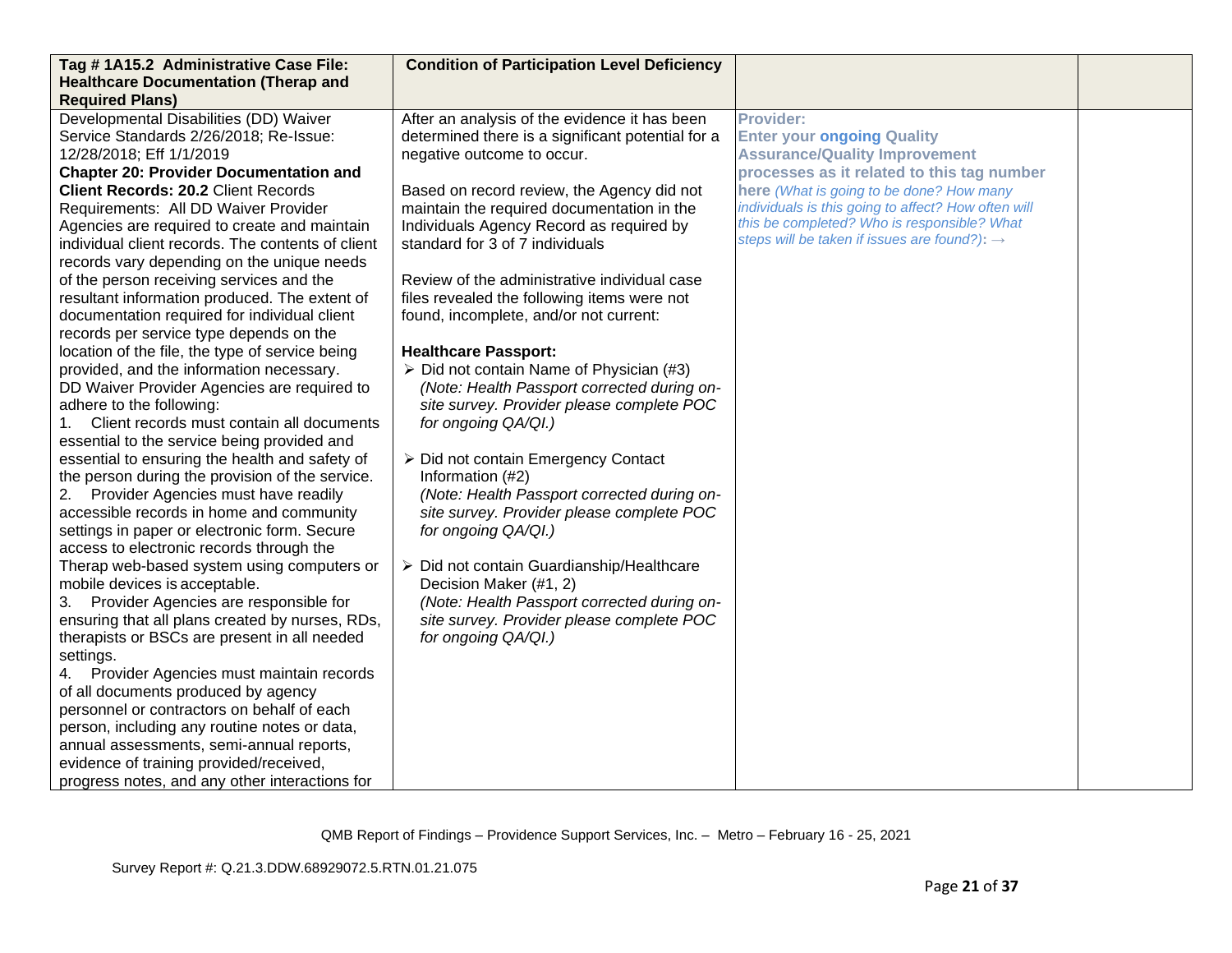| which billing is generated.                       |  |  |
|---------------------------------------------------|--|--|
| 5. Each Provider Agency is responsible for        |  |  |
| maintaining the daily or other contact notes      |  |  |
| documenting the nature and frequency of           |  |  |
| service delivery, as well as data tracking only   |  |  |
| for the services provided by their agency.        |  |  |
| The current Client File Matrix found in<br>6.     |  |  |
| Appendix A Client File Matrix details the         |  |  |
| minimum requirements for records to be            |  |  |
| stored in agency office files, the delivery site, |  |  |
| or with DSP while providing services in the       |  |  |
| community.                                        |  |  |
| 7. All records pertaining to JCMs must be         |  |  |
| retained permanently and must be made             |  |  |
| available to DDSD upon request, upon the          |  |  |
| termination or expiration of a provider           |  |  |
| agreement, or upon provider withdrawal from       |  |  |
| services.                                         |  |  |
|                                                   |  |  |
| <b>Chapter 3 Safeguards: 3.1.1 Decision</b>       |  |  |
| <b>Consultation Process (DCP): Health</b>         |  |  |
| decisions are the sole domain of waiver           |  |  |
| participants, their guardians or healthcare       |  |  |
| decision makers. Participants and their           |  |  |
| healthcare decision makers can confidently        |  |  |
| make decisions that are compatible with their     |  |  |
| personal and cultural values. Provider            |  |  |
| Agencies are required to support the informed     |  |  |
| decision making of waiver participants by         |  |  |
| supporting access to medical consultation,        |  |  |
| information, and other available resources        |  |  |
| according to the following:                       |  |  |
| The DCP is used when a person or                  |  |  |
| his/her guardian/healthcare decision maker        |  |  |
| has concerns, needs more information about        |  |  |
| health-related issues, or has decided not to      |  |  |
| follow all or part of an order, recommendation,   |  |  |
| or suggestion. This includes, but is not limited  |  |  |
| to:                                               |  |  |
| a. medical orders or recommendations from         |  |  |
| the Primary Care Practitioner, Specialists        |  |  |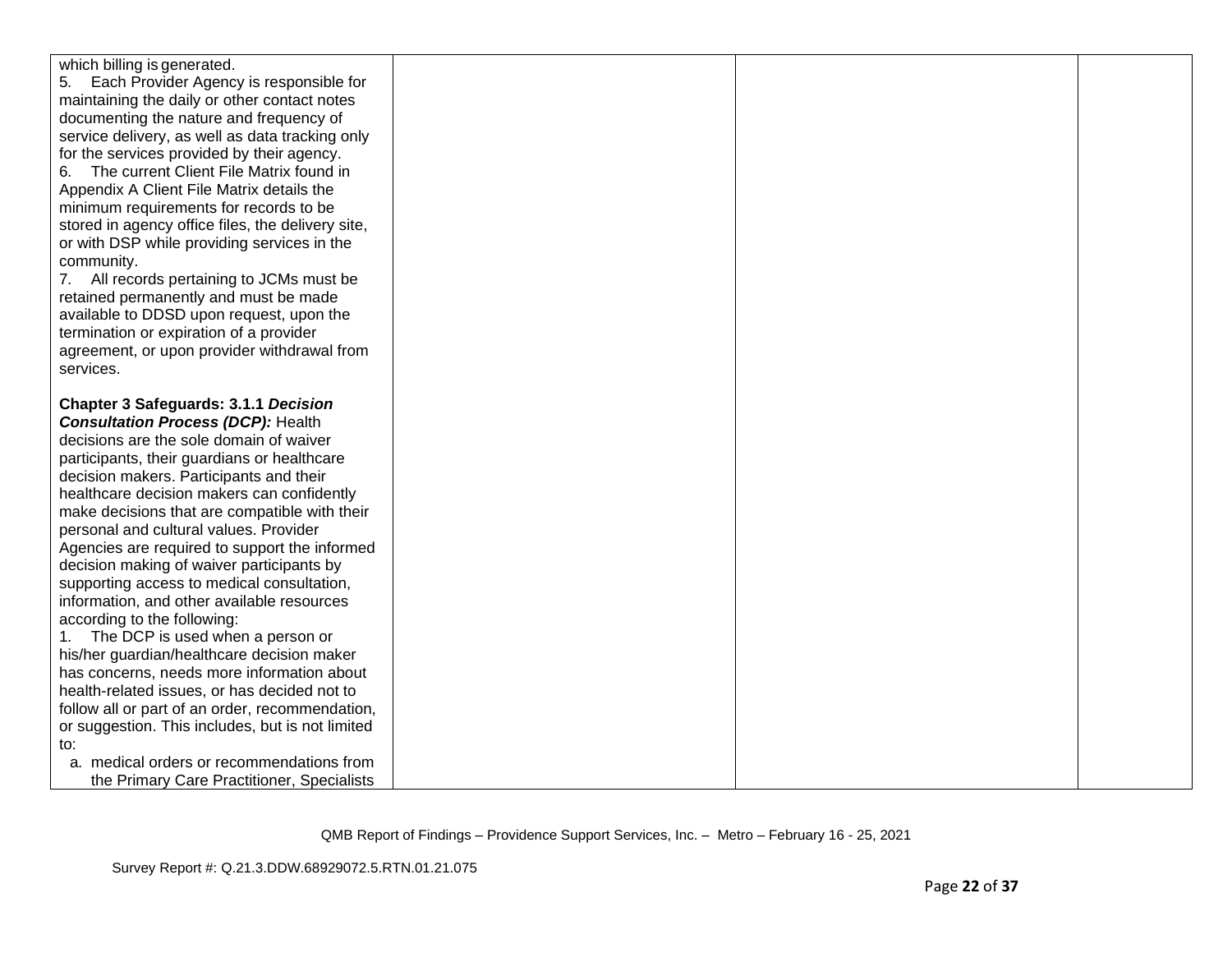| or other licensed medical or healthcare      |  |  |
|----------------------------------------------|--|--|
| practitioners such as a Nurse Practitioner   |  |  |
| (NP or CNP), Physician Assistant (PA) or     |  |  |
| Dentist:                                     |  |  |
| b. clinical recommendations made by          |  |  |
| registered/licensed clinicians who are       |  |  |
| either members of the IDT or clinicians      |  |  |
| who have performed an evaluation such        |  |  |
| as a video-fluoroscopy;                      |  |  |
| c. health related recommendations or         |  |  |
| suggestions from oversight activities such   |  |  |
| as the Individual Quality Review (IQR) or    |  |  |
| other DOH review or oversight activities;    |  |  |
| and                                          |  |  |
| d. recommendations made through a            |  |  |
| Healthcare Plan (HCP), including a           |  |  |
| <b>Comprehensive Aspiration Risk</b>         |  |  |
| Management Plan (CARMP), or another          |  |  |
| plan.                                        |  |  |
| 2. When the person/guardian disagrees with a |  |  |
| recommendation or does not agree with the    |  |  |
| implementation of that recommendation,       |  |  |
| Provider Agencies follow the DCP and attend  |  |  |
| the meeting coordinated by the CM. During    |  |  |
| this meeting:                                |  |  |
| a. Providers inform the person/guardian of   |  |  |
| the rationale for that recommendation,       |  |  |
| so that the benefit is made clear. This      |  |  |
| will be done in layman's terms and will      |  |  |
| include basic sharing of information         |  |  |
| designed to assist the person/guardian       |  |  |
| with understanding the risks and benefits    |  |  |
| of the recommendation.                       |  |  |
| b. The information will be focused on the    |  |  |
| specific area of concern by the              |  |  |
| person/guardian. Alternatives should be      |  |  |
| presented, when available, if the            |  |  |
| guardian is interested in considering        |  |  |
| other options for implementation.            |  |  |
| c. Providers support the person/guardian to  |  |  |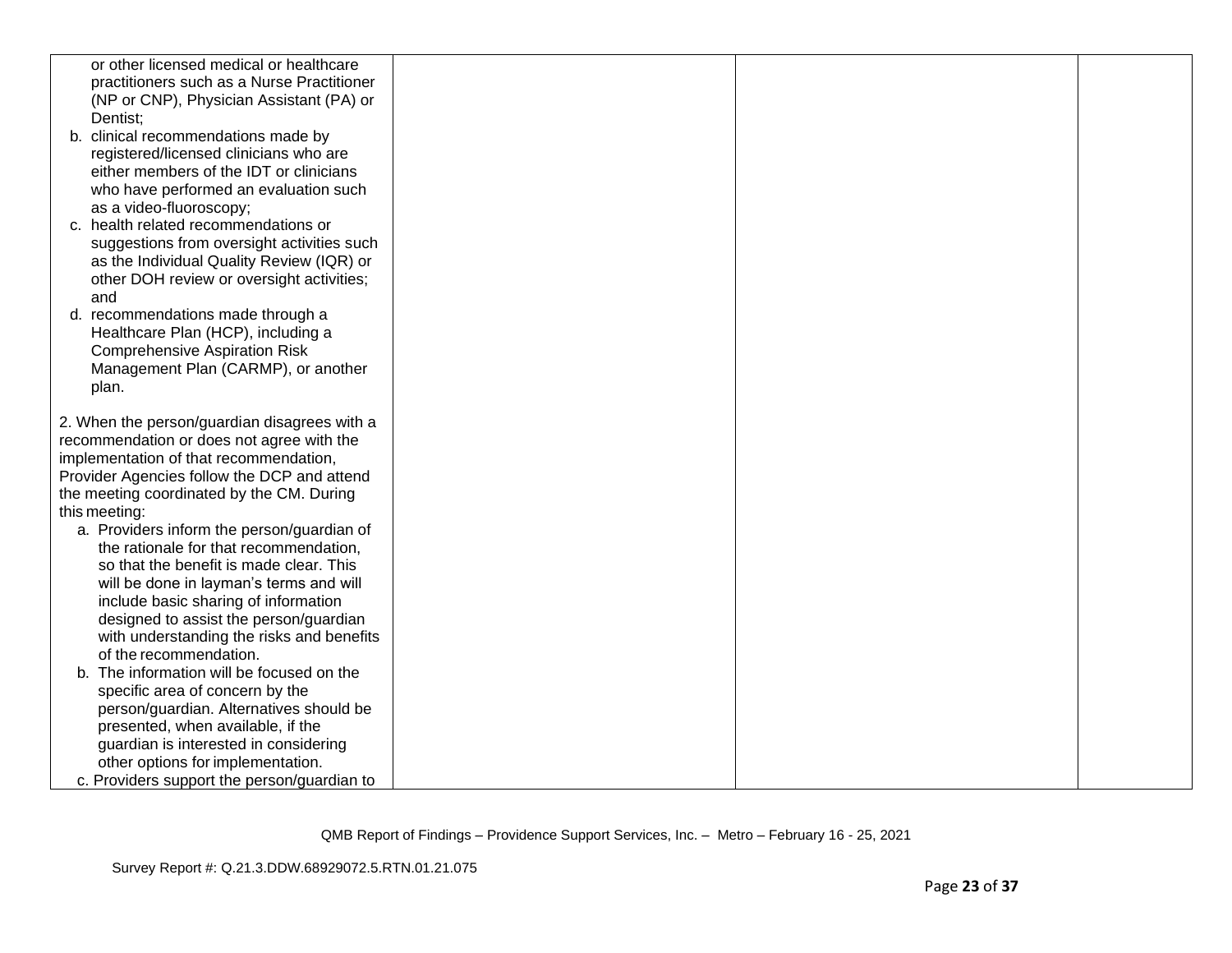| make an informed decision.                      |  |  |
|-------------------------------------------------|--|--|
| d. The decision made by the                     |  |  |
| person/guardian during the meeting is           |  |  |
| accepted; plans are modified; and the           |  |  |
| IDT honors this health decision in every        |  |  |
| setting.                                        |  |  |
|                                                 |  |  |
| Chapter 13 Nursing Services: 13.2.5             |  |  |
|                                                 |  |  |
| <b>Electronic Nursing Assessment and</b>        |  |  |
| <b>Planning Process:</b> The nursing assessment |  |  |
| process includes several DDSD mandated          |  |  |
| tools: the electronic Comprehensive Nursing     |  |  |
| Assessment Tool (e-CHAT), the Aspiration        |  |  |
| Risk Screening Tool (ARST) and the              |  |  |
| Medication Administration Assessment Tool       |  |  |
| (MAAT). This process includes developing        |  |  |
| and training Health Care Plans and Medical      |  |  |
| Emergency Response Plans.                       |  |  |
| The following hierarchy is based on budgeted    |  |  |
| services and is used to identify which Provider |  |  |
|                                                 |  |  |
| Agency nurse has primary responsibility for     |  |  |
| completion of the nursing assessment process    |  |  |
| and related subsequent planning and training.   |  |  |
| Additional communication and collaboration for  |  |  |
| planning specific to CCS or CIE services may    |  |  |
| be needed.                                      |  |  |
| The hierarchy for Nursing Assessment and        |  |  |
| Planning responsibilities is:                   |  |  |
| 1. Living Supports: Supported Living, IMLS or   |  |  |
| Family Living via ANS;                          |  |  |
| 2. Customized Community Supports- Group;        |  |  |
| and                                             |  |  |
| 3. Adult Nursing Services (ANS):                |  |  |
| a. for persons in Community Inclusion           |  |  |
| with health-related needs; or                   |  |  |
| b. if no residential services are budgeted      |  |  |
| but assessment is desired and health            |  |  |
| needs may exist.                                |  |  |
|                                                 |  |  |
| 13.2.6 The Electronic Comprehensive             |  |  |
| <b>Health Assessment Tool (e-CHAT)</b>          |  |  |
|                                                 |  |  |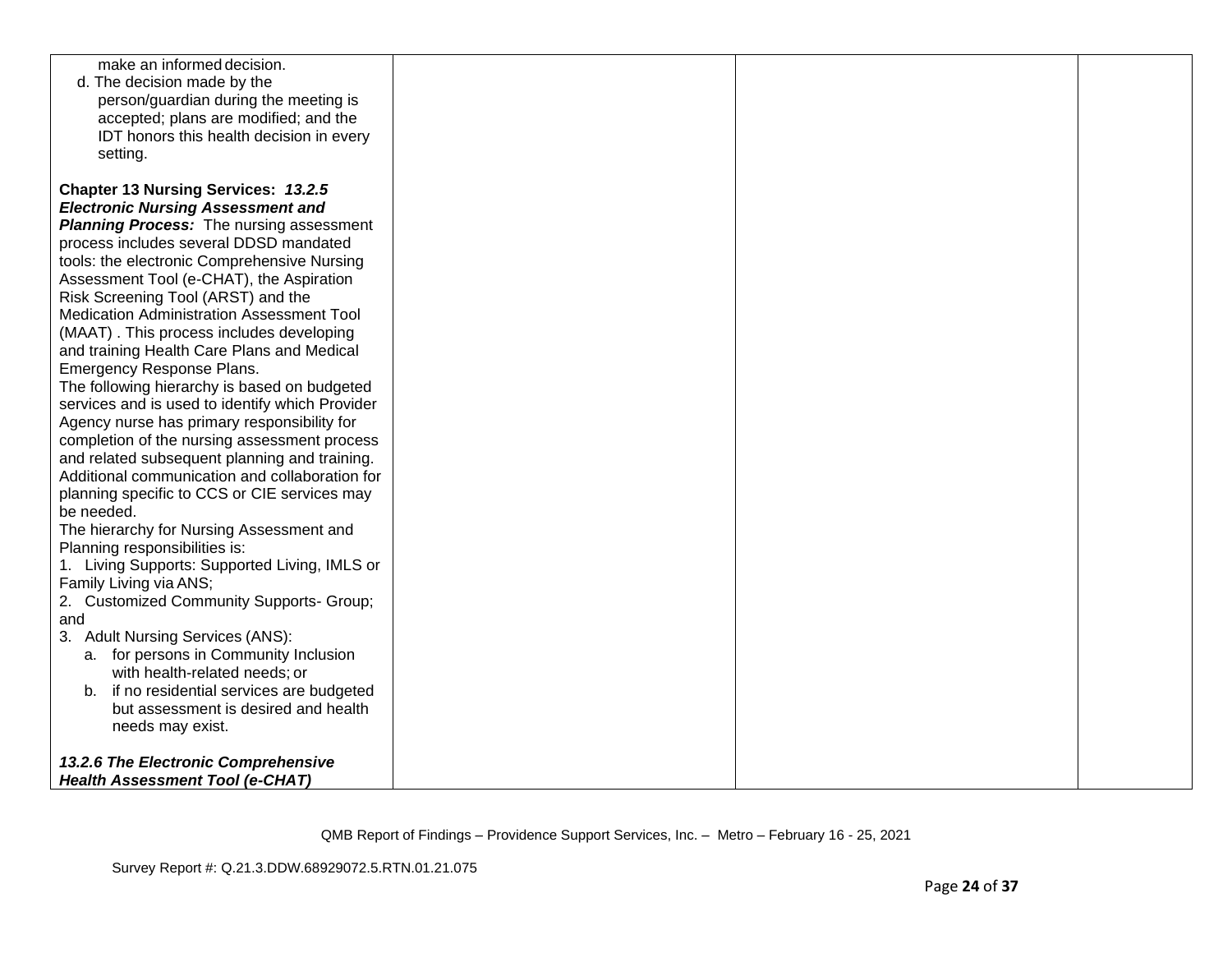| 1. The e-CHAT is a nursing assessment. It       |  |  |
|-------------------------------------------------|--|--|
| may not be delegated by a licensed nurse to a   |  |  |
| non-licensed person.                            |  |  |
| 2. The nurse must see the person face-to-face   |  |  |
| to complete the nursing assessment.             |  |  |
| Additional information may be gathered from     |  |  |
| members of the IDT and other sources.           |  |  |
| 3. An e-CHAT is required for persons in FL,     |  |  |
| SL, IMLS, or CCS-Group. All other DD Waiver     |  |  |
| recipients may obtain an e-CHAT if needed or    |  |  |
| desired by adding ANS hours for assessment      |  |  |
| and consultation to their budget.               |  |  |
| 4. When completing the e-CHAT, the nurse is     |  |  |
| required to review and update the electronic    |  |  |
| record and consider the diagnoses,              |  |  |
| medications, treatments, and overall status of  |  |  |
| the person. Discussion with others may be       |  |  |
| needed to obtain critical information.          |  |  |
| 5. The nurse is required to complete all the e- |  |  |
| CHAT assessment questions and add               |  |  |
| additional pertinent information in all comment |  |  |
| sections.                                       |  |  |
|                                                 |  |  |
| 13.2.7 Aspiration Risk Management               |  |  |
| <b>Screening Tool (ARST)</b>                    |  |  |
| 13.2.8 Medication Administration                |  |  |
| <b>Assessment Tool (MAAT):</b>                  |  |  |
| 1. A licensed nurse completes the               |  |  |
| <b>DDSD Medication Administration</b>           |  |  |
| Assessment Tool (MAAT) at least two             |  |  |
| weeks before the annual ISP meeting.            |  |  |
| 2. After completion of the MAAT, the nurse      |  |  |
| will present recommendations regarding the      |  |  |
| level of assistance with medication delivery    |  |  |
| (AWMD) to the IDT. A copy of the MAAT will      |  |  |
| be sent to all the team members two weeks       |  |  |
| before the annual ISP meeting and the           |  |  |
| original MAAT will be retained in the Provider  |  |  |
| Agency records.                                 |  |  |
| 3. Decisions about medication delivery          |  |  |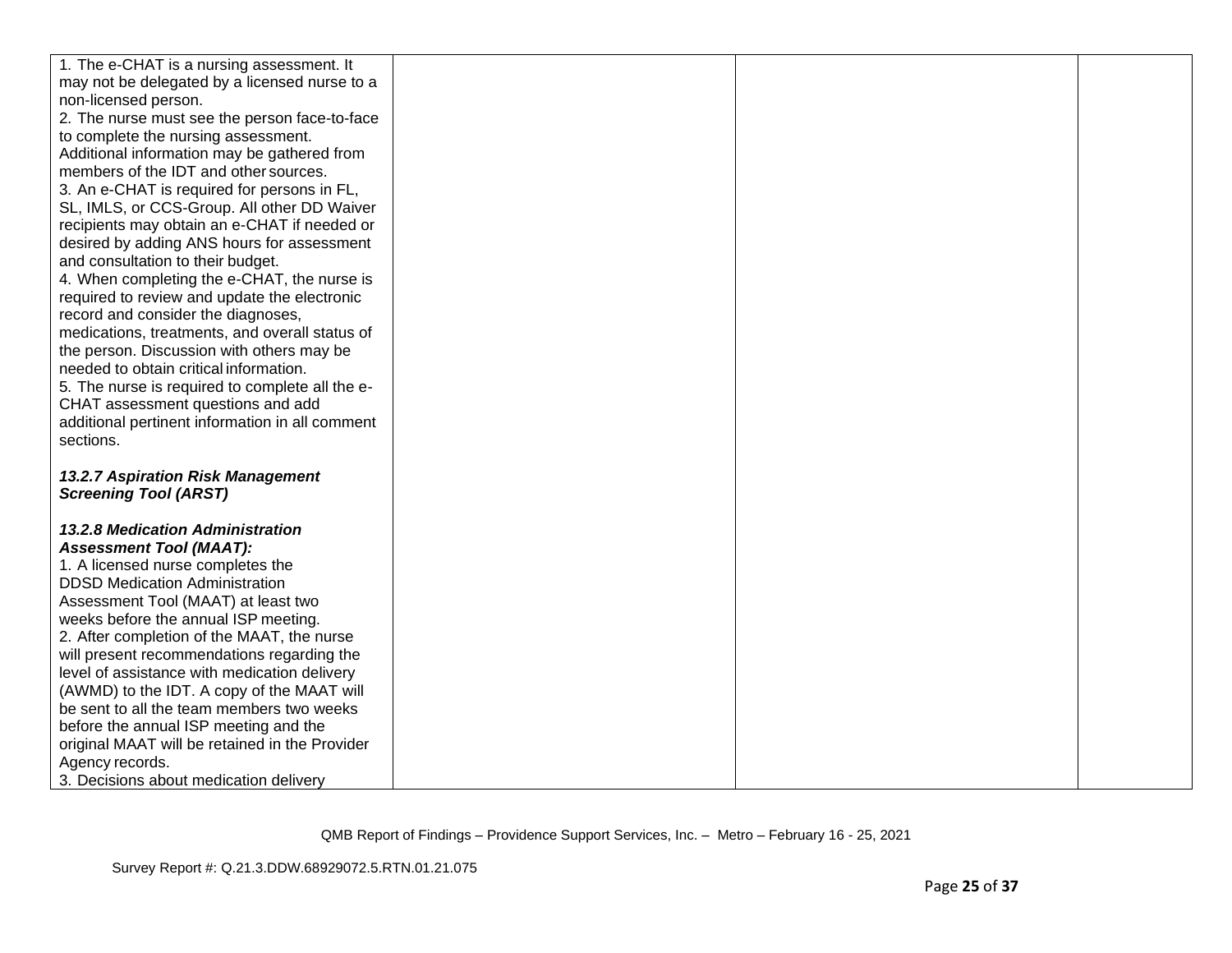| are made by the IDT to promote a                 |  |  |
|--------------------------------------------------|--|--|
| person's maximum independence and                |  |  |
| community integration. The IDT will              |  |  |
| reach consensus regarding which                  |  |  |
| criteria the person meets, as indicated          |  |  |
| by the results of the MAAT and the               |  |  |
| nursing recommendations, and the                 |  |  |
| decision is documented this in the ISP.          |  |  |
|                                                  |  |  |
| 13.2.9 Healthcare Plans (HCP):                   |  |  |
| 1. At the nurse's discretion, based on prudent   |  |  |
| nursing practice, interim HCPs may be            |  |  |
| developed to address issues that must be         |  |  |
| implemented immediately after admission,         |  |  |
| readmission or change of medical condition to    |  |  |
| provide safe services prior to completion of the |  |  |
| e-CHAT and formal care planning process.         |  |  |
| This includes interim ARM plans for those        |  |  |
| persons newly identified at moderate or high     |  |  |
|                                                  |  |  |
| risk for aspiration. All interim plans must be   |  |  |
| removed if the plan is no longer needed or       |  |  |
| when final HCP including CARMPs are in           |  |  |
| place to avoid duplication of plans.             |  |  |
| 2. In collaboration with the IDT, the agency     |  |  |
| nurse is required to create HCPs that address    |  |  |
| all the areas identified as required in the most |  |  |
| current e-CHAT summary report which is           |  |  |
| indicated by "R" in the HCP column. At the       |  |  |
| nurse's sole discretion, based on prudent        |  |  |
| nursing practice, HCPs may be combined           |  |  |
| where clinically appropriate. The nurse should   |  |  |
| use nursing judgment to determine whether to     |  |  |
| also include HCPs for any of the areas           |  |  |
| indicated by "C" on the e-CHAT summary           |  |  |
| report. The nurse may also create other HCPs     |  |  |
| plans that the nurse determines are warranted.   |  |  |
|                                                  |  |  |
| 13.2.10 Medical Emergency Response Plan          |  |  |
| (MERP):                                          |  |  |
| 1. The agency nurse is required to develop a     |  |  |
| Medical Emergency Response Plan (MERP)           |  |  |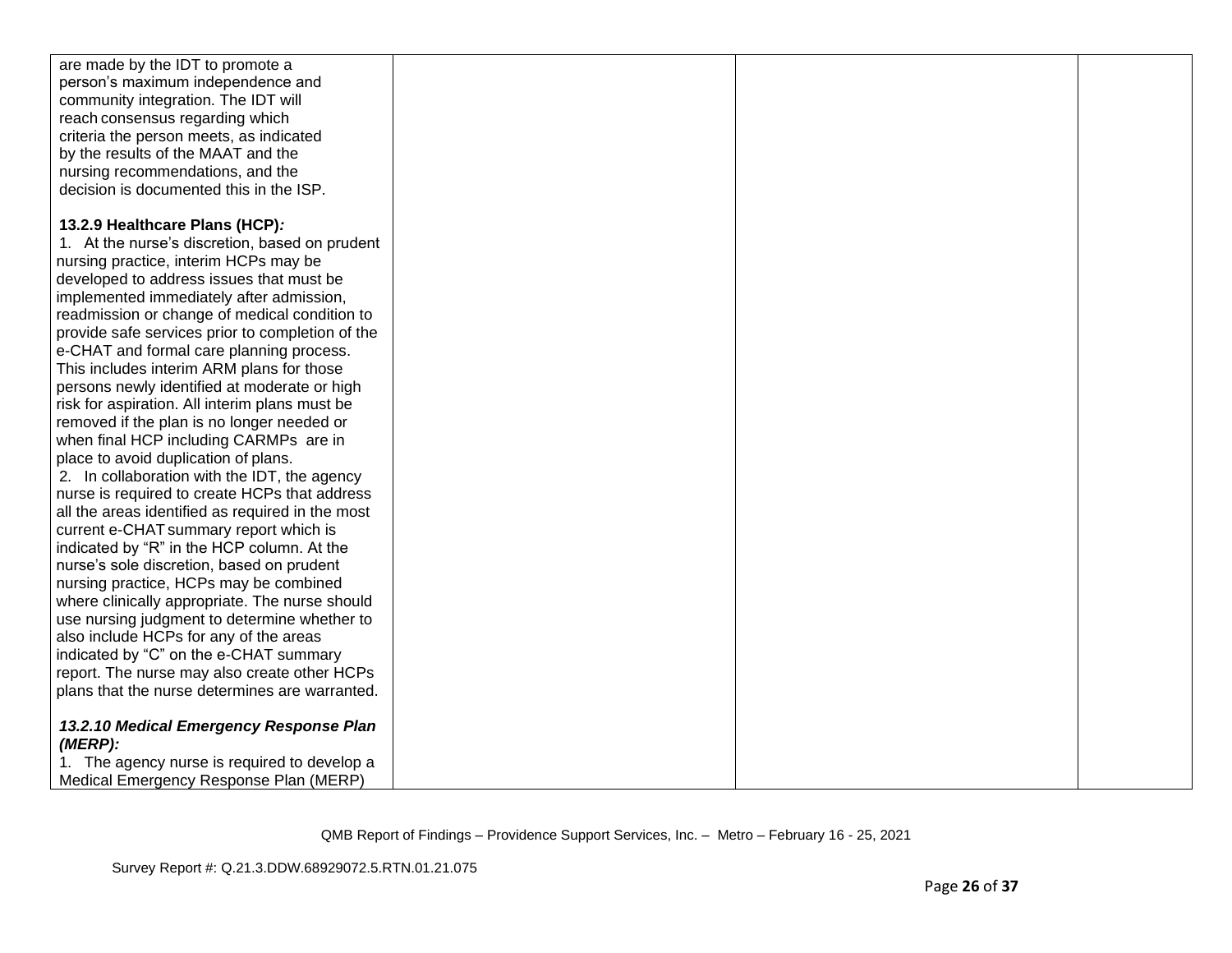| for all conditions marked with an "R" in the e- |  |  |
|-------------------------------------------------|--|--|
| CHAT summary report. The agency nurse           |  |  |
| should use her/his clinical judgment and input  |  |  |
| from the Interdisciplinary Team (IDT) to        |  |  |
| determine whether shown as "C" in the e-        |  |  |
| CHAT summary report or other conditions also    |  |  |
| warrant a MERP.                                 |  |  |
| 2. MERPs are required for persons who have      |  |  |
| one or more conditions or illnesses that        |  |  |
| present a likely potential to become a life-    |  |  |
| threatening situation.                          |  |  |
| <b>Chapter 20: Provider Documentation and</b>   |  |  |
| Client Records: 20.5.3 Health Passport and      |  |  |
| <b>Physician Consultation Form: All Primary</b> |  |  |
| and Secondary Provider Agencies must use        |  |  |
| the Health Passport and Physician               |  |  |
| Consultation form from the Therap system.       |  |  |
| This standardized document contains             |  |  |
| individual, physician and emergency contact     |  |  |
| information, a complete list of current medical |  |  |
| diagnoses, health and safety risk factors,      |  |  |
| allergies, and information regarding insurance, |  |  |
| guardianship, and advance directives. The       |  |  |
| Health Passport also includes a standardized    |  |  |
| form to use at medical appointments called the  |  |  |
| Physician Consultation form.                    |  |  |
|                                                 |  |  |
|                                                 |  |  |
|                                                 |  |  |
|                                                 |  |  |
|                                                 |  |  |
|                                                 |  |  |
|                                                 |  |  |
|                                                 |  |  |
|                                                 |  |  |
|                                                 |  |  |
|                                                 |  |  |
|                                                 |  |  |
|                                                 |  |  |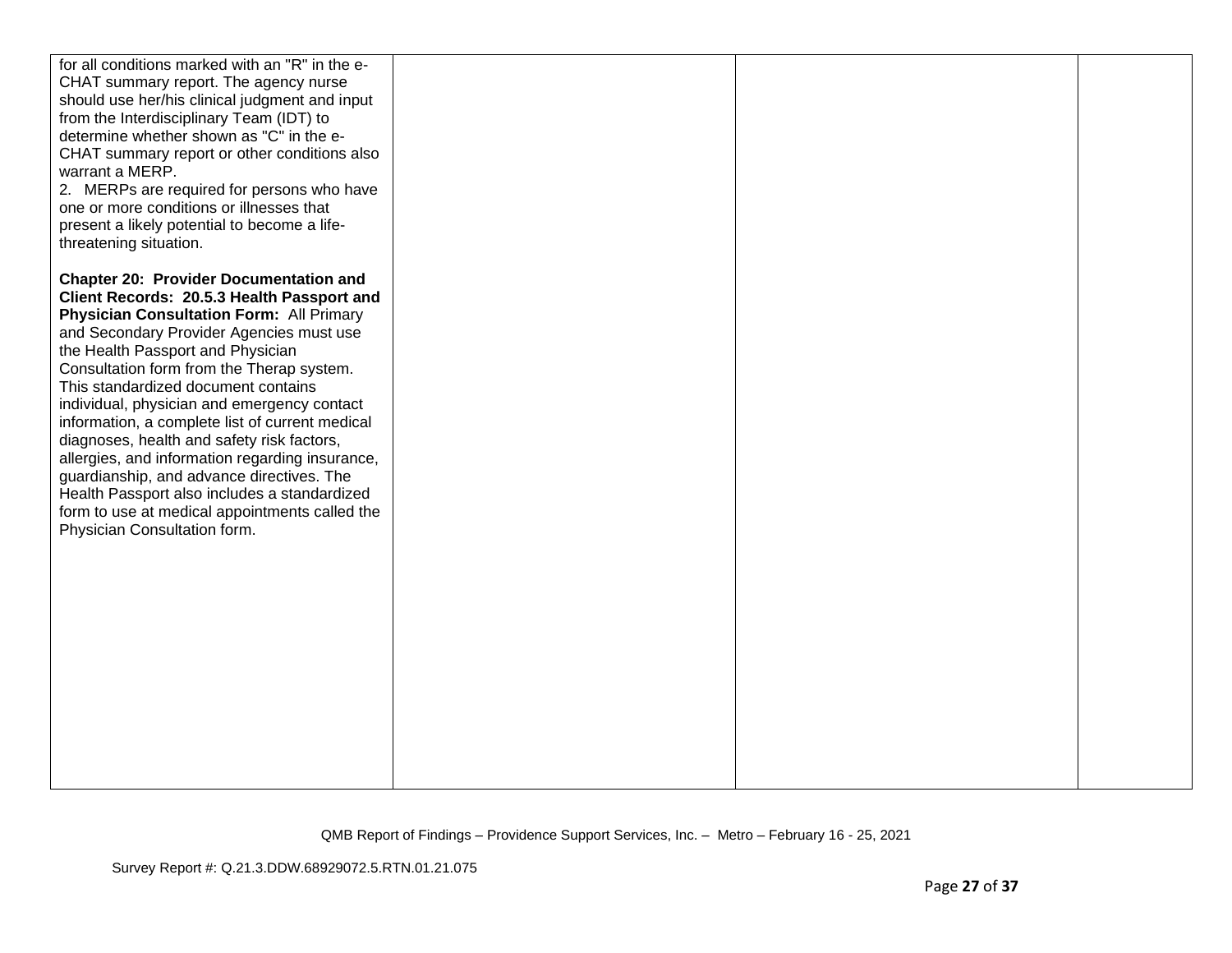| Tag #1A31 Client Rights / Human Rights            | <b>Condition of Participation Level Deficiency</b> |                                                                                                         |  |
|---------------------------------------------------|----------------------------------------------------|---------------------------------------------------------------------------------------------------------|--|
| <b>NMAC 7.26.3.11 RESTRICTIONS OR</b>             | After an analysis of the evidence it has been      | Provider:                                                                                               |  |
| <b>LIMITATION OF CLIENT'S RIGHTS:</b>             | determined there is a significant potential for a  | <b>State your Plan of Correction for the</b>                                                            |  |
| A. A service provider shall not restrict or limit | negative outcome to occur.                         | deficiencies cited in this tag here (How is the                                                         |  |
| a client's rights except:                         |                                                    | deficiency going to be corrected? This can be                                                           |  |
| (1) where the restriction or limitation is        | Based on record review, the Agency did not         | specific to each deficiency cited or if possible an                                                     |  |
| allowed in an emergency and is necessary to       | ensure the rights of Individuals were not          | overall correction?): $\rightarrow$                                                                     |  |
| prevent imminent risk of physical harm to the     | restricted or limited for 2 of 7 Individuals.      |                                                                                                         |  |
| client or another person; or                      |                                                    |                                                                                                         |  |
| (2) where the interdisciplinary team has          | A review of Agency Individual files indicated      |                                                                                                         |  |
| determined that the client's limited capacity     | Human Rights Committee Approval was                |                                                                                                         |  |
| to exercise the right threatens his or her        | required for restrictions.                         |                                                                                                         |  |
| physical safety; or                               |                                                    |                                                                                                         |  |
| (3) as provided for in Section 10.1.14 [now       | No documentation was found regarding               |                                                                                                         |  |
| Subsection N of 7.26.3.10 NMAC].                  | Human Rights Approval for the following:           | <b>Provider:</b>                                                                                        |  |
|                                                   |                                                    | <b>Enter your ongoing Quality</b>                                                                       |  |
| B. Any emergency intervention to prevent          | • 1:1 Staff - No evidence found of Human           | <b>Assurance/Quality Improvement</b>                                                                    |  |
| physical harm shall be reasonable to prevent      | Rights Committee approval. (Individual #5)         | processes as it related to this tag number                                                              |  |
| harm, shall be the least restrictive              |                                                    | here (What is going to be done? How many                                                                |  |
| intervention necessary to meet the                | • Weighted vest - No evidence found of             | individuals is this going to affect? How often will                                                     |  |
| emergency, shall be allowed no longer than        | Human Rights Committee approval.                   | this be completed? Who is responsible? What<br>steps will be taken if issues are found?): $\rightarrow$ |  |
| necessary and shall be subject to                 | (Individual #5)                                    |                                                                                                         |  |
| interdisciplinary team (IDT) review. The IDT      |                                                    |                                                                                                         |  |
| upon completion of its review may refer its       | • Removal of heavy items that can be               |                                                                                                         |  |
| findings to the office of quality assurance.      | thrown/used as weapons - No evidence               |                                                                                                         |  |
| The emergency intervention may be subject         | found of Human Rights Committee                    |                                                                                                         |  |
| to review by the service provider's behavioral    | approval. (Individual #5)                          |                                                                                                         |  |
| support committee or human rights                 |                                                    |                                                                                                         |  |
| committee in accordance with the behavioral       | A review of Agency Individual files indicated      |                                                                                                         |  |
| support policies or other department              | Human Rights restrictions were approved by         |                                                                                                         |  |
| regulation or policy.                             | the Human Rights Committee that were not           |                                                                                                         |  |
| C. The service provider may adopt                 | listed in any plans applicable to the Individual,  |                                                                                                         |  |
| reasonable program policies of general            | i.e. Positive Behavior Support Plans and/or        |                                                                                                         |  |
| applicability to clients served by that service   | Behavior Crisis Intervention Plans, Individual     |                                                                                                         |  |
| provider that do not violate client rights.       | Services Plans, or Therapy Plans, for the          |                                                                                                         |  |
| [09/12/94; 01/15/97; Recompiled 10/31/01]         | following Individuals:                             |                                                                                                         |  |
|                                                   |                                                    |                                                                                                         |  |
| Developmental Disabilities (DD) Waiver            | • Alarms on windows/doors - No evidence            |                                                                                                         |  |
| Service Standards 2/26/2018; Re-Issue:            | found the restriction was needed / required        |                                                                                                         |  |
| 12/28/2018; Eff 1/1/2019                          | for the Individual, with the exception of the      |                                                                                                         |  |
|                                                   | HRC approval. (Individual #5)                      |                                                                                                         |  |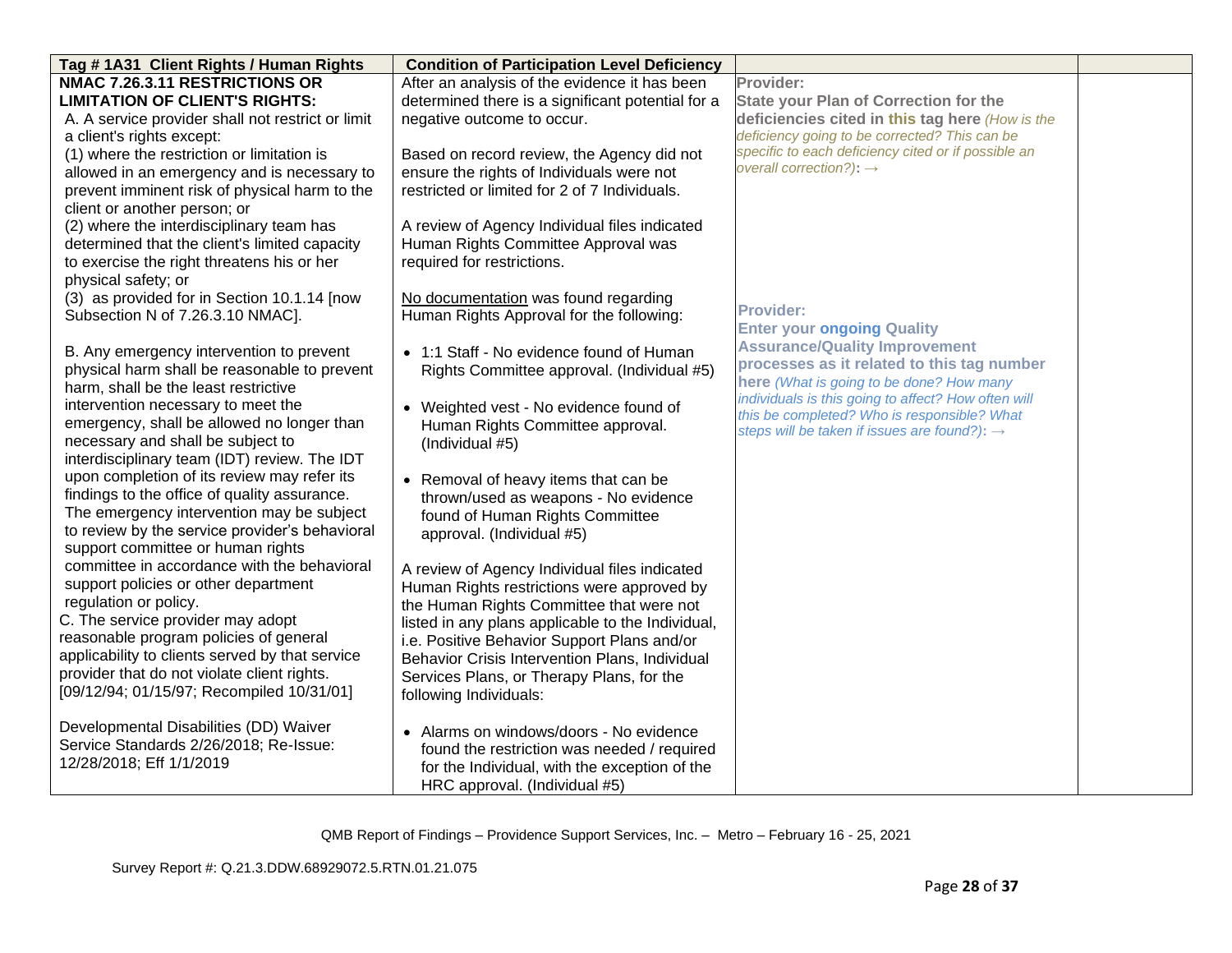| Chapter 2: Human Rights: Civil rights apply<br>to everyone, including all waiver participants,<br>family members, guardians, natural supports,<br>and Provider Agencies. Everyone has a<br>responsibility to make sure those rights are not<br>violated. All Provider Agencies play a role in<br>person-centered planning (PCP) and have an<br>obligation to contribute to the planning<br>process, always focusing on how to best<br>support the person.                                                                                                                                                                                                                                                                                                                                                                                                                                                                                                                                                                                                                                                                                                                                                                                                                                                                                                                                                 | • Medication Management - No evidence<br>found the restriction was needed / required<br>for the Individual, with the exception of the<br>HRC approval. (Individual #7)<br>• Physical Assistance - No evidence found<br>the restriction was needed / required for the<br>Individual, with the exception of the HRC<br>approval. (Individual #7)                                               |  |
|-----------------------------------------------------------------------------------------------------------------------------------------------------------------------------------------------------------------------------------------------------------------------------------------------------------------------------------------------------------------------------------------------------------------------------------------------------------------------------------------------------------------------------------------------------------------------------------------------------------------------------------------------------------------------------------------------------------------------------------------------------------------------------------------------------------------------------------------------------------------------------------------------------------------------------------------------------------------------------------------------------------------------------------------------------------------------------------------------------------------------------------------------------------------------------------------------------------------------------------------------------------------------------------------------------------------------------------------------------------------------------------------------------------|----------------------------------------------------------------------------------------------------------------------------------------------------------------------------------------------------------------------------------------------------------------------------------------------------------------------------------------------------------------------------------------------|--|
| Chapter 3 Safeguards: 3.3.1 HRC<br><b>Procedural Requirements:</b><br>1. An invitation to participate in the HRC<br>meeting of a rights restriction review will be<br>given to the person (regardless of verbal or<br>cognitive ability), his/her guardian, and/or a<br>family member (if desired by the person), and<br>the Behavior Support Consultant (BSC) at<br>least 10 working days prior to the meeting<br>(except for in emergency situations). If the<br>person (and/or the guardian) does not wish to<br>attend, his/her stated preferences may be<br>brought to the meeting by someone whom the<br>person chooses as his/her representative.<br>2. The Provider Agencies that are seeking to<br>temporarily limit the person's right(s) (e.g.,<br>Living Supports, Community Inclusion, or BSC)<br>are required to support the person's informed<br>consent regarding the rights restriction, as well<br>as their timely participation in the review.<br>3. The plan's author, designated staff (e.g.,<br>agency service coordinator) and/or the CM<br>makes a written or oral presentation to the<br>HRC.<br>4. The results of the HRC review are reported<br>in writing to the person supported, the<br>guardian, the BSC, the mental health or other<br>specialized therapy provider, and the CM<br>within three working days of the meeting.<br>5. HRC committees are required to meet at | • Pocket Checks - No evidence found the<br>restriction was needed / required for the<br>Individual, with the exception of the HRC<br>approval. (Individual #7)<br>Note: These restrictions were addressed with<br>the agency during the on-site survey, DDSD<br>was notified and will be providing technical<br>assistance on the agency's Human Rights<br>Committee policies and practices. |  |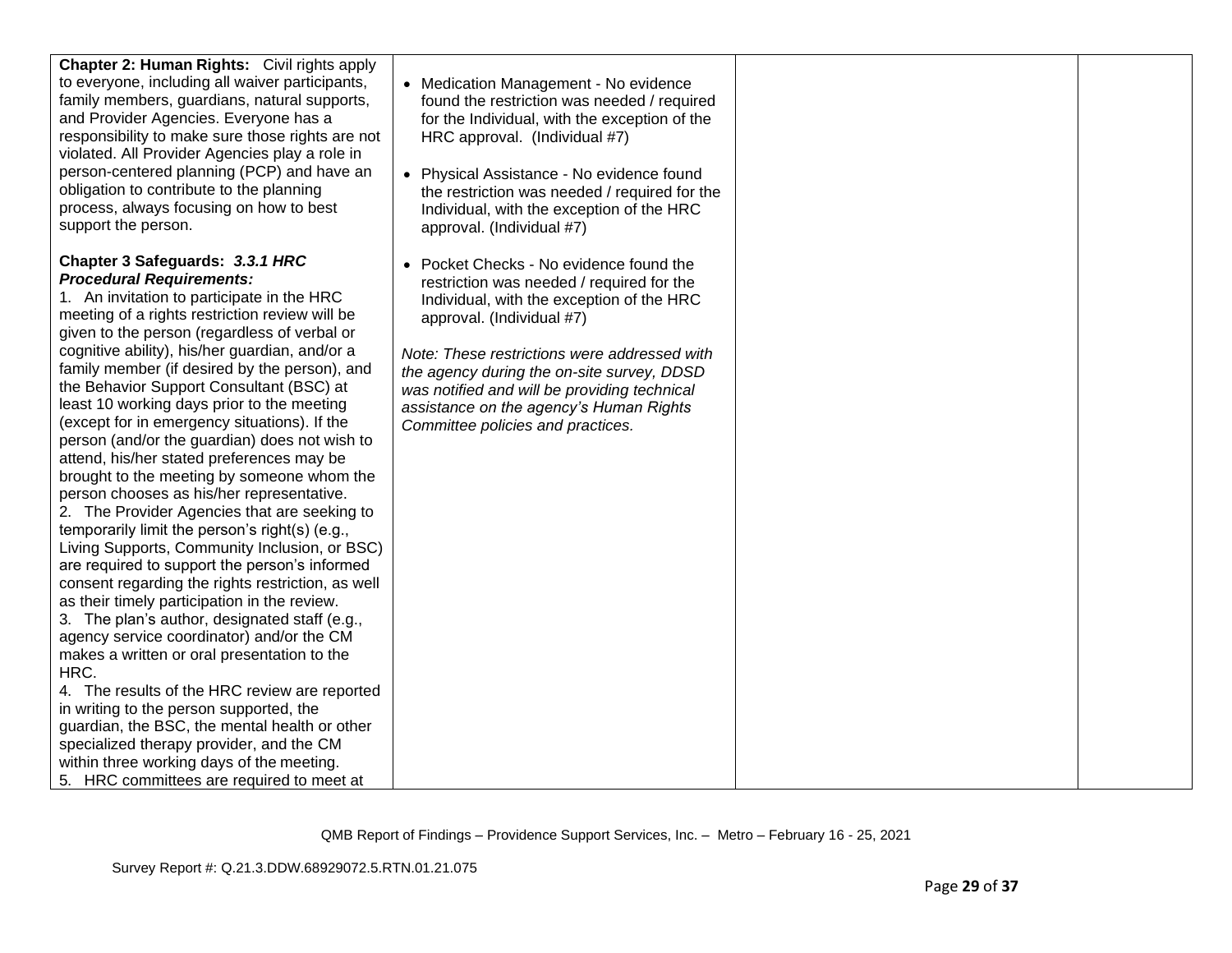| least on a quarterly basis.                         |  |  |
|-----------------------------------------------------|--|--|
| 6. A quorum to conduct an HRC meeting is at         |  |  |
| least three voting members eligible to vote in      |  |  |
| each situation and at least one must be a           |  |  |
| community member at large.                          |  |  |
| 7. HRC members who are directly involved in         |  |  |
| the services provided to the person must            |  |  |
| excuse themselves from voting in that               |  |  |
| situation.                                          |  |  |
| Each HRC is required to have a provision for        |  |  |
| emergency approval of rights restrictions           |  |  |
| based upon credible threats of harm against         |  |  |
| self or others that may arise between               |  |  |
| scheduled HRC meetings (e.g., locking up            |  |  |
| sharp knives after a serious attempt to injure      |  |  |
| self or others or a disclosure, with a credible     |  |  |
| plan, to seriously injure or kill someone). The     |  |  |
| confidential and HIPAA compliant emergency          |  |  |
| meeting may be via telephone, video or              |  |  |
| conference call, or secure email. Procedures        |  |  |
| may include an initial emergency phone              |  |  |
| meeting, and a subsequent follow-up                 |  |  |
| emergency meeting in complex and/or ongoing         |  |  |
| situations.                                         |  |  |
| 8. The HRC with primary responsibility for          |  |  |
| implementation of the rights restriction will       |  |  |
| record all meeting minutes on an individual         |  |  |
| basis, i.e., each meeting discussion for an         |  |  |
| individual will be recorded separately, and         |  |  |
| minutes of all meetings will be retained at the     |  |  |
| agency for at least six years from the final date   |  |  |
| of continuance of the restriction.                  |  |  |
|                                                     |  |  |
| 3.3.3 HRC and Behavioral Support: The               |  |  |
| HRC reviews temporary restrictions of rights        |  |  |
| that are related to medical issues or health and    |  |  |
| safety considerations such as decreased             |  |  |
| mobility (e.g., the use of bed rails due to risk of |  |  |
| falling during the night while getting out of       |  |  |
| bed). However, other temporary restrictions         |  |  |
| may be implemented because of health and            |  |  |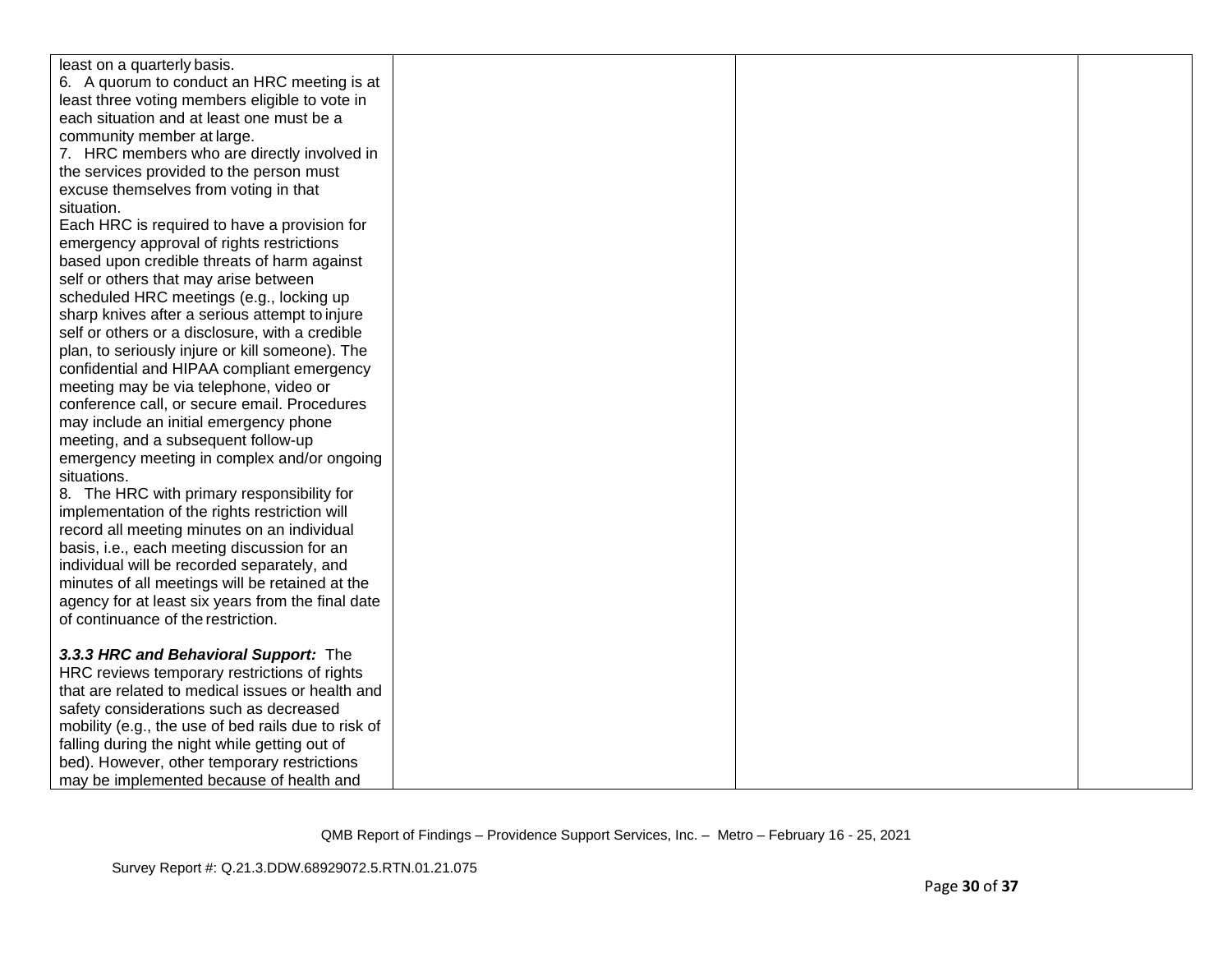| safety considerations arising from behavioral   |  |  |
|-------------------------------------------------|--|--|
| issues.                                         |  |  |
| Positive Behavioral Supports (PBS) are          |  |  |
| mandated and used when behavioral support       |  |  |
| is needed and desired by the person and/or      |  |  |
| the IDT. PBS emphasizes the acquisition and     |  |  |
| maintenance of positive skills (e.g. building   |  |  |
| healthy relationships) to increase the person's |  |  |
| quality of life understanding that a natural    |  |  |
| reduction in other challenging behaviors will   |  |  |
| follow. At times, aversive interventions may be |  |  |
| temporarily included as a part of a person's    |  |  |
| behavioral support (usually in the BCIP), and   |  |  |
| therefore, need to be reviewed prior to         |  |  |
| implementation as well as periodically while    |  |  |
| the restrictive intervention is in place. PBSPs |  |  |
| not containing aversive interventions do not    |  |  |
| require HRC review or approval.                 |  |  |
| Plans (e.g., ISPs, PBSPs, BCIPs PPMPs,          |  |  |
| and/or RMPs) that contain any aversive          |  |  |
| interventions are submitted to the HRC in       |  |  |
| advance of a meeting, except in emergency       |  |  |
| situations.                                     |  |  |
|                                                 |  |  |
| 3.3.4 Interventions Requiring HRC Review        |  |  |
| and Approval: HRCs must review prior to         |  |  |
| implementation, any plans (e.g. ISPs, PBSPs,    |  |  |
| BCIPs and/or PPMPs, RMPs), with strategies,     |  |  |
| including but not limited to:                   |  |  |
| response cost;<br>1.                            |  |  |
| 2.<br>restitution;                              |  |  |
| 3.<br>emergency physical restraint (EPR);       |  |  |
| 4.<br>routine use of law enforcement as part of |  |  |
| a BCIP;                                         |  |  |
| routine use of emergency hospitalization<br>5.  |  |  |
| procedures as part of a BCIP;                   |  |  |
| use of point systems;<br>6.                     |  |  |
| 7.<br>use of intense, highly structured, and    |  |  |
| specialized treatment strategies,               |  |  |
| including level systems with response           |  |  |
| cost or failure to earn components;             |  |  |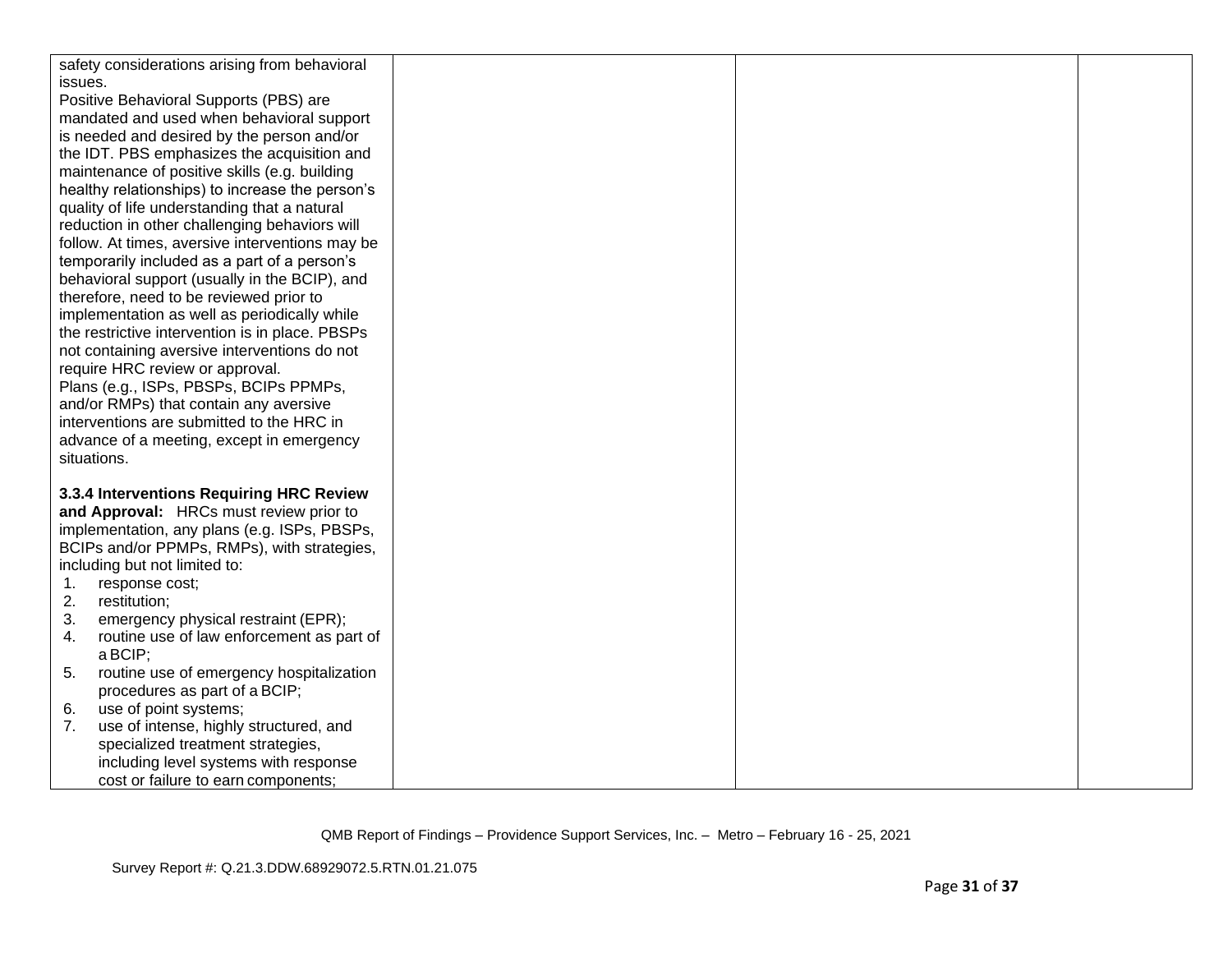| 8.             | a 1:1 staff to person ratio for behavioral                                                                                                                                                                                                                                                                                                                                                                             |  |  |
|----------------|------------------------------------------------------------------------------------------------------------------------------------------------------------------------------------------------------------------------------------------------------------------------------------------------------------------------------------------------------------------------------------------------------------------------|--|--|
|                | reasons, or, very rarely, a 2:1 staff to                                                                                                                                                                                                                                                                                                                                                                               |  |  |
|                | person ratio for behavioral or medical                                                                                                                                                                                                                                                                                                                                                                                 |  |  |
|                | reasons;                                                                                                                                                                                                                                                                                                                                                                                                               |  |  |
| 9.             | use of PRN psychotropic medications;                                                                                                                                                                                                                                                                                                                                                                                   |  |  |
| 10.            | use of protective devices for behavioral                                                                                                                                                                                                                                                                                                                                                                               |  |  |
|                | purposes (e.g., helmets for head                                                                                                                                                                                                                                                                                                                                                                                       |  |  |
|                | banging, Posey gloves for biting hand);                                                                                                                                                                                                                                                                                                                                                                                |  |  |
|                | 11. use of bed rails;                                                                                                                                                                                                                                                                                                                                                                                                  |  |  |
|                | 12. use of a device and/or monitoring system                                                                                                                                                                                                                                                                                                                                                                           |  |  |
|                | through PST may impact the person's                                                                                                                                                                                                                                                                                                                                                                                    |  |  |
|                | privacy or other rights; or                                                                                                                                                                                                                                                                                                                                                                                            |  |  |
|                | 13. use of any alarms to alert staff to a                                                                                                                                                                                                                                                                                                                                                                              |  |  |
|                | person's whereabouts.                                                                                                                                                                                                                                                                                                                                                                                                  |  |  |
|                |                                                                                                                                                                                                                                                                                                                                                                                                                        |  |  |
|                | 3.4 Emergency Physical Restraint (EPR):<br>Every person shall be free from the use of                                                                                                                                                                                                                                                                                                                                  |  |  |
|                | restrictive physical crisis intervention                                                                                                                                                                                                                                                                                                                                                                               |  |  |
|                | measures that are unnecessary. Provider                                                                                                                                                                                                                                                                                                                                                                                |  |  |
|                | Agencies who support people who may                                                                                                                                                                                                                                                                                                                                                                                    |  |  |
|                | occasionally need intervention such as                                                                                                                                                                                                                                                                                                                                                                                 |  |  |
|                | Emergency Physical Restraint (EPR) are                                                                                                                                                                                                                                                                                                                                                                                 |  |  |
|                | required to institute procedures to maximize                                                                                                                                                                                                                                                                                                                                                                           |  |  |
| safety.        |                                                                                                                                                                                                                                                                                                                                                                                                                        |  |  |
|                |                                                                                                                                                                                                                                                                                                                                                                                                                        |  |  |
|                | 3.4.5 Human Rights Committee: The HRC                                                                                                                                                                                                                                                                                                                                                                                  |  |  |
|                | reviews use of EPR. The BCIP may not be                                                                                                                                                                                                                                                                                                                                                                                |  |  |
|                | implemented without HRC review and approval                                                                                                                                                                                                                                                                                                                                                                            |  |  |
|                | whenever EPR or other restrictive measure(s)                                                                                                                                                                                                                                                                                                                                                                           |  |  |
|                |                                                                                                                                                                                                                                                                                                                                                                                                                        |  |  |
|                |                                                                                                                                                                                                                                                                                                                                                                                                                        |  |  |
|                |                                                                                                                                                                                                                                                                                                                                                                                                                        |  |  |
|                |                                                                                                                                                                                                                                                                                                                                                                                                                        |  |  |
|                |                                                                                                                                                                                                                                                                                                                                                                                                                        |  |  |
|                |                                                                                                                                                                                                                                                                                                                                                                                                                        |  |  |
|                |                                                                                                                                                                                                                                                                                                                                                                                                                        |  |  |
|                |                                                                                                                                                                                                                                                                                                                                                                                                                        |  |  |
|                |                                                                                                                                                                                                                                                                                                                                                                                                                        |  |  |
|                |                                                                                                                                                                                                                                                                                                                                                                                                                        |  |  |
|                |                                                                                                                                                                                                                                                                                                                                                                                                                        |  |  |
| 1.<br>2.<br>3. | are included. Provider Agencies with an HRC<br>are required to ensure that the HRCs:<br>participate in training regarding required<br>constitution and oversight activities for<br>HRCs:<br>review any BCIP, that include the use of<br>EPR<br>occur at least annually, occur in any<br>quarter where EPR is used, and occur<br>whenever any change to the BCIP is<br>considered;<br>maintain HRC minutes approving or |  |  |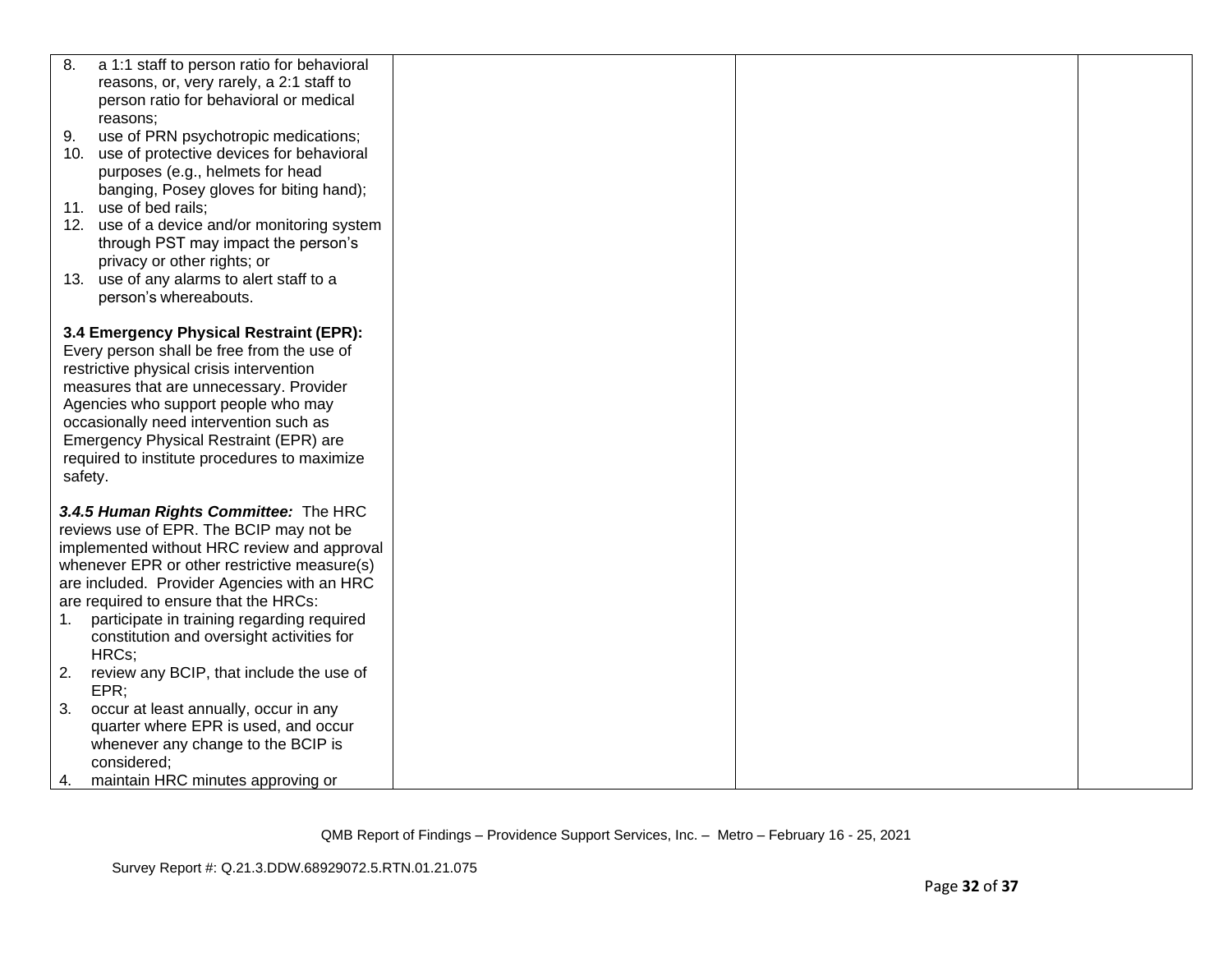| 5. | disallowing the use of EPR as written in a<br>BCIP; and<br>maintain HRC minutes of meetings<br>reviewing the implementation of the BCIP<br>when EPR is used. |  |  |
|----|--------------------------------------------------------------------------------------------------------------------------------------------------------------|--|--|
|    |                                                                                                                                                              |  |  |
|    |                                                                                                                                                              |  |  |
|    |                                                                                                                                                              |  |  |
|    |                                                                                                                                                              |  |  |
|    |                                                                                                                                                              |  |  |
|    |                                                                                                                                                              |  |  |
|    |                                                                                                                                                              |  |  |
|    |                                                                                                                                                              |  |  |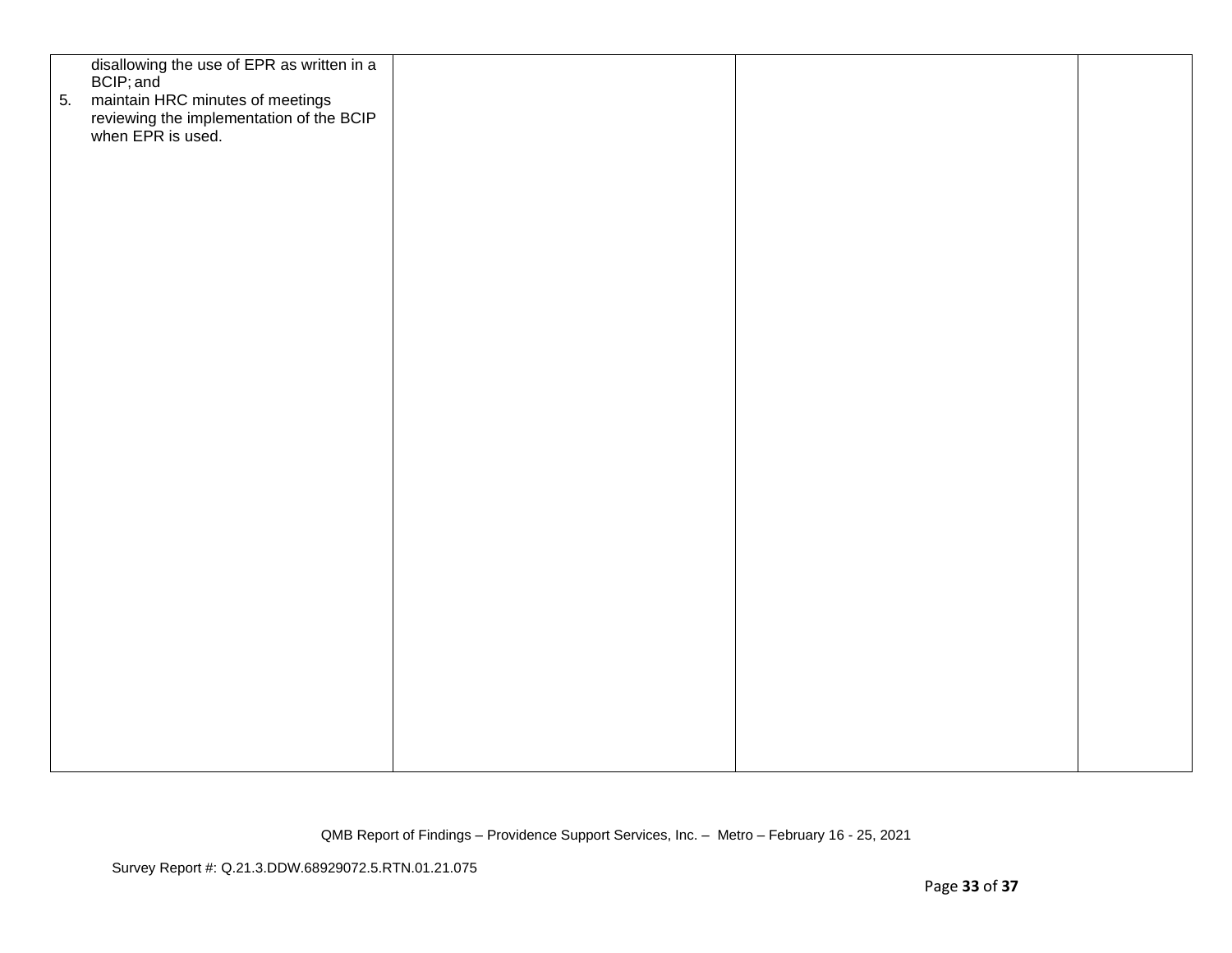| Service Domain: Medicaid Billing/Reimbursement - State financial oversight exists to assure that claims are coded and paid for in accordance with the<br>reimbursement methodology specified in the approved waiver.<br><b>No Deficient Practices Found</b><br>Tag #1A12 All Services Reimbursement<br>Developmental Disabilities (DD) Waiver<br>Based on record review, the Agency<br>Service Standards 2/26/2018; Re-Issue:<br>maintained all the records necessary to fully<br>12/28/2018; Eff 1/1/2019<br>disclose the nature, quality, amount and<br><b>Chapter 21: Billing Requirements: 21.4</b><br>medical necessity of services furnished to an<br><b>Recording Keeping and Documentation</b><br>eligible recipient who is currently receiving for<br>7 of 7 individuals.<br><b>Requirements: DD Waiver Provider Agencies</b><br>must maintain all records necessary to<br>demonstrate proper provision of services for<br>Progress notes and billing records supported<br>Medicaid billing. At a minimum, Provider<br>billing activities for the months of January 2021<br>Agencies must adhere to the following:<br>for the following services:<br>The level and type of service provided<br>1.<br>must be supported in the ISP and have an<br>• Supported Living<br>approved budget prior to service delivery and<br>billing.<br>• Customized Community Supports<br>Comprehensive documentation of direct<br>2.<br>service delivery must include, at a minimum:<br>a. the agency name;<br>the name of the recipient of the service;<br>b.<br>the location of the service;<br>c.<br>the date of the service;<br>d.<br>the type of service;<br>е.<br>the start and end times of theservice;<br>f.<br>the signature and title of each staff<br>a.<br>member who documents their time; and<br>h. the nature of services.<br>3. A Provider Agency that receives payment for<br>treatment, services, or goods must retain all<br>medical and business records for a period of at<br>least six years from the last payment date, until<br>ongoing audits are settled, or until involvement<br>of the state Attorney General is completed<br>regarding settlement of any claim, whichever is<br>longer.<br>4. A Provider Agency that receives payment for<br>treatment, services or goods must retain all<br>medical and business records relating to any of | <b>Standard of Care</b> | <b>Deficiencies</b> | Agency Plan of Correction, On-going QA/QI<br>and Responsible Party | <b>Completion</b><br><b>Date</b> |
|------------------------------------------------------------------------------------------------------------------------------------------------------------------------------------------------------------------------------------------------------------------------------------------------------------------------------------------------------------------------------------------------------------------------------------------------------------------------------------------------------------------------------------------------------------------------------------------------------------------------------------------------------------------------------------------------------------------------------------------------------------------------------------------------------------------------------------------------------------------------------------------------------------------------------------------------------------------------------------------------------------------------------------------------------------------------------------------------------------------------------------------------------------------------------------------------------------------------------------------------------------------------------------------------------------------------------------------------------------------------------------------------------------------------------------------------------------------------------------------------------------------------------------------------------------------------------------------------------------------------------------------------------------------------------------------------------------------------------------------------------------------------------------------------------------------------------------------------------------------------------------------------------------------------------------------------------------------------------------------------------------------------------------------------------------------------------------------------------------------------------------------------------------------------------------------------------------------------------------------------------------------------------------------------------------------------------------------------------------------|-------------------------|---------------------|--------------------------------------------------------------------|----------------------------------|
|                                                                                                                                                                                                                                                                                                                                                                                                                                                                                                                                                                                                                                                                                                                                                                                                                                                                                                                                                                                                                                                                                                                                                                                                                                                                                                                                                                                                                                                                                                                                                                                                                                                                                                                                                                                                                                                                                                                                                                                                                                                                                                                                                                                                                                                                                                                                                                  |                         |                     |                                                                    |                                  |
|                                                                                                                                                                                                                                                                                                                                                                                                                                                                                                                                                                                                                                                                                                                                                                                                                                                                                                                                                                                                                                                                                                                                                                                                                                                                                                                                                                                                                                                                                                                                                                                                                                                                                                                                                                                                                                                                                                                                                                                                                                                                                                                                                                                                                                                                                                                                                                  |                         |                     |                                                                    |                                  |
|                                                                                                                                                                                                                                                                                                                                                                                                                                                                                                                                                                                                                                                                                                                                                                                                                                                                                                                                                                                                                                                                                                                                                                                                                                                                                                                                                                                                                                                                                                                                                                                                                                                                                                                                                                                                                                                                                                                                                                                                                                                                                                                                                                                                                                                                                                                                                                  |                         |                     |                                                                    |                                  |
|                                                                                                                                                                                                                                                                                                                                                                                                                                                                                                                                                                                                                                                                                                                                                                                                                                                                                                                                                                                                                                                                                                                                                                                                                                                                                                                                                                                                                                                                                                                                                                                                                                                                                                                                                                                                                                                                                                                                                                                                                                                                                                                                                                                                                                                                                                                                                                  |                         |                     |                                                                    |                                  |
|                                                                                                                                                                                                                                                                                                                                                                                                                                                                                                                                                                                                                                                                                                                                                                                                                                                                                                                                                                                                                                                                                                                                                                                                                                                                                                                                                                                                                                                                                                                                                                                                                                                                                                                                                                                                                                                                                                                                                                                                                                                                                                                                                                                                                                                                                                                                                                  |                         |                     |                                                                    |                                  |
|                                                                                                                                                                                                                                                                                                                                                                                                                                                                                                                                                                                                                                                                                                                                                                                                                                                                                                                                                                                                                                                                                                                                                                                                                                                                                                                                                                                                                                                                                                                                                                                                                                                                                                                                                                                                                                                                                                                                                                                                                                                                                                                                                                                                                                                                                                                                                                  |                         |                     |                                                                    |                                  |
|                                                                                                                                                                                                                                                                                                                                                                                                                                                                                                                                                                                                                                                                                                                                                                                                                                                                                                                                                                                                                                                                                                                                                                                                                                                                                                                                                                                                                                                                                                                                                                                                                                                                                                                                                                                                                                                                                                                                                                                                                                                                                                                                                                                                                                                                                                                                                                  |                         |                     |                                                                    |                                  |
|                                                                                                                                                                                                                                                                                                                                                                                                                                                                                                                                                                                                                                                                                                                                                                                                                                                                                                                                                                                                                                                                                                                                                                                                                                                                                                                                                                                                                                                                                                                                                                                                                                                                                                                                                                                                                                                                                                                                                                                                                                                                                                                                                                                                                                                                                                                                                                  |                         |                     |                                                                    |                                  |
|                                                                                                                                                                                                                                                                                                                                                                                                                                                                                                                                                                                                                                                                                                                                                                                                                                                                                                                                                                                                                                                                                                                                                                                                                                                                                                                                                                                                                                                                                                                                                                                                                                                                                                                                                                                                                                                                                                                                                                                                                                                                                                                                                                                                                                                                                                                                                                  |                         |                     |                                                                    |                                  |
|                                                                                                                                                                                                                                                                                                                                                                                                                                                                                                                                                                                                                                                                                                                                                                                                                                                                                                                                                                                                                                                                                                                                                                                                                                                                                                                                                                                                                                                                                                                                                                                                                                                                                                                                                                                                                                                                                                                                                                                                                                                                                                                                                                                                                                                                                                                                                                  |                         |                     |                                                                    |                                  |
|                                                                                                                                                                                                                                                                                                                                                                                                                                                                                                                                                                                                                                                                                                                                                                                                                                                                                                                                                                                                                                                                                                                                                                                                                                                                                                                                                                                                                                                                                                                                                                                                                                                                                                                                                                                                                                                                                                                                                                                                                                                                                                                                                                                                                                                                                                                                                                  |                         |                     |                                                                    |                                  |
|                                                                                                                                                                                                                                                                                                                                                                                                                                                                                                                                                                                                                                                                                                                                                                                                                                                                                                                                                                                                                                                                                                                                                                                                                                                                                                                                                                                                                                                                                                                                                                                                                                                                                                                                                                                                                                                                                                                                                                                                                                                                                                                                                                                                                                                                                                                                                                  |                         |                     |                                                                    |                                  |
|                                                                                                                                                                                                                                                                                                                                                                                                                                                                                                                                                                                                                                                                                                                                                                                                                                                                                                                                                                                                                                                                                                                                                                                                                                                                                                                                                                                                                                                                                                                                                                                                                                                                                                                                                                                                                                                                                                                                                                                                                                                                                                                                                                                                                                                                                                                                                                  |                         |                     |                                                                    |                                  |
|                                                                                                                                                                                                                                                                                                                                                                                                                                                                                                                                                                                                                                                                                                                                                                                                                                                                                                                                                                                                                                                                                                                                                                                                                                                                                                                                                                                                                                                                                                                                                                                                                                                                                                                                                                                                                                                                                                                                                                                                                                                                                                                                                                                                                                                                                                                                                                  |                         |                     |                                                                    |                                  |
|                                                                                                                                                                                                                                                                                                                                                                                                                                                                                                                                                                                                                                                                                                                                                                                                                                                                                                                                                                                                                                                                                                                                                                                                                                                                                                                                                                                                                                                                                                                                                                                                                                                                                                                                                                                                                                                                                                                                                                                                                                                                                                                                                                                                                                                                                                                                                                  |                         |                     |                                                                    |                                  |
|                                                                                                                                                                                                                                                                                                                                                                                                                                                                                                                                                                                                                                                                                                                                                                                                                                                                                                                                                                                                                                                                                                                                                                                                                                                                                                                                                                                                                                                                                                                                                                                                                                                                                                                                                                                                                                                                                                                                                                                                                                                                                                                                                                                                                                                                                                                                                                  |                         |                     |                                                                    |                                  |
|                                                                                                                                                                                                                                                                                                                                                                                                                                                                                                                                                                                                                                                                                                                                                                                                                                                                                                                                                                                                                                                                                                                                                                                                                                                                                                                                                                                                                                                                                                                                                                                                                                                                                                                                                                                                                                                                                                                                                                                                                                                                                                                                                                                                                                                                                                                                                                  |                         |                     |                                                                    |                                  |
|                                                                                                                                                                                                                                                                                                                                                                                                                                                                                                                                                                                                                                                                                                                                                                                                                                                                                                                                                                                                                                                                                                                                                                                                                                                                                                                                                                                                                                                                                                                                                                                                                                                                                                                                                                                                                                                                                                                                                                                                                                                                                                                                                                                                                                                                                                                                                                  |                         |                     |                                                                    |                                  |
|                                                                                                                                                                                                                                                                                                                                                                                                                                                                                                                                                                                                                                                                                                                                                                                                                                                                                                                                                                                                                                                                                                                                                                                                                                                                                                                                                                                                                                                                                                                                                                                                                                                                                                                                                                                                                                                                                                                                                                                                                                                                                                                                                                                                                                                                                                                                                                  |                         |                     |                                                                    |                                  |
|                                                                                                                                                                                                                                                                                                                                                                                                                                                                                                                                                                                                                                                                                                                                                                                                                                                                                                                                                                                                                                                                                                                                                                                                                                                                                                                                                                                                                                                                                                                                                                                                                                                                                                                                                                                                                                                                                                                                                                                                                                                                                                                                                                                                                                                                                                                                                                  |                         |                     |                                                                    |                                  |
|                                                                                                                                                                                                                                                                                                                                                                                                                                                                                                                                                                                                                                                                                                                                                                                                                                                                                                                                                                                                                                                                                                                                                                                                                                                                                                                                                                                                                                                                                                                                                                                                                                                                                                                                                                                                                                                                                                                                                                                                                                                                                                                                                                                                                                                                                                                                                                  |                         |                     |                                                                    |                                  |
|                                                                                                                                                                                                                                                                                                                                                                                                                                                                                                                                                                                                                                                                                                                                                                                                                                                                                                                                                                                                                                                                                                                                                                                                                                                                                                                                                                                                                                                                                                                                                                                                                                                                                                                                                                                                                                                                                                                                                                                                                                                                                                                                                                                                                                                                                                                                                                  |                         |                     |                                                                    |                                  |
|                                                                                                                                                                                                                                                                                                                                                                                                                                                                                                                                                                                                                                                                                                                                                                                                                                                                                                                                                                                                                                                                                                                                                                                                                                                                                                                                                                                                                                                                                                                                                                                                                                                                                                                                                                                                                                                                                                                                                                                                                                                                                                                                                                                                                                                                                                                                                                  |                         |                     |                                                                    |                                  |
|                                                                                                                                                                                                                                                                                                                                                                                                                                                                                                                                                                                                                                                                                                                                                                                                                                                                                                                                                                                                                                                                                                                                                                                                                                                                                                                                                                                                                                                                                                                                                                                                                                                                                                                                                                                                                                                                                                                                                                                                                                                                                                                                                                                                                                                                                                                                                                  |                         |                     |                                                                    |                                  |
|                                                                                                                                                                                                                                                                                                                                                                                                                                                                                                                                                                                                                                                                                                                                                                                                                                                                                                                                                                                                                                                                                                                                                                                                                                                                                                                                                                                                                                                                                                                                                                                                                                                                                                                                                                                                                                                                                                                                                                                                                                                                                                                                                                                                                                                                                                                                                                  |                         |                     |                                                                    |                                  |
|                                                                                                                                                                                                                                                                                                                                                                                                                                                                                                                                                                                                                                                                                                                                                                                                                                                                                                                                                                                                                                                                                                                                                                                                                                                                                                                                                                                                                                                                                                                                                                                                                                                                                                                                                                                                                                                                                                                                                                                                                                                                                                                                                                                                                                                                                                                                                                  |                         |                     |                                                                    |                                  |
|                                                                                                                                                                                                                                                                                                                                                                                                                                                                                                                                                                                                                                                                                                                                                                                                                                                                                                                                                                                                                                                                                                                                                                                                                                                                                                                                                                                                                                                                                                                                                                                                                                                                                                                                                                                                                                                                                                                                                                                                                                                                                                                                                                                                                                                                                                                                                                  |                         |                     |                                                                    |                                  |
|                                                                                                                                                                                                                                                                                                                                                                                                                                                                                                                                                                                                                                                                                                                                                                                                                                                                                                                                                                                                                                                                                                                                                                                                                                                                                                                                                                                                                                                                                                                                                                                                                                                                                                                                                                                                                                                                                                                                                                                                                                                                                                                                                                                                                                                                                                                                                                  |                         |                     |                                                                    |                                  |
|                                                                                                                                                                                                                                                                                                                                                                                                                                                                                                                                                                                                                                                                                                                                                                                                                                                                                                                                                                                                                                                                                                                                                                                                                                                                                                                                                                                                                                                                                                                                                                                                                                                                                                                                                                                                                                                                                                                                                                                                                                                                                                                                                                                                                                                                                                                                                                  |                         |                     |                                                                    |                                  |
|                                                                                                                                                                                                                                                                                                                                                                                                                                                                                                                                                                                                                                                                                                                                                                                                                                                                                                                                                                                                                                                                                                                                                                                                                                                                                                                                                                                                                                                                                                                                                                                                                                                                                                                                                                                                                                                                                                                                                                                                                                                                                                                                                                                                                                                                                                                                                                  |                         |                     |                                                                    |                                  |
|                                                                                                                                                                                                                                                                                                                                                                                                                                                                                                                                                                                                                                                                                                                                                                                                                                                                                                                                                                                                                                                                                                                                                                                                                                                                                                                                                                                                                                                                                                                                                                                                                                                                                                                                                                                                                                                                                                                                                                                                                                                                                                                                                                                                                                                                                                                                                                  |                         |                     |                                                                    |                                  |
|                                                                                                                                                                                                                                                                                                                                                                                                                                                                                                                                                                                                                                                                                                                                                                                                                                                                                                                                                                                                                                                                                                                                                                                                                                                                                                                                                                                                                                                                                                                                                                                                                                                                                                                                                                                                                                                                                                                                                                                                                                                                                                                                                                                                                                                                                                                                                                  |                         |                     |                                                                    |                                  |
|                                                                                                                                                                                                                                                                                                                                                                                                                                                                                                                                                                                                                                                                                                                                                                                                                                                                                                                                                                                                                                                                                                                                                                                                                                                                                                                                                                                                                                                                                                                                                                                                                                                                                                                                                                                                                                                                                                                                                                                                                                                                                                                                                                                                                                                                                                                                                                  |                         |                     |                                                                    |                                  |
|                                                                                                                                                                                                                                                                                                                                                                                                                                                                                                                                                                                                                                                                                                                                                                                                                                                                                                                                                                                                                                                                                                                                                                                                                                                                                                                                                                                                                                                                                                                                                                                                                                                                                                                                                                                                                                                                                                                                                                                                                                                                                                                                                                                                                                                                                                                                                                  |                         |                     |                                                                    |                                  |
|                                                                                                                                                                                                                                                                                                                                                                                                                                                                                                                                                                                                                                                                                                                                                                                                                                                                                                                                                                                                                                                                                                                                                                                                                                                                                                                                                                                                                                                                                                                                                                                                                                                                                                                                                                                                                                                                                                                                                                                                                                                                                                                                                                                                                                                                                                                                                                  |                         |                     |                                                                    |                                  |
|                                                                                                                                                                                                                                                                                                                                                                                                                                                                                                                                                                                                                                                                                                                                                                                                                                                                                                                                                                                                                                                                                                                                                                                                                                                                                                                                                                                                                                                                                                                                                                                                                                                                                                                                                                                                                                                                                                                                                                                                                                                                                                                                                                                                                                                                                                                                                                  |                         |                     |                                                                    |                                  |
|                                                                                                                                                                                                                                                                                                                                                                                                                                                                                                                                                                                                                                                                                                                                                                                                                                                                                                                                                                                                                                                                                                                                                                                                                                                                                                                                                                                                                                                                                                                                                                                                                                                                                                                                                                                                                                                                                                                                                                                                                                                                                                                                                                                                                                                                                                                                                                  |                         |                     |                                                                    |                                  |
|                                                                                                                                                                                                                                                                                                                                                                                                                                                                                                                                                                                                                                                                                                                                                                                                                                                                                                                                                                                                                                                                                                                                                                                                                                                                                                                                                                                                                                                                                                                                                                                                                                                                                                                                                                                                                                                                                                                                                                                                                                                                                                                                                                                                                                                                                                                                                                  |                         |                     |                                                                    |                                  |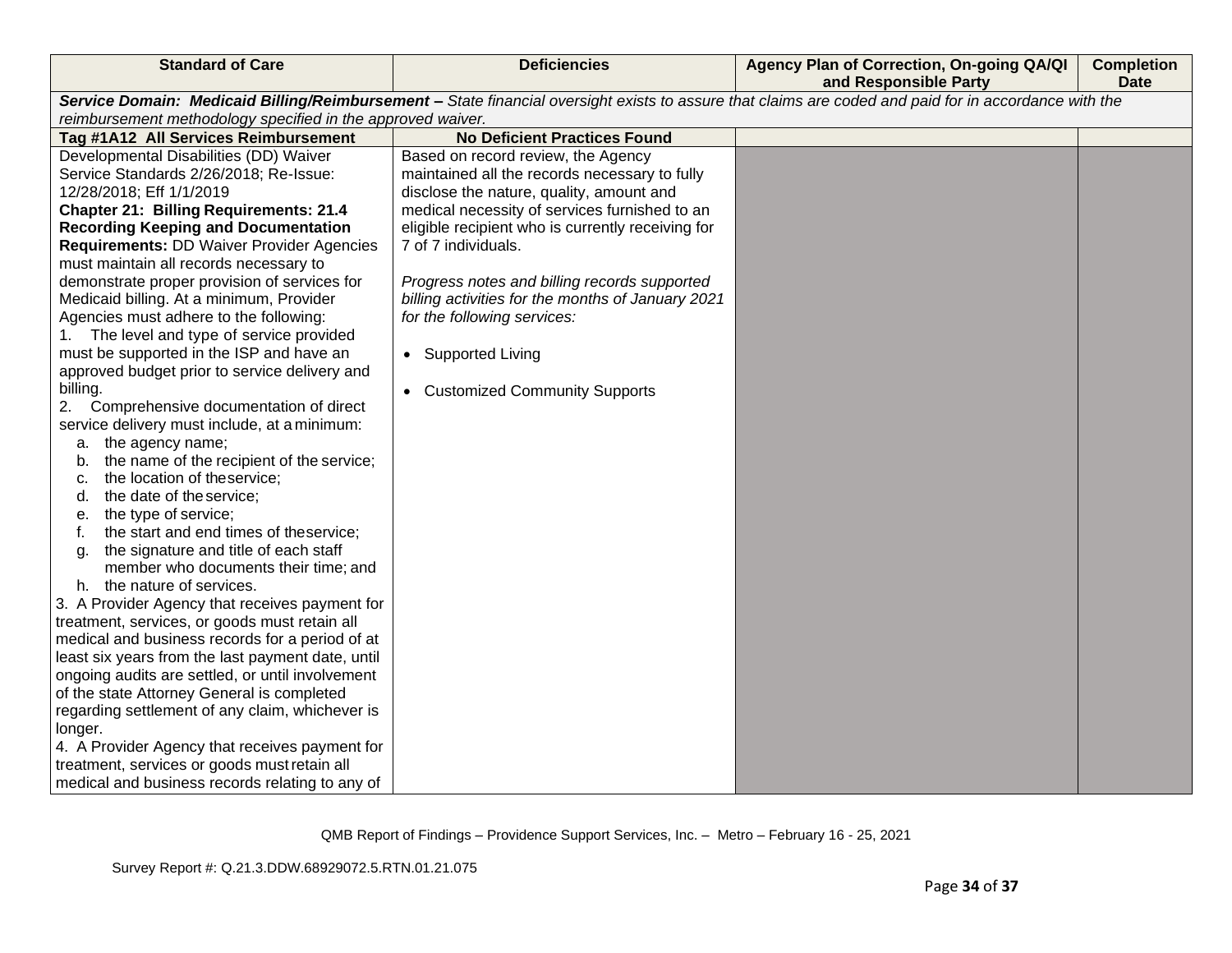| the following for a period of at least six years<br>from the payment date:<br>a. treatment or care of any eligible recipient;<br>b. services or goods provided to any<br>eligible recipient;<br>c. amounts paid by MAD on behalf of any<br>eligible recipient; and<br>any records required by MAD for the<br>d.<br>administration of Medicaid. |  |  |
|------------------------------------------------------------------------------------------------------------------------------------------------------------------------------------------------------------------------------------------------------------------------------------------------------------------------------------------------|--|--|
| 21.9 Billable Units: The unit of billing depends<br>on the service type. The unit may be a 15-<br>minute interval, a daily unit, a monthly unit or a<br>dollar amount. The unit of billing is identified in<br>the current DD Waiver Rate Table. Provider<br>Agencies must correctly report service units.                                     |  |  |
| 21.9.1 Requirements for Daily Units: For<br>services billed in daily units, Provider Agencies<br>must adhere to the following:<br>1. A day is considered 24 hours from midnight<br>to midnight.<br>2. If 12 or fewer hours of service are provided,<br>then one-half unit shall be billed. A whole unit                                        |  |  |
| can be billed if more than 12 hours of service is<br>provided during a 24-hour period.<br>3. The maximum allowable billable units<br>cannot exceed 340 calendar days per ISP year<br>or 170 calendar days per six months.<br>4. When a person transitions from one Provider<br>Agency to another during the ISP year, a                        |  |  |
| standard formula to calculate the units billed by<br>each Provider Agency must be applied as<br>follows:<br>a. The discharging Provider Agency bills the<br>number of calendar days that services were<br>provided multiplied by .93 (93%).<br>b. The receiving Provider Agency bills the                                                      |  |  |
| remaining days up to 340 for the ISP year.                                                                                                                                                                                                                                                                                                     |  |  |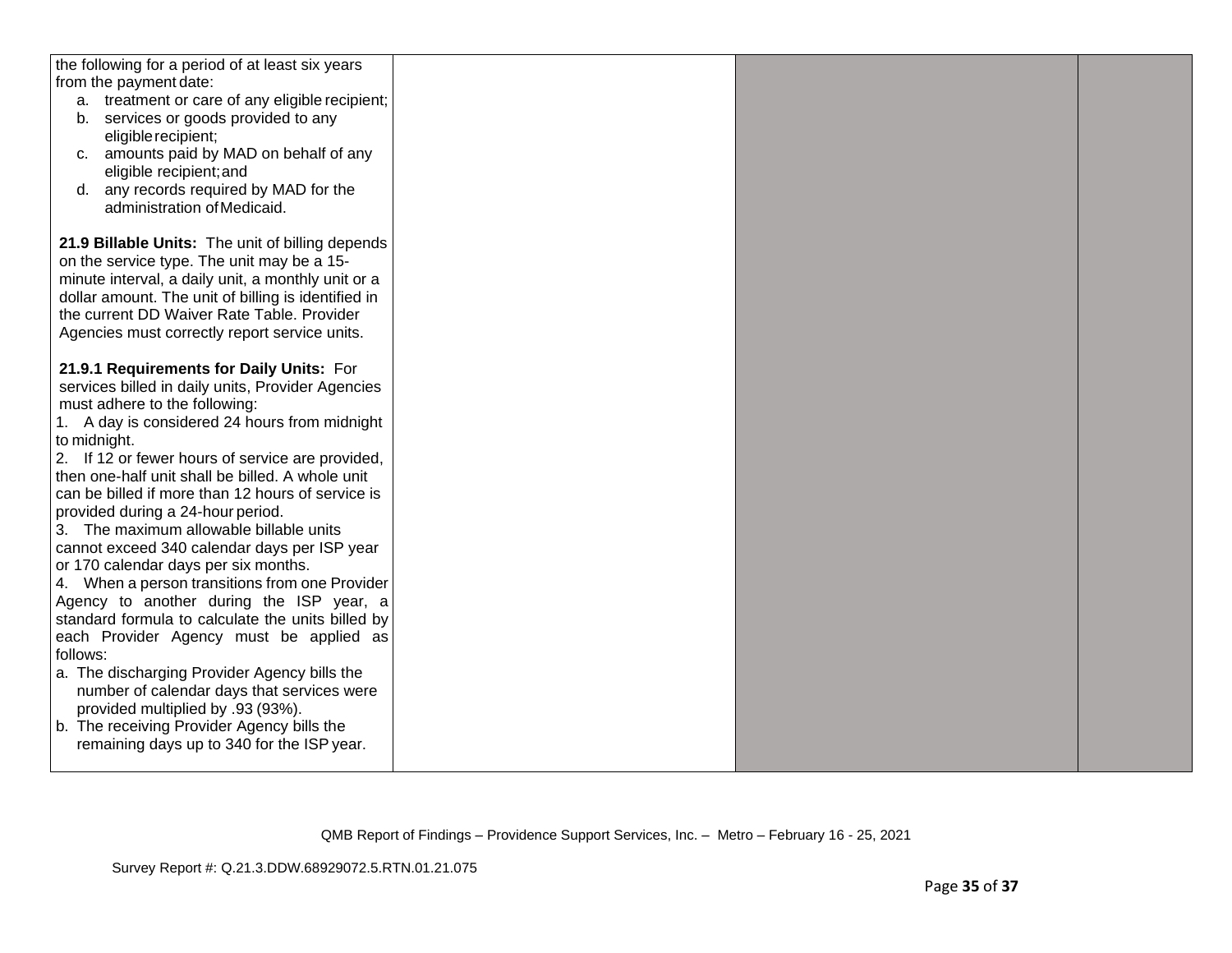| 21.9.2 Requirements for Monthly Units: For                       |  |  |
|------------------------------------------------------------------|--|--|
| services billed in monthly units, a Provider                     |  |  |
| Agency must adhere to the following:                             |  |  |
| 1. A month is considered a period of 30                          |  |  |
| calendar days.                                                   |  |  |
| 2. At least one hour of face-to-face billable                    |  |  |
|                                                                  |  |  |
| services shall be provided during a calendar                     |  |  |
| month where any portion of a monthly unit is                     |  |  |
| billed.                                                          |  |  |
| 3. Monthly units can be prorated by a half unit.                 |  |  |
| 4. Agency transfers not occurring at the                         |  |  |
| beginning of the 30-day interval are required to                 |  |  |
| be coordinated in the middle of the 30-day                       |  |  |
| interval so that the discharging and receiving                   |  |  |
| agency receive a half unit.                                      |  |  |
|                                                                  |  |  |
| 21.9.3 Requirements for 15-minute and                            |  |  |
| hourly units: For services billed in 15-minute or                |  |  |
| hourly intervals, Provider Agencies must adhere                  |  |  |
| to the following:<br>1. When time spent providing the service is |  |  |
| not exactly 15 minutes or one hour, Provider                     |  |  |
| Agencies are responsible for reporting time                      |  |  |
| correctly following NMAC 8.302.2.                                |  |  |
| 2. Services that last in their entirety less than                |  |  |
| eight minutes cannot be billed.                                  |  |  |
|                                                                  |  |  |
| NMAC 8.302.1.17 Effective Date 9-15-08                           |  |  |
| <b>Record Keeping and Documentation</b>                          |  |  |
| Requirements - A provider must maintain all                      |  |  |
| the records necessary to fully disclose the                      |  |  |
| nature, quality, amount and medical necessity                    |  |  |
| of services furnished to an eligible recipient                   |  |  |
| who is currently receiving or who has received                   |  |  |
| services in the past.                                            |  |  |
| <b>Detail Required in Records - Provider</b>                     |  |  |
| Records must be sufficiently detailed to                         |  |  |
| substantiate the date, time, eligible recipient                  |  |  |
| name, rendering, attending, ordering or                          |  |  |
| prescribing provider; level and quantity of                      |  |  |
| services, length of a session of service billed.                 |  |  |
|                                                                  |  |  |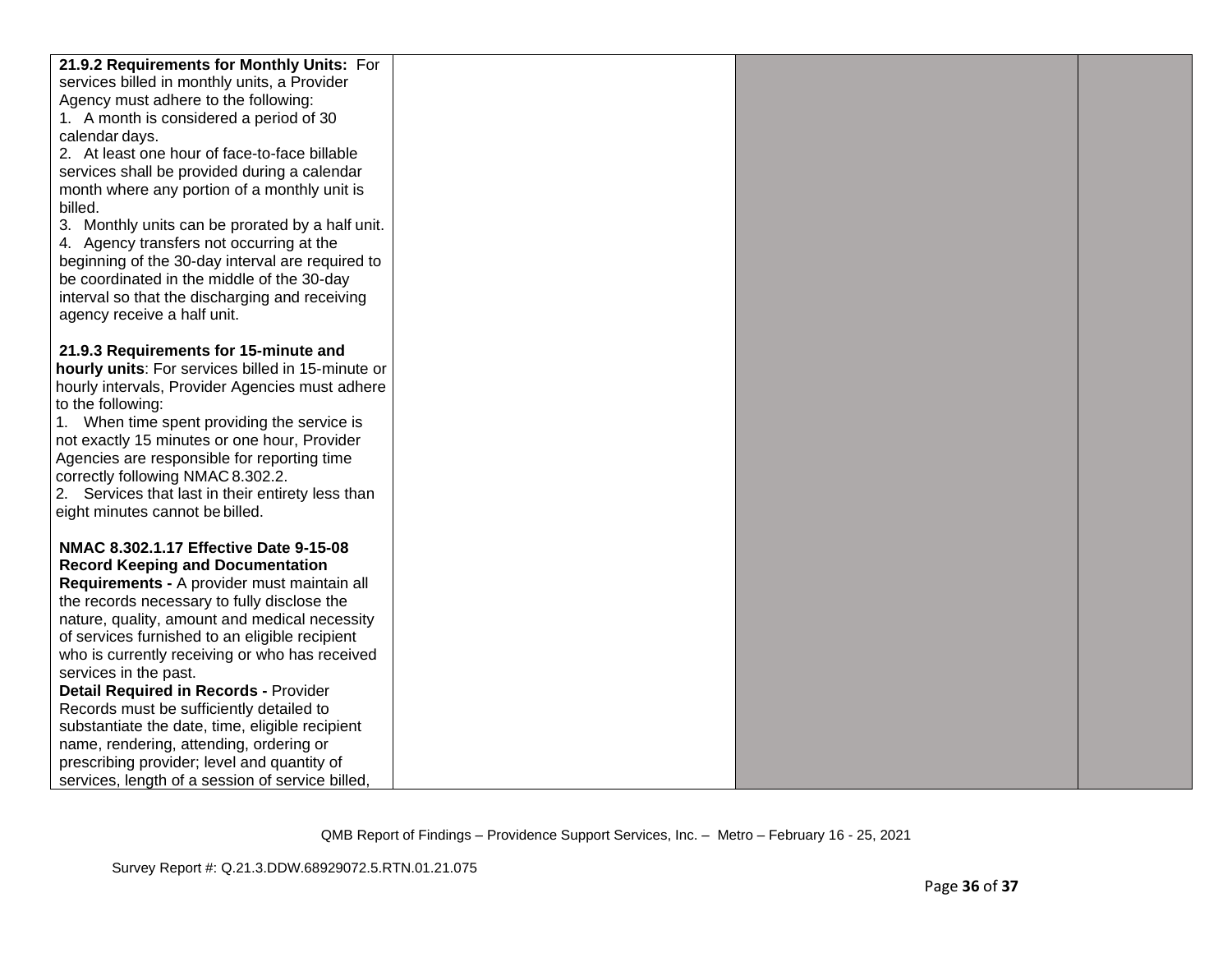| diagnosis and medical necessity of any service<br>Treatment plans or other plans of care must<br>be sufficiently detailed to substantiate the level<br>of need, supervision, and direction and<br>service(s) needed by the eligible recipient.<br>Services Billed by Units of Time -<br>Services billed on the basis of time units spent<br>with an eligible recipient must be sufficiently<br>detailed to document the actual time spent with<br>the eligible recipient and the services provided<br>during that time unit.<br>Records Retention - A provider who receives<br>payment for treatment, services or goods must<br>retain all medical and business records relating<br>to any of the following for a period of at least six<br>years from the payment date:<br>(1) treatment or care of any eligible recipient<br>(2) services or goods provided to any eligible<br>recipient<br>(3) amounts paid by MAD on behalf of any<br>eligible recipient; and<br>(4) any records required by MAD for the<br>administration of Medicaid. |  |  |
|---------------------------------------------------------------------------------------------------------------------------------------------------------------------------------------------------------------------------------------------------------------------------------------------------------------------------------------------------------------------------------------------------------------------------------------------------------------------------------------------------------------------------------------------------------------------------------------------------------------------------------------------------------------------------------------------------------------------------------------------------------------------------------------------------------------------------------------------------------------------------------------------------------------------------------------------------------------------------------------------------------------------------------------------|--|--|
|                                                                                                                                                                                                                                                                                                                                                                                                                                                                                                                                                                                                                                                                                                                                                                                                                                                                                                                                                                                                                                             |  |  |